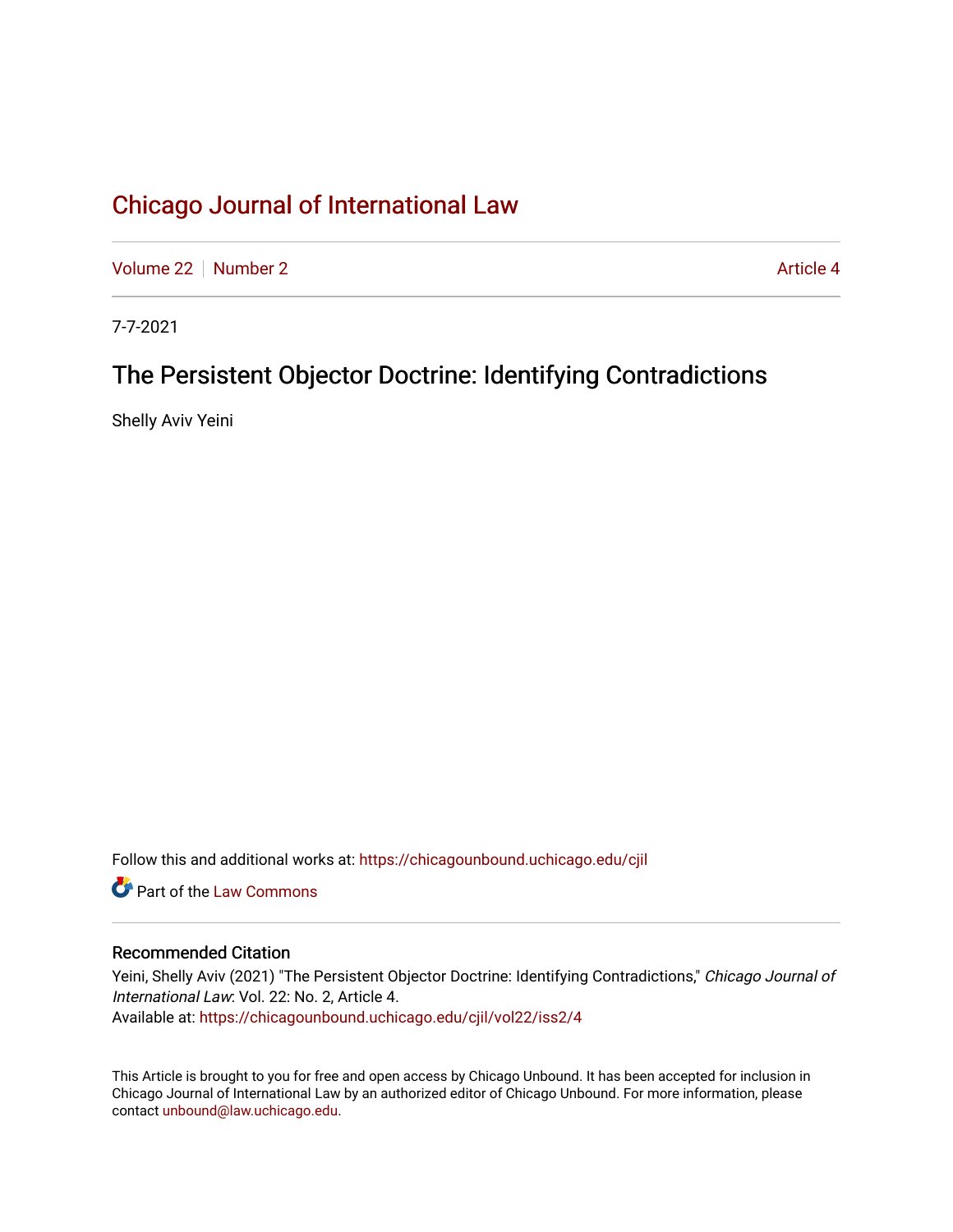## The Persistent Objector Doctrine: Identifying Contradictions

Shelly Aviv Yeini\*

## **Abstract**

The persistent objector doctrine (POD) in international law provides that a rule of *customary international law (CIL) will not oblige a state that has persistently objected to the development of the rule. The doctrine requires that the objection be "persistent" and "consistent" and that it not be contradictory. Yet, while in this context the meaning of persistency and consistency, in this context, has been discussed in the legal literature, the term "contradiction" has not. Therefore, it is not clear what type of behavior would represent a contradiction that would disqualify a state from persistent objector (PO) status. In practice, this indeterminacy leads to a too wide understanding of the term, undermining the possibility of PO status altogether.*

*This Article offers a novel understanding of "contradiction": it suggests that while substantive contradictions should negate a state's PO status, not all contradicting behaviors should count as such. As this Article argues, the current understanding of contradiction is flawed because it does not always require a logical correlation between objection and contradiction. This encourages states to radicalize their positions in order to achieve PO status, while making it virtually impossible to successfully achieve such status.*

*Therefore, this Article suggests guidelines to differentiate valid, objection-maintaining*  behavior within the POD framework from actual contradictions. The proper understanding of *POD contradictions should require logical relations of contradiction between the behavior and the previous objection. The contradiction must include an acknowledgment that the statement reflects the state's position. The assessment of the contradiction must be done in a genuine manner and not invoked merely as a means of enforcing CIL rules on an objecting state.* 

Post-Doctoral Fellow, Hauser Global Fellows Program at NYU School of Law; Post-Doctoral Fellow, Minerva Center for the Rule of Law Under Extreme Conditions, Faculty of Law and Department of Geography and Environmental Studies, University of Haifa. I thank Itamar Mann and Eliav Lieblich for their valuable comments. I have also benefited from comments by participants of the Young Researchers Workshop at the Minerva Center for the Rule of Law under Extreme Conditions, University of Haifa.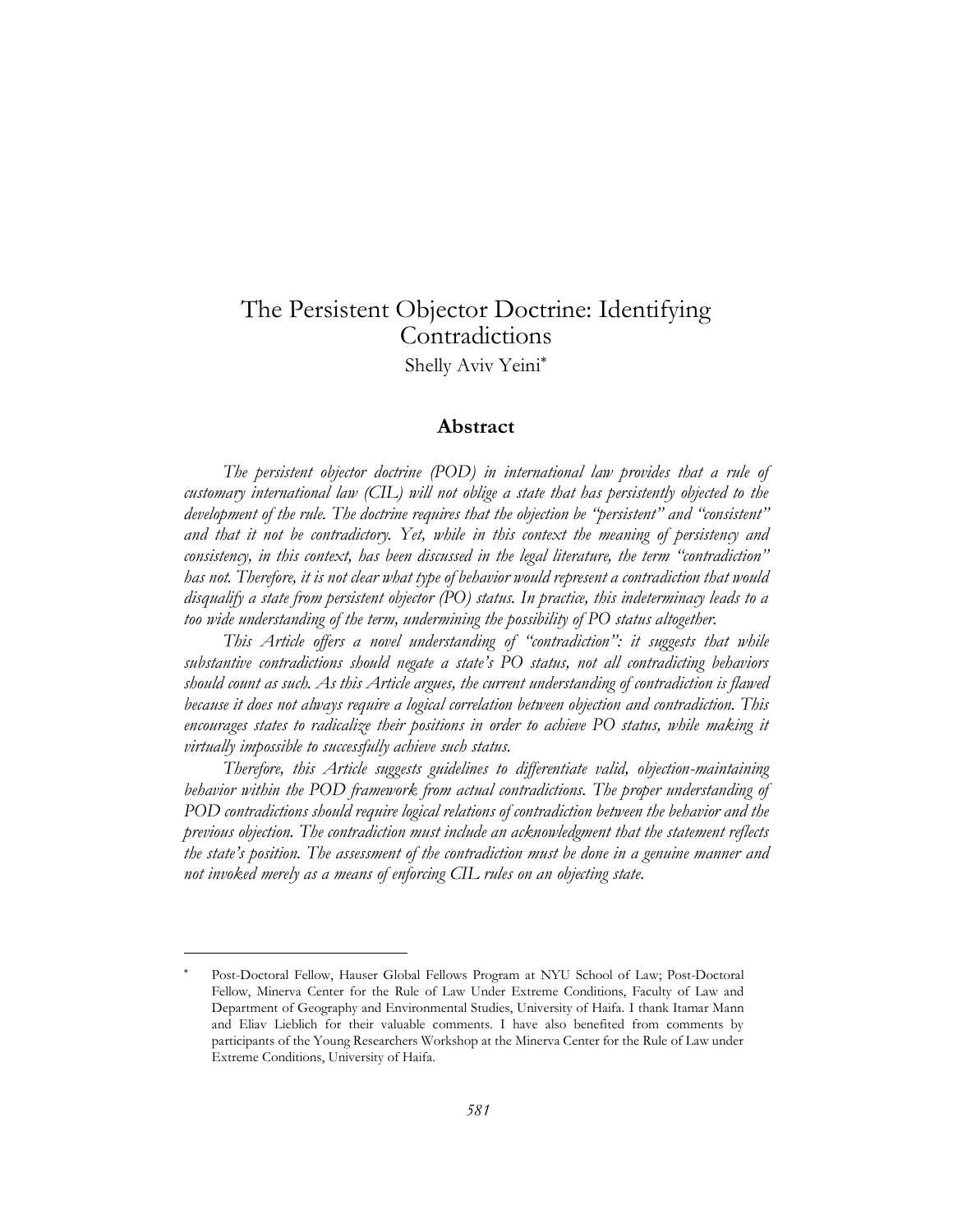|  | Chicago Journal of International Law |
|--|--------------------------------------|
|--|--------------------------------------|

# Table of Contents

| III. POD Requirements and the Problem of Consistency594            |  |
|--------------------------------------------------------------------|--|
|                                                                    |  |
|                                                                    |  |
|                                                                    |  |
|                                                                    |  |
|                                                                    |  |
|                                                                    |  |
|                                                                    |  |
|                                                                    |  |
|                                                                    |  |
|                                                                    |  |
|                                                                    |  |
|                                                                    |  |
|                                                                    |  |
|                                                                    |  |
|                                                                    |  |
| A. The Logical Connection between Objection and Contradiction  612 |  |
|                                                                    |  |
|                                                                    |  |
|                                                                    |  |
|                                                                    |  |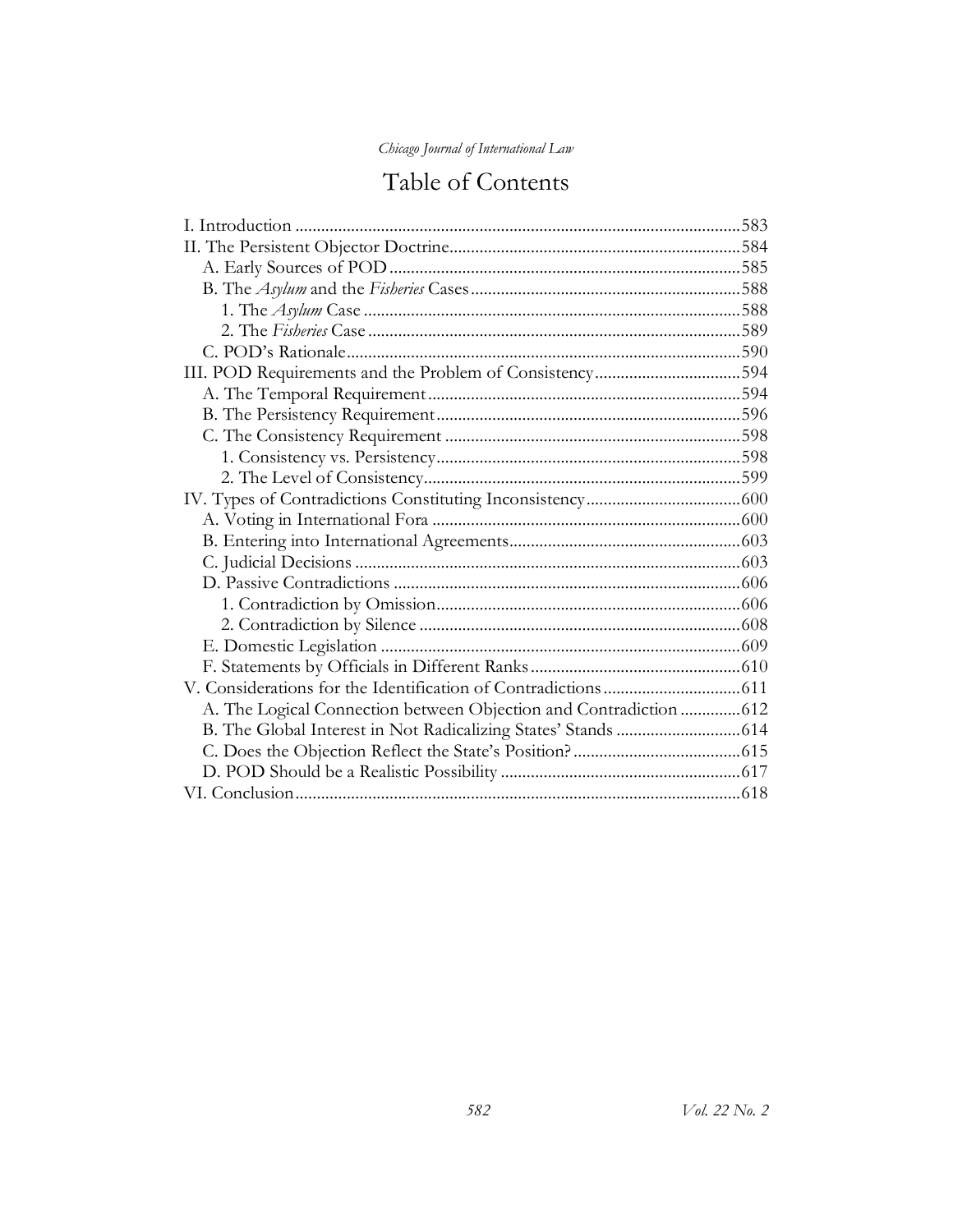#### <span id="page-3-6"></span><span id="page-3-2"></span><span id="page-3-1"></span>I. INTRODUCTION

<span id="page-3-0"></span>The persistent objector doctrine (POD) provides that if a state "persistently and consistently objects to a newly emerging norm of customary international law during the period of the 'formation' of that norm . . . the objecting state is exempt from the customary norm in question once it has crystallized and for so long as the objection is maintained."<sup>1</sup> POD, however, does not apply to *jus cogens* norms even if the requirements for POD are met, as no derogations are permitted from peremptory norms.<sup>2</sup> POD is based on freedom of choice and diversity in international law. It enshrines the idea of states' consent to take on international obligations, but consequently compromises universal conformity with CIL norms. 3

<span id="page-3-5"></span><span id="page-3-4"></span><span id="page-3-3"></span>Despite some criticism of POD—mainly that it favors the interests of the Global North<sup>4</sup> and that it lacks practical utility<sup>5</sup>—the persistent objector (PO) rule is "undeniably part of the *language* of modern international law"<sup>6</sup> and is "firmly

Because of the value attached by fundamental ethical principles to the overall freedom of action of states and respect for diversity, if a state so strongly believes that an emerging rule of customary law is not desirable to recognize that it repeatedly objects to it, the value of respecting that state's wishes should often – but not always – be considered to outweigh the community values that would be served by obligating the state to adhere to the rule.

JAMES A. GREEN, THE PERSISTENT OBJECTOR RULE IN INTERNATIONAL LAW 1 (2016). For other variations of POD definition, see Jonathan I. Charney, *Universal International Law*, 87 AM. J. INT'L L. 529, 538 (1993) ("[I]f a state objects to the establishment of a norm while it is becoming law and persistently objects up to the present, it is exempt from that norm."); Holning Lau, *Rethinking the Persistent Objector Doctrine in International Human Rights Law*, 6 CHI. J. INT'L L. 495, 495 (2005) ("[I]f a state persistently objects to the development of a customary international law, it cannot be held to that law when the custom ripens.").

<sup>2</sup> *See* GREEN, *supra* note [1,](#page-3-1) at 191 (describing the notion of "peremptory norms trump the persistent objector rule" as a "majority view"); Curtis A. Bradley & Mitu Gulati, *Withdrawing from International Custom*, 120 YALE L.J. 202, 213 (2010) ("*Jus cogens* norms cannot be overridden, even by treaty, and there is no right to opt out of them by prior persistent objection."); Dino Kritsiotis, *On the Possibilities Of and For Persistent Objection*, 21 DUKE J. COMPAR. & INT'L L. 121, 132–34 (2010) (discussing the inapplicability of POD to *jus cogens* norms).

<sup>3</sup> BRIAN D. LEPARD, CUSTOMARY INTERNATIONAL LAW: A NEW THEORY WITH PRACTICAL APPLICATIONS 229 (2010):

<sup>4</sup> *See, e.g.*, B.S. Chimni, *Customary International Law: A Third World Perspective*, 112 AM. J. INT'L L. 1, 24 (2018) ("The rule of persistent objector was developed to safeguard the concerns of western capitalist powers after the beginning of the Cold War.").

<sup>5</sup> J.H.H. Weiler, *Editorial*, 24 EUR.J.INT'L L.1, 3 (2013) (noting that POD is a "theoretically interesting but practically almost irrelevant doctrine."); Pierre-Hugues Verdier & Erik Voeten, *Precedent, Compliance and Change in Customary International Law: An Explanatory Theory*, 108 AM. J. INT'L L. 389, 429 (2014) ("[T]hough lawyers may value the persistent objector doctrine as a rhetorical resource and for its theoretical role in reconciling CIL formation with state consent, the doctrine is, in fact, of limited practical significance.").

<sup>6</sup> GREEN, *supra* note [1,](#page-3-2) at 4.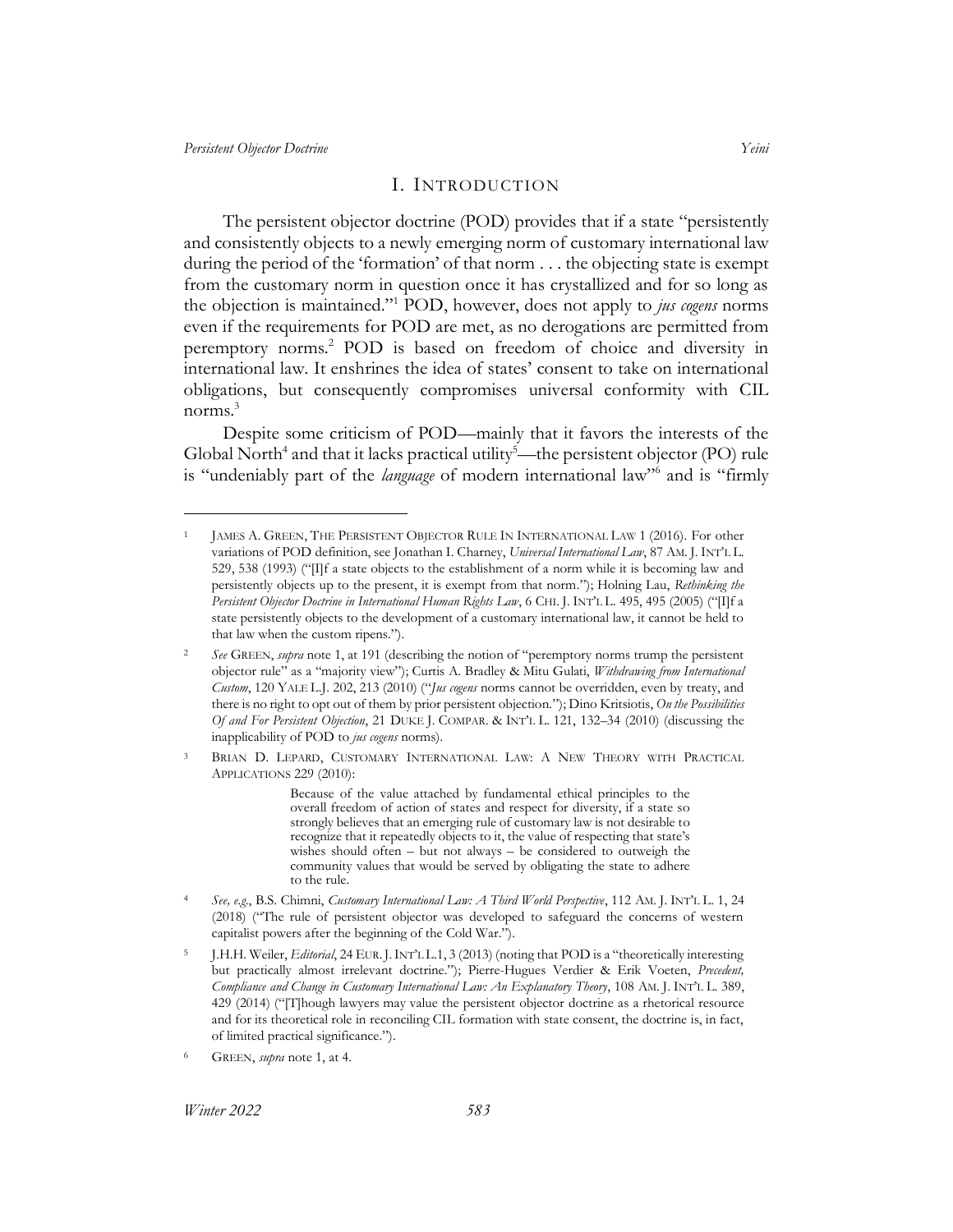<span id="page-4-2"></span><span id="page-4-1"></span>established in the orthodox doctrine on the sources of international law."<sup>7</sup> Nevertheless, the application of POD is still somewhat vague. While the topic of how frequently an objection should be made has received some scholarly attention,<sup>8</sup> the question as to *what behavior constitutes a contradiction to an objection*, thus preventing a state from receiving a PO status, has not. Legal authorities have not suggested thus far what conduct exactly will contradict a state's objection.

Imagine the following situation: the state of Arcadia has persistently objected to the rule of CIL prohibiting the use of crossbows in armed conflict. However, after years of establishing its status as a PO, Arcadia's ambassador in Utopia states in an interview that the use of crossbows in armed conflict is indeed prohibited. Does such a statement by the ambassador disqualify Arcadia from maintaining its PO status? Would the answer be different if such a statement were carried out by Arcadia's Minister of Foreign Affairs or by a Supreme Court judgment? Would a refusal by military authorities to use crossbows on the battlefield constitute a contradiction to Arcadia's objection? The proposed research aims to establish what practices and statements can be regarded as contradictions to a persistent objection that thereby disqualify a state from holding a PO status regarding a rule of CIL.

This Article proceeds as follows: Section II describes the development of POD and its early and modern sources. Section III describes the current understanding of POD and its requirements. It analyzes the temporal, persistency, and consistency requirements of POD. The main focus of this Section is that consistency, as a contradiction, is a form of inconsistency. Section IV catalogs the forms of state behavior (both practice and statements) that have been claimed to form a contradiction to the persistent objections of states, thus constituting inconsistency, and consequently disqualifying such states from a PO status. Finally, Section V offers a new understanding of which behaviors constitute contradictions and which should be facilitated within the framework of the POD without impairing PO status.

## II. THE PERSISTENT OBJECTOR DOCTRINE

<span id="page-4-0"></span>The Section below will provide an overview of the early development of POD and of its modern understanding. While there are notable differences between the early version of the doctrine and the modern version, understanding POD's modern manifestation requires understanding its early theoretical

<sup>7</sup> Ted L. Stein, *The Approach of the Different Drummer: The Principle of the Persistent Objector in International Law*, 26 HARV. INT'L L.J. 457, 463 (1985).

<sup>8</sup> *See* David A. Colson, *How Persistent Must the Persistent Objector Be?*, 61 WASH. L. REV. 957, 967 (1986); Patrick Dumberry, *Incoherent and Ineffective: The Concept of Persistent Objector Revisited*, 59 INT'L & COMPAR.L.Q. 779, 781 (2010) ("A State is also required to actively, unambiguously and consistently maintain such an objection.").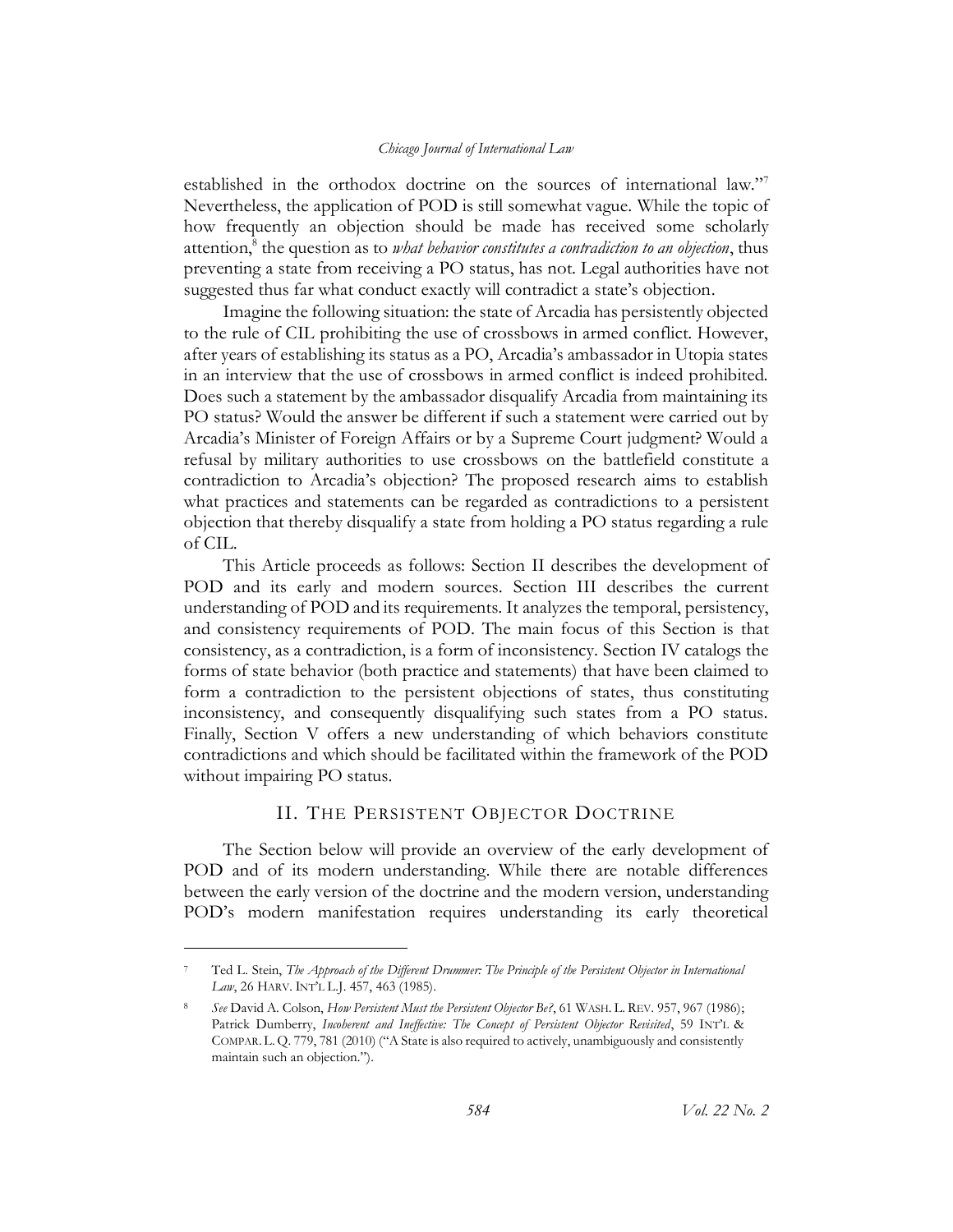underpinning. Furthermore, a careful reading of POD's history and an understanding of its origin counters some misconceptions of POD as a "new" doctrine lacking roots in international law.<sup>9</sup>

## <span id="page-5-0"></span>A. Early Sources of POD

When Ian Brownlie coined the term "persistent objector" in his 1966 masterpiece, "Principles of Public International Law," he described POD as somewhat of a given fact in international law but did not support his endorsement of POD with legal authorities.<sup>10</sup> However, the doctrine itself has been a part of international law since long before the 1960s.

The International Law Association (ILA)<sup>11</sup> described Cornelius van Bynkershoek's 1721 work as an example of the acceptance of POD as early as the eighteenth century.<sup>12</sup> Bynkershoek argued that a dissenting state may be exempt from a rule of CIL by expressing its will not to be bound by it:

Can a nation abolish the immunities of ambassadors, which they are enjoying in accordance with the common law of the nations? . . . [I]t can if it makes a public announcement in regard to them, because these immunities owe such validity as they have not to any law but only to a tacit presumption. One nation does not bind another, and not even a consensus of all nations except one binds that one, isolated though it be, if it is independent and has decreed to use other laws . . . The law of nations is nothing but a presumption based on custom, nor has this presumption any validity in the face of a definitely expressed wish on the part of him who is concerned.<sup>13</sup>

James A. Green, a professor of public international law at the University of Reading who has conducted some of the most prominent research regarding POD in recent years, revealed two additional sources from the eighteenth century that may be used as evidence of early incarnations of POD.<sup>14</sup> The first source is Emer de Vattel's 1758 book, in which he argued that:

<sup>9</sup> *See, e.g.*, Chimni, *supra* not[e 4,](#page-3-3) at 6, 23 (describing POD as a new "invention" of "recent origin").

<sup>10</sup> IAN BROWNLIE, PRINCIPLES OF PUBLIC INTERNATIONAL LAW 8 (1966). *See also* Bradley & Gulati, *supra* not[e 2,](#page-3-4) at 236.

<sup>11</sup> ILA is a nonprofit organization founded in 1873. *About Us,* INT'L L. ASS'N, h https://perma.cc/VD5Q-W4LB. Its objectives include promoting "the study, clarification and development of international law, both public and private, and the furtherance of international understanding and respect for international law." *See* ILA CONSTITUTION, art. 3.1(2016), https://perma.cc/S6EA-JC7Q.

<sup>12</sup> COMMITTEE ON FORMATION OF CUSTOMARY (GENERAL) INTERNATIONAL LAW, FINAL REPORT OF THE COMMITTEE, STATEMENT OF PRINCIPLES APPLICABLE TO THE FORMATION OF GENERAL CUSTOMARY INTERNATIONAL LAW, INTERNATIONAL LAW ASSOCIATION, LONDON CONFERENCE 27 n.68 (2000), https://perma.cc/2F3H-KV8Q.

<sup>13</sup> *See* GREEN, *supra* note [1,](#page-3-2) at 24–25 (citing CORNELIUS VAN BYNKERSHOEK, DE FORO LEGATORUM LIBER SINGULARIS: A MONOGRAPH ON THE JURISDICTION OVER AMBASSADORS IN BOTH CIVIL AND CRIMINAL CASES, 106–07 (G.J. Laing trans., 2d ed. 1744) (1721)).

<sup>14</sup> GREEN, *supra* note [1,](#page-3-2) at 25.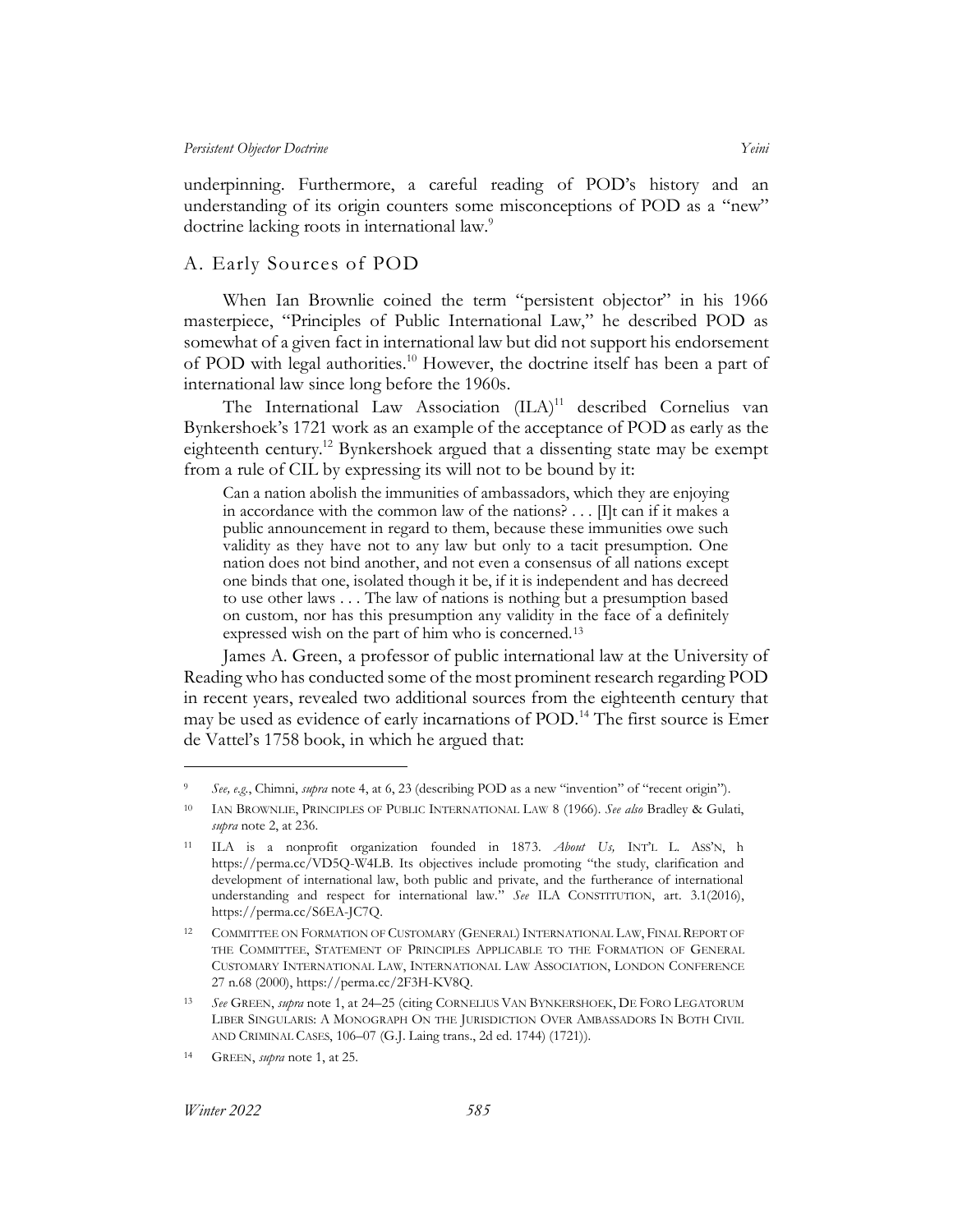When a custom or usage is *generally* established . . . between all the civilized nations in the world . . . it becomes obligatory on all the nations in question, who are considered as having giving their consent to it, and are bound to observe it towards each other, *as long as they have not expressly* declared their resolution of not observing it in future. 15

The second source indicating the existence of an eighteenth-century version of the POD is Georg Friedrich von Martens' contention from 1788:

As to rights founded on simple custom, each power may discontinue them whenever it makes a timely declaration, either express or tacit, of its intention so to do. Such rights may also cease by giving place to others, established by the mutual will of the nations concerned: but this change made by some powers cannot oblige other powers to change their conduct.<sup>16</sup>

Green concluded that, while the sources above do resemble what we recognize today as POD, they lack POD's modern requirements of persistence, consistency, and at least in the cases of Bynkershoek and Vattel, timeliness. 17 Therefore, "[i]t is ultimately something of a stretch to identify the persistent objector rule per se in the eighteenth-century writings of scholars such as Bynkershoek, Vattel, or Martens; these theorists did not endorse the rule as we know it."<sup>18</sup> However, this author's opinion is that it was expected that a legal doctrine would develop over the years. Therefore, it is reasonable to find that eighteenth-century POD differs somewhat from modern POD.

In the nineteenth century, POD transitioned from being relegated to the theoretical musings of legal scholars to becoming an actual legal practice. In the 1817 case of *Le Louis*, Senior Judge in the High Court of Admiralty Sir William Scott indirectly considered whether international law obliged France to prohibit the slave trade.<sup>19</sup> Scott concluded that while the practice had been abolished in some other states, like Britain, such a rule did not apply to France as it had "rejected any such prohibition."<sup>20</sup>

<sup>15</sup> *See* GREEN, *supra* note [1,](#page-3-2) at 25 (citing EMER DE VATTEL, THE LAW OF NATIONS, OR PRINCIPLES OF THE LAW OF NATURE APPLIED TO THE CONDUCT AND AFFAIRS OF NATIONS AND SOVEREIGNS lxv, ¶ 26 (Joseph Chitty ed., 6th ed. 1844) (1758)).

<sup>16</sup> *See* GREEN, *supra* note [1,](#page-3-2) at 25–26 (citing G.F. VON MARTENS, A COMPENDIUM OF THE LAW OF NATIONS, FOUNDED ON THE TREATIES AND CUSTOMS OF THE MODERN NATIONS OF EUROPE 356 (W. Cobbett trans., 1802) (1788)).

<sup>17</sup> GREEN, *supra* note [1,](#page-3-2) at 25–26.

<sup>18</sup> *Id.* at 26.

<sup>19</sup> *See* Tara Helfman, *The Court of Vice Admiralty at Sierra Leone and the Abolition of the West African Slave Trade*, 115 YALE L.J. 1122, 1150–51 (2006) (describing Sir William Scott's holding that "no state could claim the right to interrupt foreign navigation," which "dealt a deathblow to Thorpe's efforts to impose a unilateral international ban on the West African slave trade."). *See also* GREEN, *supra* note [1,](#page-3-1) at 27.

<sup>20</sup> *See* GREEN, *supra* note [1,](#page-3-2) at 25–26 (citing JOHN DODSON, A REPORT OF THE CASE OF THE LOUIS, FOREST, MASTER, 1817, APPEALED FROM THE VICE ADMIRALTY COURT AT SIERRA LEONE, AND DETERMINED IN THE HIGH COURT OF ADMIRALTY 48–52 (London, J. Butterworth & Sons 1817)).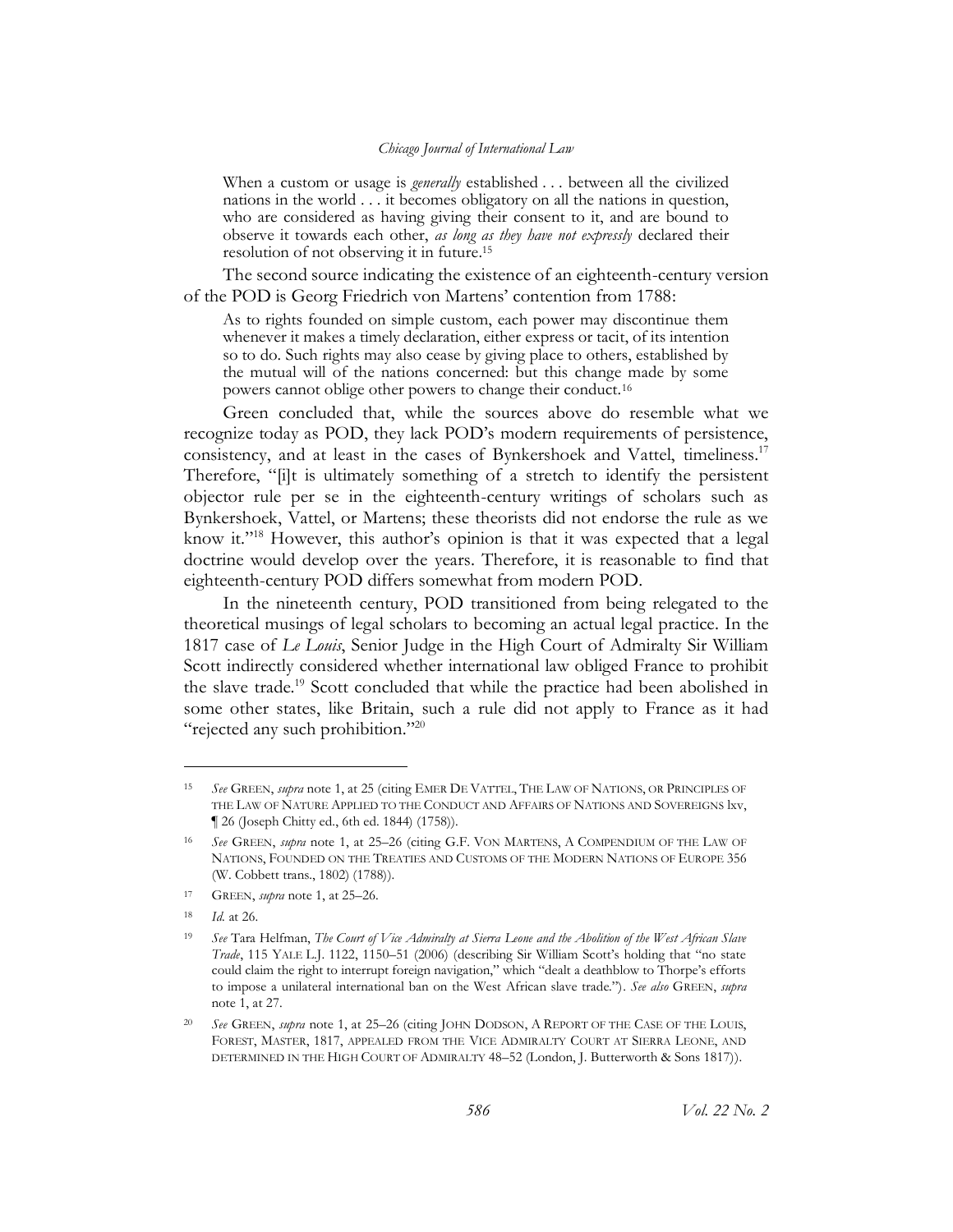The 1825 decision of the U.S. Supreme Court in *The Antelope*<sup>21</sup> has also been considered by some writers to reflect the notion of POD.<sup>22</sup> *The Antelope* case required the Court to determine whether the seizure of a Spanish slaving vessel by U.S. privateers was lawful.<sup>23</sup> Justice Marshall established that, while slave trading is against the law of nature, states that had not accepted the law of nations prohibition on slave trading did not violate such a law by trading in slaves.<sup>24</sup> Green observed that Justice Marshall focused on the lack of acceptance of the rule prohibiting the slave trade rather than on its rejection and objection, thus making *The Antelope* another imperfect example of POD. <sup>25</sup> Indeed, POD's rationale seems to exist in *The Antelope* even if its construction differs from the modern understanding of POD.

In the Supreme Court's famous 1900 case *The Paquete Habana*, the Court established that CIL applied to the U.S. "where there is no treaty, and no controlling executive or legislative act or judicial decision."<sup>26</sup> Curtis A. Bradley and Mitu Gulati offer that "a possible explanation for this qualifying language in *The Paquete Habana* is that the Court viewed the CIL rule in question as binding on the United States only to the extent that the country had not opted out of it."<sup>27</sup>

Green found another potential early use of POD in the 1903 *Fischbach and Friedricy* Cases reviewed before the Mixed Claims Commission (Germany-Venezuela).<sup>28</sup> The Commission was established primarily to consider German claims originating from foreign debts and damages suffered during the Venezuelan civil wars of 1898 to 1900.<sup>29</sup> In particular, the Commission considered whether international law holds states responsible for seizure by revolutionary

<sup>21</sup> 23 U.S. 66 (1825).

<sup>22</sup> FRANCISCO FORREST MARTIN, THE CONSTITUTION AS TREATY: THE INTERNATIONAL LEGAL CONSTRUCTIONALIST APPROACH TO THE US CONSTITUTION 76 (2007) ("[T]he U.S. Supreme Court in The Antelope appears to have recognized the Rule [POD]"); Maurice H. Mendelson, THE FORMATION OF CUSTOMARY INTERNATIONAL LAW 232–33 (1998) (offering *The Antelope* case as an example for POD endorsement).

<sup>23</sup> *The Antelope*, 23 U.S. at 123. *See also* GREEN, supra note 1, at 28.

<sup>24</sup> *See id.* at 120–21:

That [the slave trade] is contrary to the law of nature will scarely be denied. . . . Throughout Christendom, this harsh rule has been exploded, and war is no longer considered as giving a right to enslave captives. But this triumph of humanity has not been universal. The parties to the modern law of nations do not propagate their principles by force; and Africa has not yet adopted them.

<sup>25</sup> GREEN, *supra* note [1,](#page-3-2) at 28.

<sup>26</sup> The Paquete Habana, 175 U.S. 677, 700 (1900).

<sup>27</sup> Bradley & Gulati, *supra* not[e 2,](#page-3-4) at 224. It is important to note that Bradley and Gulati admitted that this was not the common understanding of such a quotation, which has usually been understood to imply that "domestic institutions . . . can violate CIL on behalf of the United States." *Id.*

<sup>28</sup> Fischbach and Friedericy Cases, (Ger. v. Venez.), 10 RIAA 357 (Mixed Claim Comm. 1903); GREEN, *supra* note [1,](#page-3-2) at 29.

<sup>29</sup> *Fischbach and Friedericy Cases*, 10 RIAA at 359.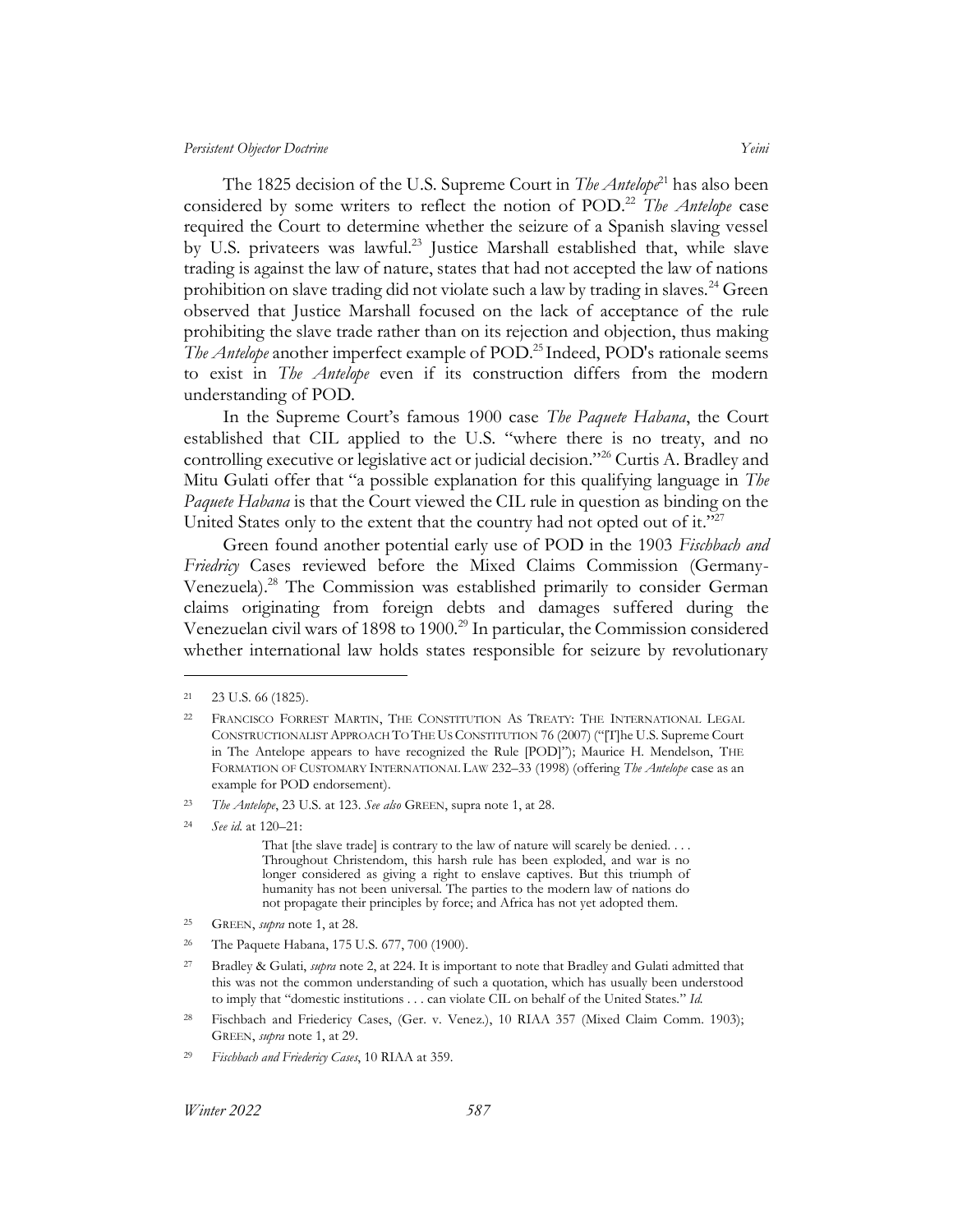forces. Umpire Duffield asserted that "[a]ny nation has the power and the right to dissent from a rule or principle of international law, even though it is accepted by all the other nations."<sup>30</sup> However, Duffield eventually concluded that, in the case at hand, Venezuela could not exempt itself from the CIL rule in question because Venezuela had previously accepted responsibility over the revolutionaries.<sup>31</sup> Therefore, Green argued that "the decision provides, at most, limited support for the persistent objector rule."<sup>32</sup>

The examples provided above suggest that some version of POD, or more accurately, the idea behind POD (that a state may opt out of CIL rules) has existed for some time in public international law. While the definition of POD suggested by the examples is not identical to that which exists in modern international law, these early examples demonstrate the roots of POD, which would later develop into POD as it is recognized today. 33

## <span id="page-8-0"></span>B. The *Asylum* and the *Fisheries* Cases

Modern POD manifested only after World War II.<sup>34</sup> Two major cases established the status of POD in modern international law: the *Asylum*<sup>35</sup> and the *Fisheries*<sup>36</sup> cases of the International Court of Justice (ICJ). Whether one considers POD's roots to extend earlier than the *Asylum* and the *Fisheries* cases*,* or takes these cases to mark the beginning of the POD, it cannot be denied that the ICJ has shaped the modern conception of the POD.

1. The *Asylum* Case

<span id="page-8-1"></span>The *Asylum* case concerned the granting of political asylum to Víctor Raúl Haya de la Torre, a Peruvian opposition leader. Peru issued an arrest warrant against Haya de la Torre "in respect of the crime of military rebellion."<sup>37</sup> In January 1949, "Haya de la Torre sought asylum in the Colombian Embassy in Lima." 38 Colombia argued that it was entitled to grant Haya de la Torre asylum as a political offender<sup>39</sup> and that consequently Peru must facilitate the safe departure of Haya

<sup>30</sup> *Id.* at 397.

<sup>31</sup> *See id.* at 397–98. *See also* GREEN, *supra* not[e 1,](#page-3-2) at 29.

<sup>32</sup> *Id.* at 30.

<sup>33</sup> *See id.* at 33 ("[W]hile the 'roots' of the persistent objector rule can be traced back well before 1945, there is insufficient evidence to assert that the rule in its modern incarnation had emerged prior to the Second World War.").

<sup>34</sup> *Id*.

<sup>35</sup> Asylum (Colom. v Peru), Judgment, 1950 I.C.J. 266.

<sup>36</sup> Fisheries (U.K. v. Nor.), Judgment, 1951 I.C.J. 116.

<sup>37</sup> Asylum, 1950 I.C.J. at 272.

<sup>38</sup> *Id.* at 273.

<sup>39</sup> *Id.* at 273–76.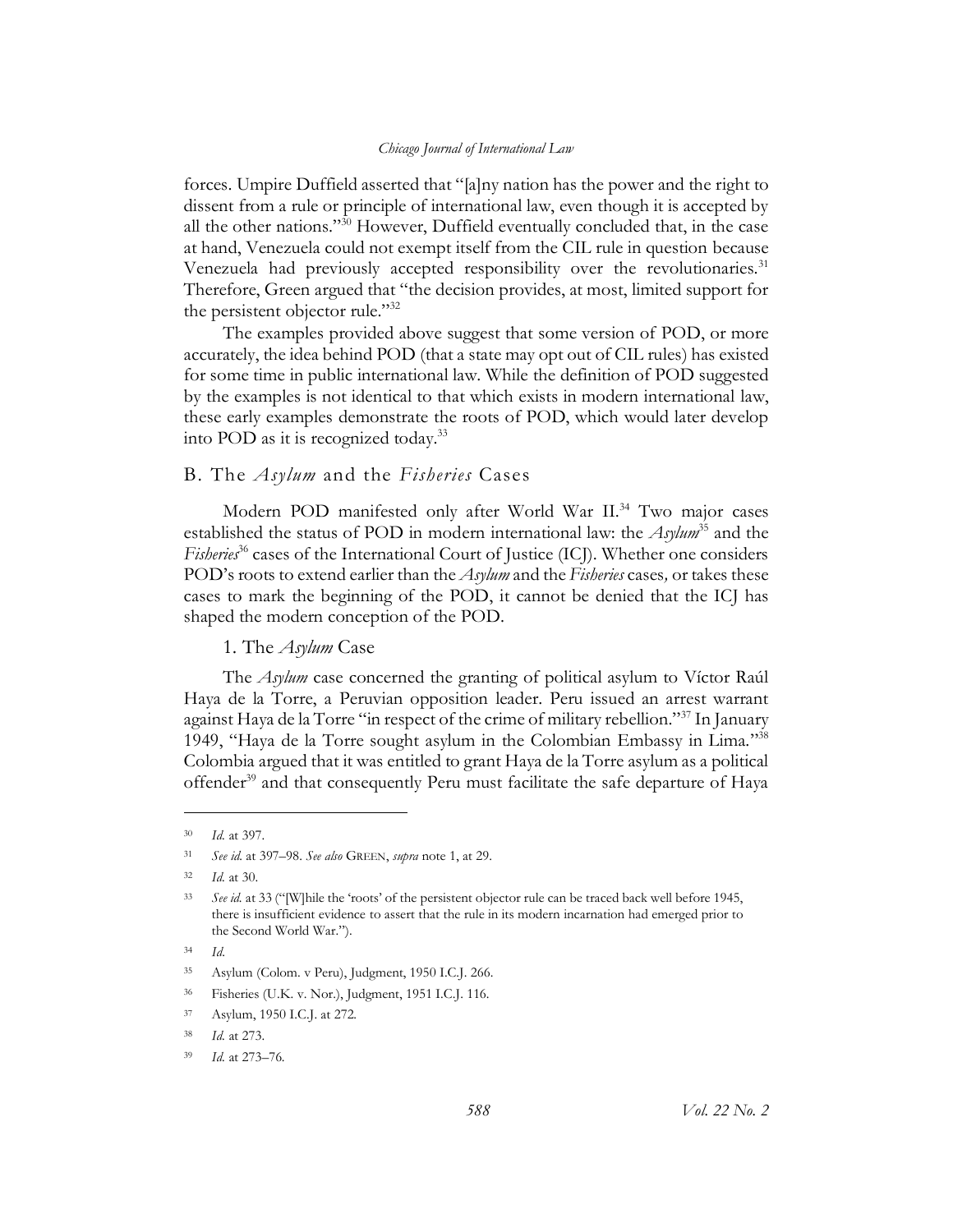de la Torre from Peru.<sup>40</sup> Colombia based its argument on international treaties, including the Bolivarian Agreement of 1911 and the Havana Convention on Asylum of 1928, as well as on "regional or local custom peculiar to Latin-American States."<sup>41</sup> Peru opposed this position, contending that Haya de la Torre committed common crimes and thus was not entitled to asylum as a political offender. <sup>42</sup> Furthermore, Peru argued that Colombia did not properly establish the existence of a regional American custom binding the states.<sup>43</sup>

Colombia's submissions were rejected by the ICJ. In its decision, the court referred to the lack of a treaty law basis for such a determination<sup>44</sup> and to CIL.<sup>45</sup> Most importantly for the understanding of POD, the ICJ opined:

The Court cannot therefore find that the Colombian Government has proved the existence of such a custom. But even if it could be supposed that such a custom existed between certain Latin-American States only, it could not be invoked against Peru which, far from having by its attitude adhered to it, has, on the contrary, repudiated it by refraining from ratifying the Montevideo Conventions of 1933 and 1939, which were the first to include a rule concerning the qualification of the offence in matters of diplomatic asylum. 46

This quotation suggests that if there were a CIL rule regarding asylum, Peru chose to opt out of it. This statement is commonly considered a milestone regarding the acknowledgment of POD. 47

2. The *Fisheries* Case

<span id="page-9-0"></span>In the *Fisheries* case of 1951, the ICJ was required to determine whether Norway's method for the baseline delimitation of its territorial sea was compatible with its international law obligations.<sup>48</sup> The applicant, the U.K., was aggrieved by the Norwegian delimitation method because "a considerable number of British trawlers were arrested and condemned" by Norwegian fishery patrol vessels.<sup>49</sup> The U.K. argued that Norwegian baselines were in violation of CIL with regard to the customary "ten-mile rule," which provides that the length of baselines drawn

<sup>40</sup> *Id*. at 271.

<sup>41</sup> *Id*. at 274–276.

<sup>42</sup> Counter-Memorial Submitted by the Government of the Republic of Peru, Asylum (Colom. v. Peru), 1950 I.C.J. Pleadings 154 (Mar. 21).

<sup>43</sup> *Id*. at 118.

<sup>44</sup> *Asylum*, 1950 I.C.J. at 274–76 (establishing that neither the Bolivarian Agreement of 1911, nor the Havana Convention on asylum, nor the Montevideo Convention on Political Asylum, supported Columbia's argument).

<sup>45</sup> *Id.* at 276–77.

<sup>46</sup> *Id.* at 277–78.

<sup>47</sup> *See* GREEN, *supra* note [1,](#page-3-2) at 25 ("This unquestionably vague statement is commonly referenced as the first invocation by the ICJ of the persistent objector rule.").

<sup>48</sup> *Fisheries*, 1951 I.C.J. at 120–23.

<sup>49</sup> *Id.* at 125.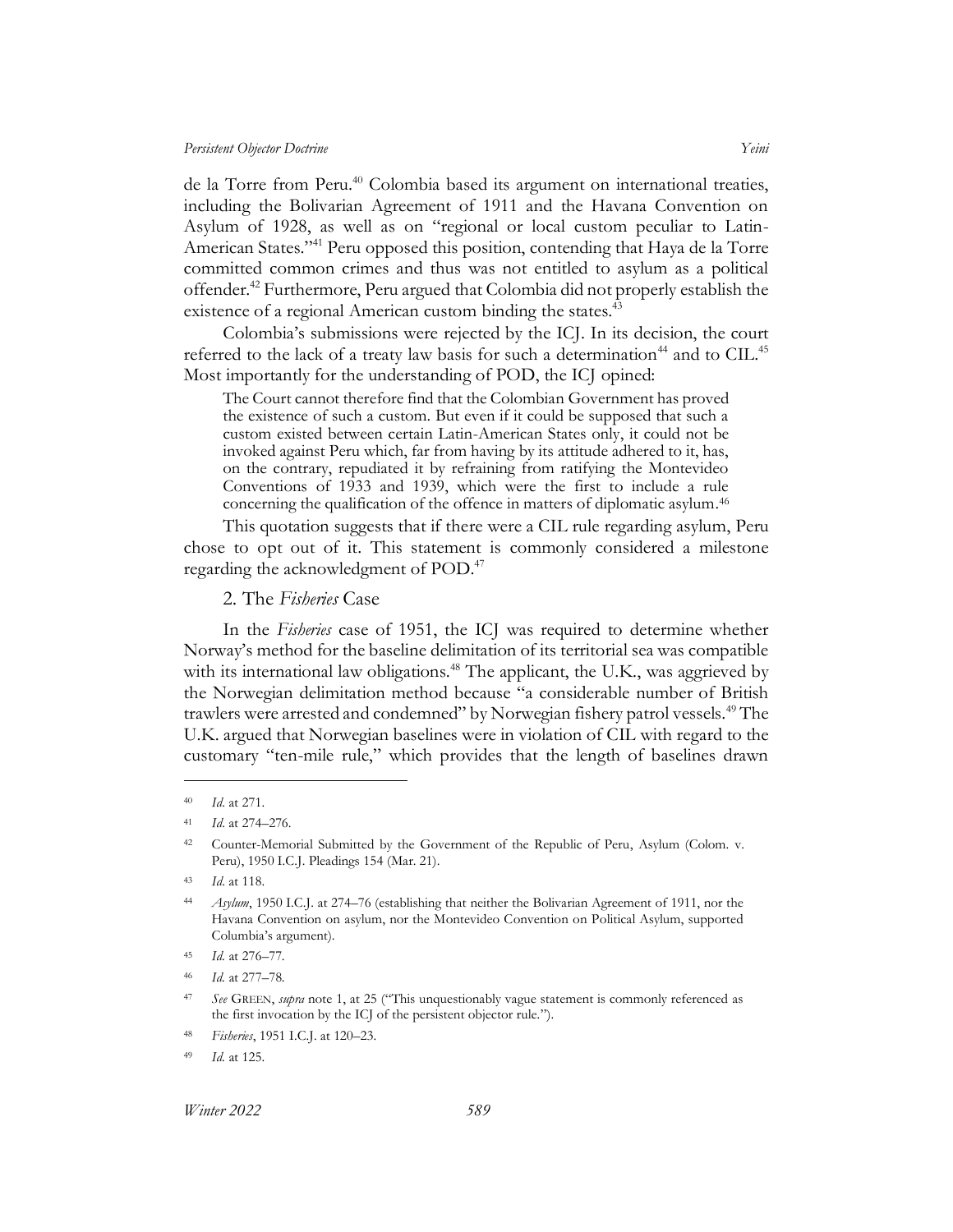across a bay should not be longer than ten nautical miles.<sup>50</sup> The ICJ determined that the ten-mile rule had not yet crystalized into a binding rule of CIL:

[A]lthough the ten-mile rule has been adopted by certain States both in their national law and in their treaties and conventions, and although certain arbitral decisions have applied it as between these States, other States have adopted a different limit. Consequently, the ten-mile rule has not acquired the authority of a general rule of international law.<sup>51</sup>

Then, the ICJ concluded that even if it had considered the ten-mile rule as CIL, Norway would have been exempt from it: "In any event the ten-mile rule would appear to be inapplicable as against Norway inasmuch as she has always opposed any attempt to apply it to the Norwegian coast."<sup>52</sup>

It is important to note that a minority of authors have considered such sources insufficient.<sup>53</sup> For example, Patrick Dumberry argues that "[t]he only IC] decision that ever dealt with the question of persistent objector in the context of 'general' customary law is the *Fisheries Case*." <sup>54</sup> He considers the *Asylum* case to be irrelevant since it deals with a regional custom.<sup>55</sup> The relevant quotation in the *Fisheries* case, he provides, is "a mere *obiter dictum*; the Court had already decided to reject the existence of any customary rule on other grounds."<sup>56</sup> Holning Lau has similarly noted that "in both cases, the ICJ's recognition of the persistent objector doctrine was purely dictum and the ICJ had resolved the disputes on other grounds."<sup>57</sup>

Despite such remarks, both the *Asylum* and the *Fisheries* cases are considered leading authorities regarding POD validity, as "the majority of writers on persistent objection have regularly cited the *Fisheries* and *Asylum* cases over the last sixty-plus years to evidence the rule."<sup>58</sup>

## <span id="page-10-0"></span>C. POD's Rationale

Traditionally, POD has been linked with the voluntarist theory of international law. This account defines international law as "a system of equal and

<sup>50</sup> *See id.* at 131 ("[The] United Kingdom Government still maintains on this point that the length of straight lines must not exceed ten miles."). *See also* GREEN, *supra* not[e 1,](#page-3-1) at 36.

<sup>51</sup> *Fisheries*, 1951 I.C.J. at 131.

<sup>52</sup> *Id.*

<sup>53</sup> GREEN, *supra* note [1,](#page-3-1) at 37 ("a (vocal) minority of scholars have questioned the extent to which these cases provide any genuine support for [POD]").

<sup>54</sup> Patrick Dumberry, *The Last Citadel! Can a State Claim the Status of Persistent Objector to Prevent the Application of a Rule of Customary International Law in Investor-State Arbitration?*, 23 LEIDEN J. INT'L L. 379, 387 (2010).

<sup>55</sup> *Id.*

<sup>56</sup> *Id*.

<sup>57</sup> Lau, *supra* not[e 1,](#page-3-2) at 500.

<sup>58</sup> GREEN, *supra* note [1,](#page-3-2) at 37.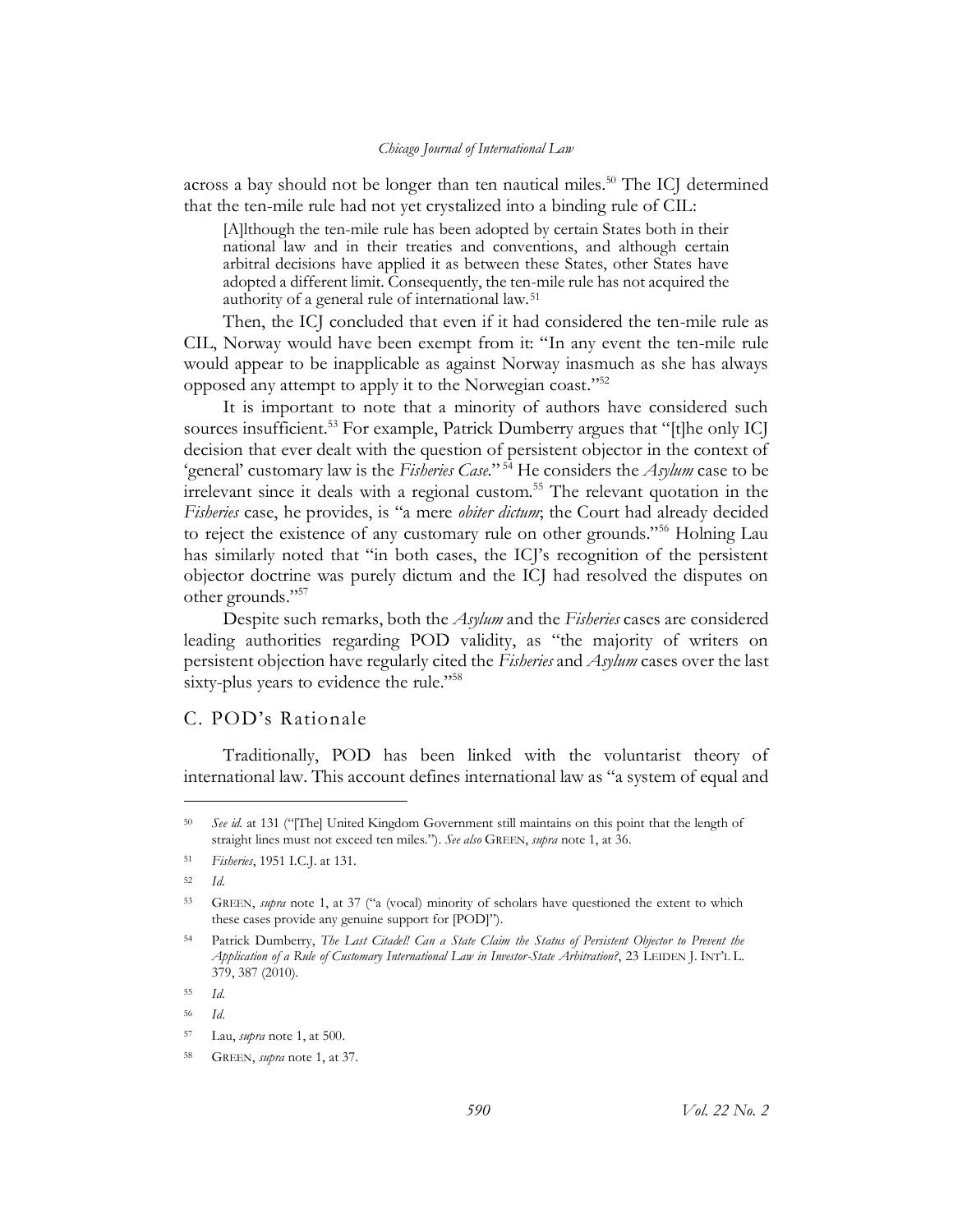sovereign states whose actions are limited only by rules freely accepted as legally binding."<sup>59</sup> Where CIL is concerned, voluntarism assumes that silence implies consent.<sup>60</sup> Therefore, POD, which allows states to opt out of CIL rules they did not consent to take upon themselves, has been described as "the clearest, most firmly established, expression of voluntarist conception of obligation in the accepted doctrine of sources."<sup>61</sup> Indeed, POD is linked with voluntarism and "constitutes the acid test of custom's voluntarist nature."<sup>62</sup>

However, the theory of voluntarism has since been challenged by the communitarian theory. H.C.M. Charlesworth explains that the communitarian approach provides that international law is binding not due to consent, but rather due to the greater good that it provides to the international community:

<span id="page-11-0"></span>The expansion of the international community to include a great number of states and international organisations, and recognition of the applicability of international law to individuals and groups within states, has allowed the purely voluntarist account of international law to be challenged by one based on communal interests, solidarity and idealism. On this "new" view international law binds because it is necessary for stability and communication in the international community.<sup>63</sup>

While the voluntarist approach has not disappeared from legal thought and still holds "considerable influence and imaginative power,"<sup>64</sup> even the greatest supporters of voluntarism admit that in practice there is at least some shift towards the communitarian approach:

For the past several years, the degree of generality required of a practice, to enable it to serve as the basis of a customary rule, has been steadily diminished, while, on the contrary, the binding character of such a rule once formed is being conceived of as increasingly general in scope. The result is a

<sup>59</sup> Shelton, *supra* not[e 2,](#page-3-4) at 299. For an expression of the voluntarist approach in the *Nicaragua* case, maintaining that "in international law there are no rules, other than such rules as may be accepted by the State concerned, by treaty or otherwise, whereby the level of armaments of a sovereign State can be limited, and this principle is valid for all States without exception," see Military and Paramilitary Activities in and Against Nicaragua (Nicar. v. U.S.), Judgment, 1986 I.C.J. 14, ¶ 269 (June 27).

<sup>60</sup> *See* John O. McGinnis, *The Comparative Disadvantage of Customary International Law*, 30 HARV. J.L. & PUB. POL'Y 7, 9 (2006) ("[N]ations do not have to assent affirmatively to the creation of a principle of customary international law. Instead, nations are considered to have consented to a principle if they simply failed to object."). *See also* Samantha Besson, *State Consent and Disagreement in International Law-Making*, 29 LEIDEN J. INT'L L. 289, 295 (2016) ("In international law, like in domestic law and politics, consent can be express, as in the signature or ratification of a treaty, but also tacit, as in the absence of objection to a reservation or to a custom in the making.").

<sup>61</sup> Stein, *supra* not[e 7,](#page-4-1) at 470.

<sup>62</sup> Prosper Weil, *Toward Relative Normativity in International Law*, 77 AM. J. INT'L L. 413, 433–434.

<sup>63</sup> H. C. M. Charlesworth, *Customary International Law and the Nicaragua Case*, 11 AUSTL. Y.B. INT'L L. 1, 2–3 (1991).

<sup>64</sup> *Id.* at 3.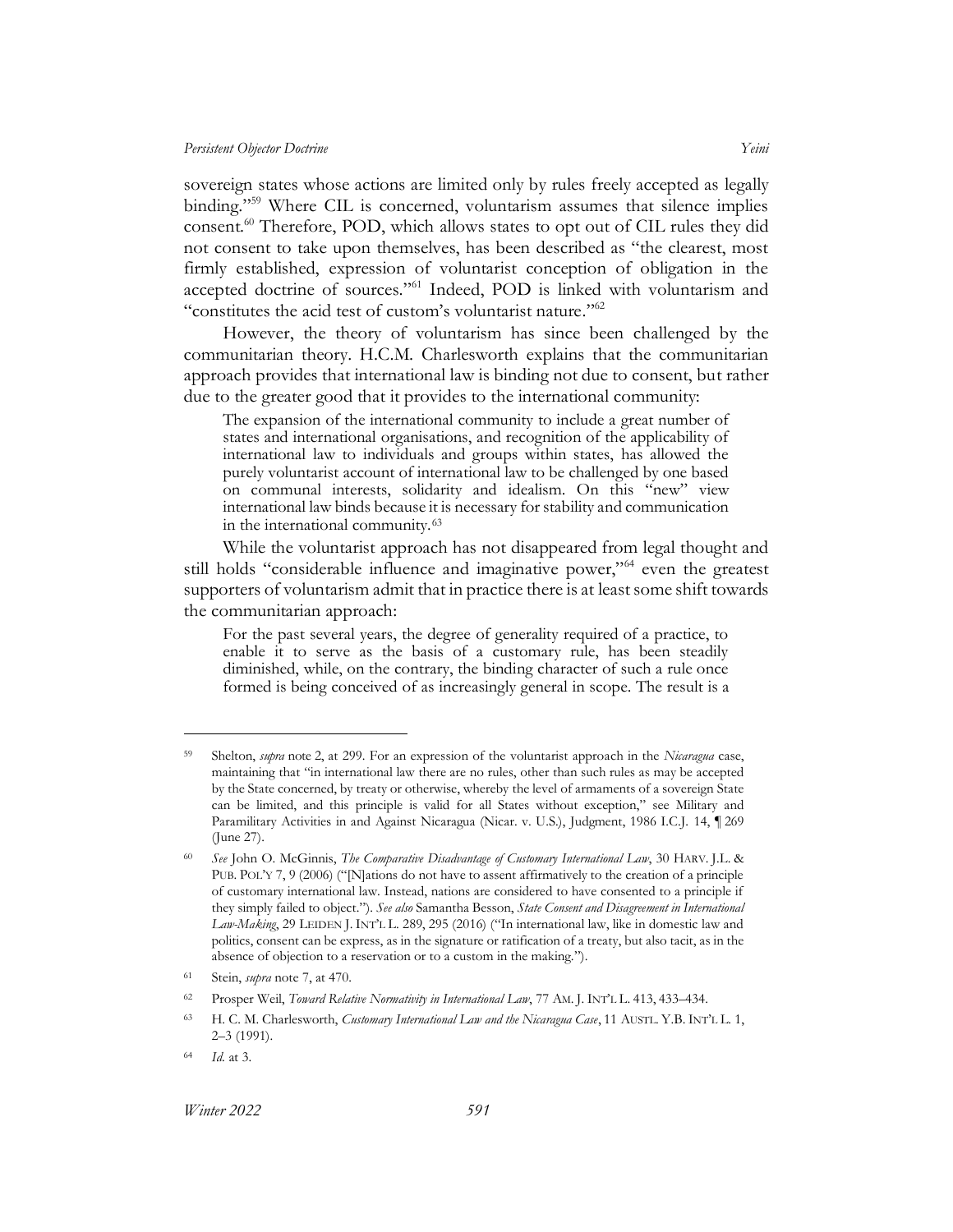danger of imposing more and more customary rules on more and more states, even against their clearly expressed will. 65

However, even if a shift towards communitarianism is present, that does not mean that states have relinquished the principle of consent. Such contestation of approaches might affect POD's legitimacy. While POD's rationale is very clear through the lens of voluntarism, it makes less sense through the communitarian lens. Indeed, POD offers a rationale that is contrasted with that of communitarianism—it allows the individual state to put its interests above those of the global community.

Green offers that instead of trying to match the rationale of POD to either approach, the advantages of POD should be considered on their own merits.<sup>66</sup> Green describes the advantages and qualities of POD to provide the following account of POD: $^{67}$  (1) it "spreads the costs of situations of minority opposition to emerging norms between the objector and the wider community";<sup>68</sup> (2) it allows objecting states a sense of security from changes in CIL they oppose; $69$  (3) it reduces "the risks of violation, disengagement, or escalation" by powerful states objecting to a rule, as it gives them a legal outlet to object rather than to violate such a rule;<sup>70</sup> (4) it gives objecting states time to adjust to the new emerging rule of CIL;<sup>71</sup> (5) it is a negotiation tool that can facilitate or slow customary international law development;<sup>72</sup> (6) it provides predictability to CIL development as it shines light on the potential emergence of a new rule;<sup>73</sup> (7) it improves the "scrutiny and quality" of CIL norms; $74$  and (8) it can be used as a face-saving mechanism to maintain a sense of autonomy.<sup>75</sup>

Not all of the advantages Green offers are equally convincing, but they all have some merit. This author finds that the third and fifth advantages (that POD reduces risks of CIL violation and supports CIL development) are the most convincing.

<sup>65</sup> Weil, *supra* not[e 62.](#page-11-0)

<sup>66</sup> GREEN, *supra* note [1,](#page-3-1) at 272 ("[T]he persistent objector rule must be assessed, not in relation to sweeping theoretical claims, but in relation to its functional benefits, both to the objector and to the international legal system.").

<sup>67</sup> *Id.* at 258–72.

<sup>68</sup> *Id.* at 258.

<sup>69</sup> *Id.* at 261.

<sup>70</sup> *Id.* at 261–64.

<sup>71</sup> *Id.* at 264.

<sup>72</sup> *Id.* at 265–68.

<sup>73</sup> *Id.* at 268–69.

<sup>74</sup> *Id.* at 269–71.

<sup>75</sup> *Id.* at 271–72.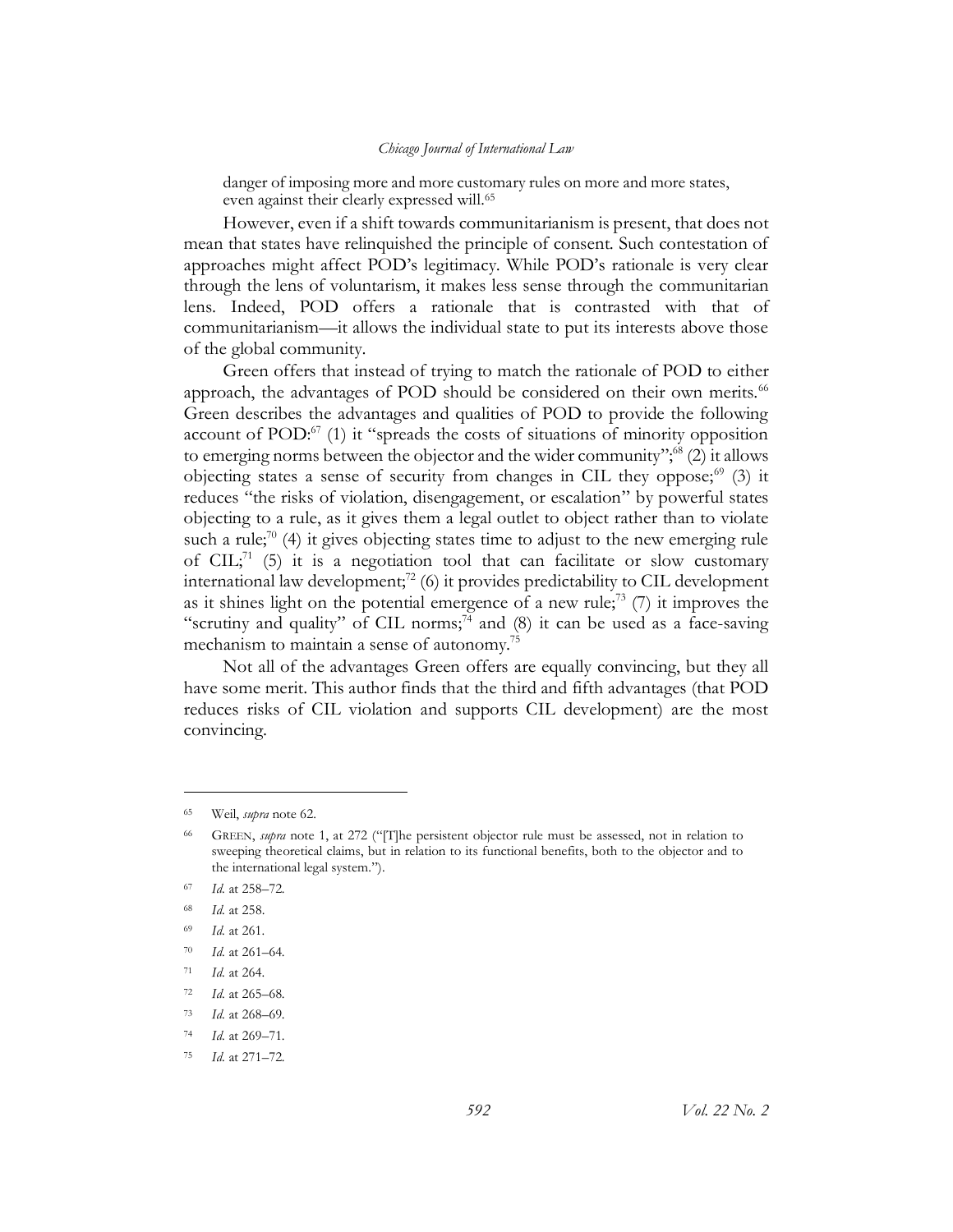On the third advantage (POD reduces risks of CIL violation), powerful states "may well simply violate a new norm to which they are strongly opposed once it has emerged."<sup>76</sup> Powerful states bluntly violating CIL is not just damaging with regard to the rule in question but also with regard to the entire project of CIL. POD provides a legal mechanism to deal with an objection to a rule without upsetting the entire apple cart. However, Dumberry offers that the very existence of POD undermines CIL because "[i]f dissention is allowed, it simply means that the rule is not custom. There is no possible middle ground."<sup>77</sup> Such a counterargument seems to avoid the difference between POD and the specially affected states doctrine (SASD), which provides that "[i]f several 'States whose interests are specially affected' object to the formation of a custom, no custom can emerge."<sup>78</sup> If a dissention under POD would prevent a rule from crystalizing into a custom, then SASD would be completely redundant. This is so because:

While a "normal" persistent objector would exclude the custom from applying to the objector alone, the absence of rule-affirming practice by specially-affected states (including those specially-affected states that may object to practice of other states affirming the rule) would prevent the putative rule from crystalizing into a custom at all, so that the putative rule would bind neither the objectors nor other states. 79

Via the fifth advantage (POD improving CIL development), POD promotes the development of CIL by allowing states that endorse a rule of CIL to move on "without having to wait for the slowest vessel."<sup>80</sup> Indeed, POD allows an objecting state to put less effort into the prevention of the overall emergence of a norm if that state knows it can be exempt from its application.<sup>81</sup>

One could argue that even if one endorses the communitarian approach, the requirements of POD are exceedingly difficult to meet, and thus it does not undermine communitarianism in an unbearable manner. It might actually facilitate communitarianism as states would be more willing to see the global good as obliging if they have a dissenting option in some circumstances.

*Id.* at 261.

<sup>77</sup> Dumberry, *supra* not[e 8,](#page-4-2) at 800.

<sup>78</sup> Yoram Dinstein, *The ICRC Customary International Humanitarian Law Study*, 82 INT'L L. STUD. SER. US NAVAL WAR COL. 99, 109 (2006).

<sup>79</sup> Shelly Aviv Yeini, *The Specially-Affecting States Doctrine*, 112 AM. J. INT'L L. 244, 244–45 (2018).

<sup>80</sup> GREEN, *supra* note [1,](#page-3-1) at 265 (citing COMM. ON FORMATION OF CUSTOMARY (GENERAL) INT'L L., INT'L L. ASS'N, FINAL REPORT OF THE COMMITTEE: STATEMENT OF PRINCIPLES APPLICABLE TO THE FORMATION OF GENERAL CUSTOMARY INTERNATIONAL LAW 28 (2000), https://perma.cc/ZS8N-Z8MF).

<sup>81</sup> *See* GREEN, *supra* note [1,](#page-3-2) at 265. This assumption is not overwhelming, as due to the onerous requirements of POD there is still a great incentive to lobby against the emergence of an undesired emerging norm; however, the possibility of POD may somewhat lessen such interest.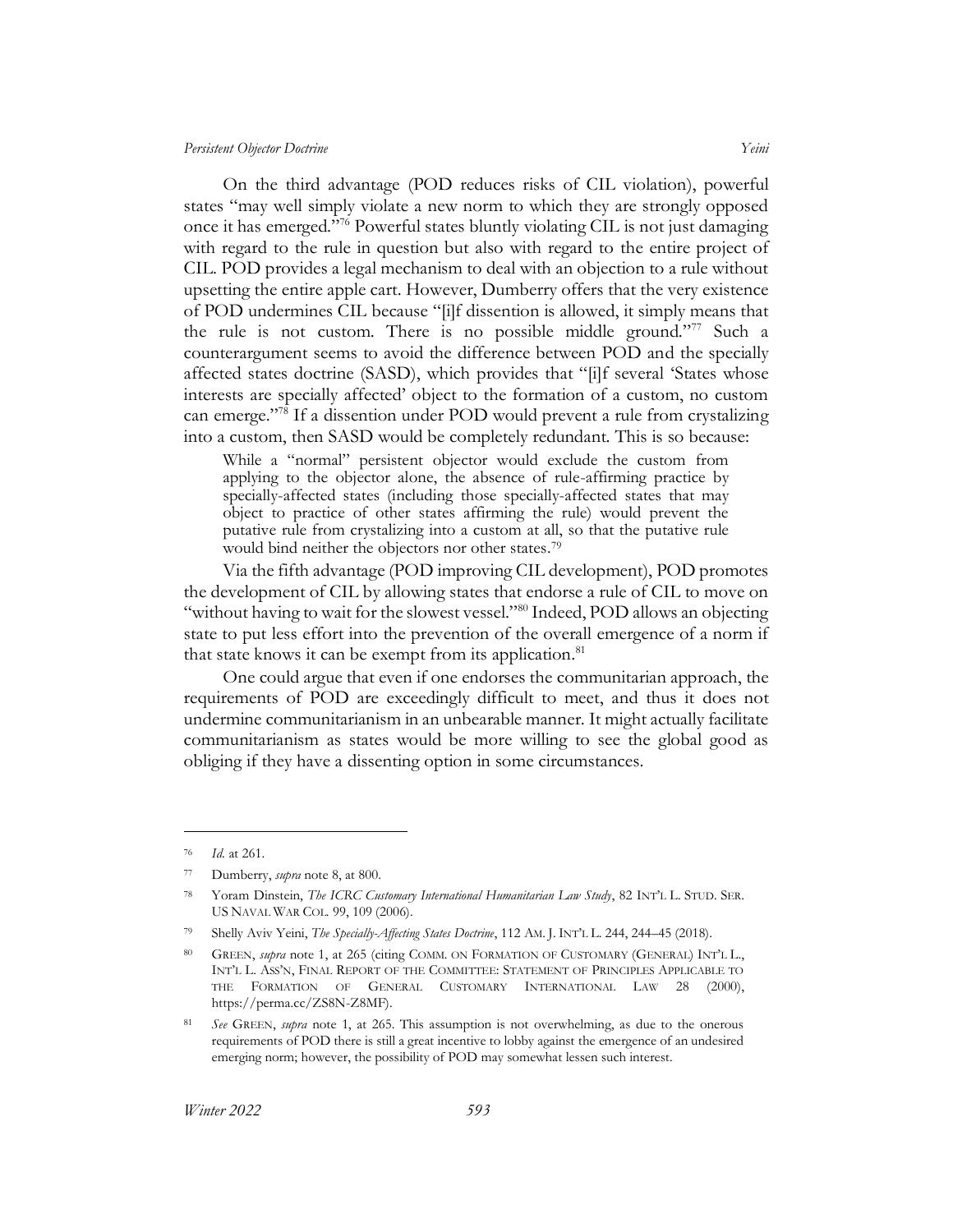## <span id="page-14-2"></span>III. POD REQUIREMENTS AND THE PROBLEM OF **CONSISTENCY**

<span id="page-14-4"></span><span id="page-14-0"></span>For a state to receive PO status, its objection must satisfy three requirements: a temporal requirement,  $82$  a persistency requirement,  $83$  and a consistency requirement.<sup>84</sup> The temporal requirement and the persistency requirement are quite clear, and there is relative agreement within academia regarding their application.<sup>85</sup> The consistency requirement, on the other hand, is at the crux of the literature gap when it comes to POD. The requirement for consistency is the most important aspect of POD for the purposes of this Article. The concern here with breaching an objection may also be described as dealing with inconsistency. As will be described, the consistency requirement has been analyzed by legal authorities in a binary manner—a state has either been consistent or inconsistent—without considering which statements or deeds, by which authorities, count for such purpose.

## <span id="page-14-1"></span>A. The Temporal Requirement

The temporal requirement of POD provides that a "[s]tate which objects to an *evolving* rule of general customary international law can be exempted from its obligations."<sup>86</sup> To receive PO status, the objection must be made "during the process of the rule's emergence," rather than after such a rule has been recognized as a rule of CIL.<sup>87</sup> Once a rule has crystallized into CIL, "objection will no longer avail a state wishing to exempt itself from the law in question."<sup>88</sup> Such late objections are called "subsequent objections," and subsequent objectors are not exempted from the applicability of the rule to which they object.<sup>89</sup> Michael Akehurst, a leading British international law scholar, offers an alternative approach: the temporal requirement includes the early stages of a rule (after its crystallization as CIL) so that POD applies if a state "opposes the rule in the early days of the rule's existence (or formation) and maintains its opposition consistently thereafter."<sup>90</sup> While the general opinion is that subsequent objections

<span id="page-14-3"></span><sup>82</sup> *See* Jonathan I. Charney, *The Persistent Objector Rule and the Development of Customary International Law*, 56 BRIT. Y.B. INT'L L. 1, 2 (1985).

<sup>83</sup> *See* GREEN, *supra* note [1,](#page-3-2) at 91.

<sup>84</sup> *See* Lynn Loschin, *The Persistent Objector and Customary Human Rights Law: A Proposed Analytical Framework*, 2 U. C. DAVIS J. INT'L L. & POL'Y 147, 151 (1996).

<sup>85</sup> *See* Section [III.A.](#page-14-1) and [III.B.](#page-16-0)

<sup>86</sup> *See* Charney, *supra* note [82,](#page-14-2) at 2.

<sup>87</sup> Stein, *supra* not[e 7,](#page-4-1) at 458.

<sup>88</sup> GREEN, *supra* note [1,](#page-3-2) at 137.

<sup>89</sup> *Id.*

<sup>90</sup> Michael Akehurst, *Custom as a Source of International Law*, 47 BRIT. Y.B. INT'L L. 1, 24 (1975).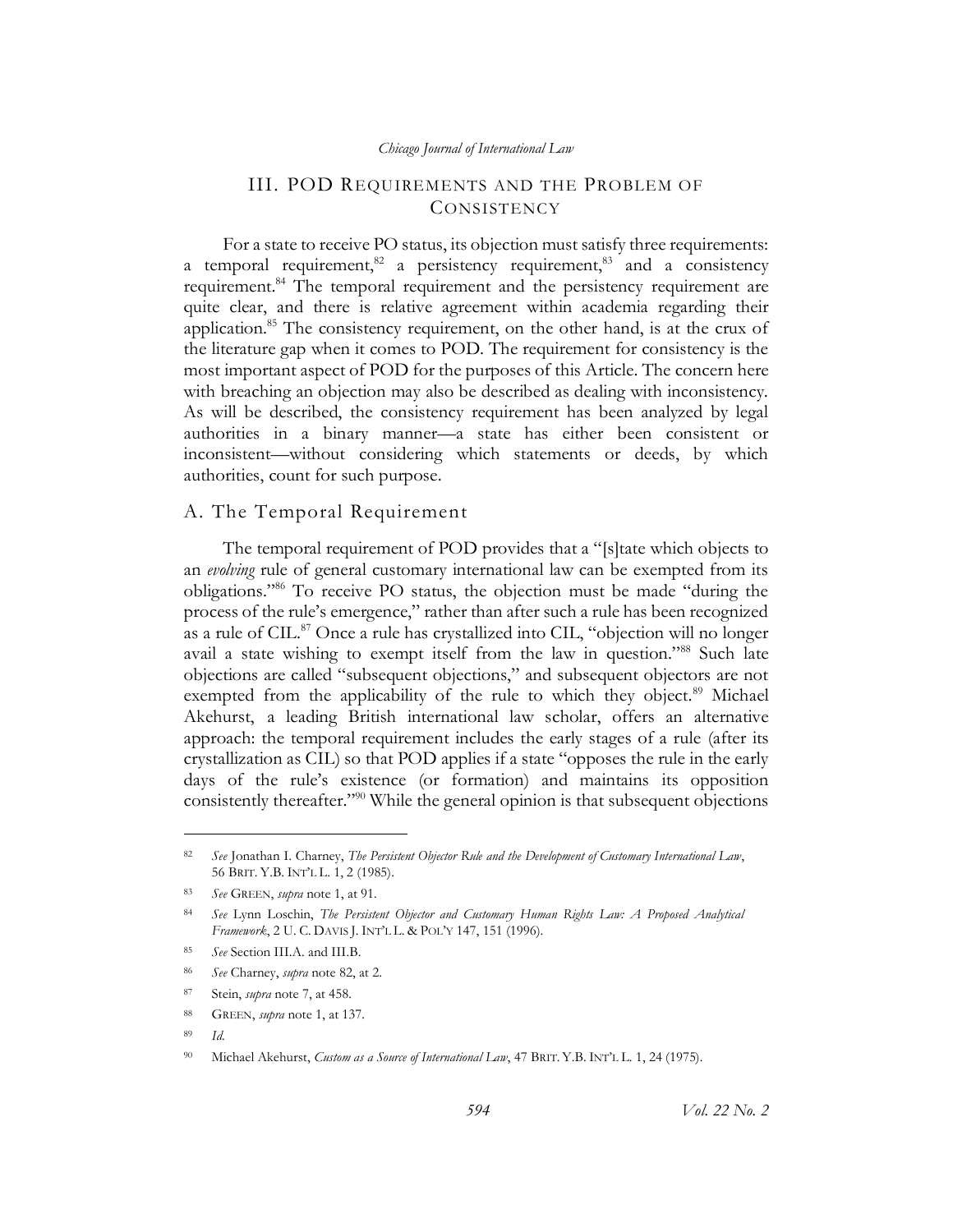do not allow for an exemption, it should be noted that such objections may nevertheless affect the development of a rule because "custom is necessarily altered by states adopting an attitude apart and indeed, at least initially, by states violating the existing law."<sup>91</sup> Additionally, determining the exact time of crystallization of CIL rules may prove to be difficult in some cases, and therefore it is problematic to determine whether an objection has taken place during crystallization or at the early stages of the rule's existence.

The roots of the temporal requirement may be attributed (by means of expansive interpretation) to the ICJ in the *Fisheries* case, as the court established that Norway had "always oppose[d]" the ten-mile rule.<sup>92</sup> The temporal requirement was further discussed by the ICJ in the *North Sea Continental Shelf Cases*, as Judge ad hoc Sørensen stated in his dissenting opinion that the Federal Republic of Germany did not object to the principle of equidistance "[a]t a decisive stage of the formative process," and thus, could not be considered a PO.<sup>93</sup> In the 2002 *Domingues* decision, the Inter-American Commission on Human Rights provided that "[o]nce established, a norm of international customary law binds all states with the exception of only those states that have persistently rejected the practice *prior to its becoming law*."<sup>94</sup> The temporal requirement of POD was also recognized in the *Restatement (Third) of the Foreign Relations Law of the United States*, which established that "a state that indicates its dissent from a practice while the law is still in the process of development is not bound by that rule even after it matures."<sup>95</sup>

<span id="page-15-0"></span>The temporal requirement proves to be especially problematic for new countries. This is because new countries are bound by the existing rules of CIL, despite being denied a chance to object to these rules.<sup>96</sup>

<sup>91</sup> GREEN, *supra* note [1,](#page-3-2) at 138.

<sup>92</sup> *Fisheries*, 1951 I.C.J. at 131. *See also* GREEN, *supra* not[e 1,](#page-3-2) at 138–39.

<sup>93</sup> *See* North Sea Continental Shelf (Ger. v. Den.; Ger./Neth.), 1969 I.C.J. 242, 248 (dissenting opinion of Judge Sørensen). Though dissenting, Judge Sørensen's opinion still bears some weight. *See*  SARMIENTO LAMUS, THE PROLIFERATION OF DISSENTING OPINIONS IN INTERNATIONAL LAW: A COMPARATIVE ANALYSIS OF THE EXERCISE OF THE RIGHT TO DISSENT AT THE ICJ AND IACTHR, 4 (2020), https://perma.cc/NU4J-LXZT ("[T]he dissenting opinion [ ] constitutes an important tool for the development of the law.").

<sup>94</sup> Domingues v. United States, Case 12.285, Inter-Am. Comm'n H.R., Report No. 62/02, OEA/Serv.L./V/II.1117, doc. 70 rev. 2 ¶ 48 (2002) (emphasis added). *See also* GREEN, *supra* note [1,](#page-3-2) at 138–39.

<sup>95</sup> RESTATEMENT (THIRD) OF THE FOREIGN RELATIONS LAW OF THE UNITED STATES § 102 cmt. d (AM. L. INST. 1987) [hereinafter Restatement].

<sup>96</sup> *See* Allen Buchanan, *The Legitimacy of International Law*, *in* THE PHILOSOPHY OF INTERNATIONAL LAW 79, 92 (Samantha Besson & John Tasioulas eds., 2010) (pointing out that "CIL norms apply to states that did not exist at the time of their emergence"); ANDREW T. GUZMAN, HOW INTERNATIONAL LAW WORKS: A RATIONAL CHOICE THEORY 199 (2008) (asserting that "[u]nder current doctrine, new states are bound by existing rules of CIL.").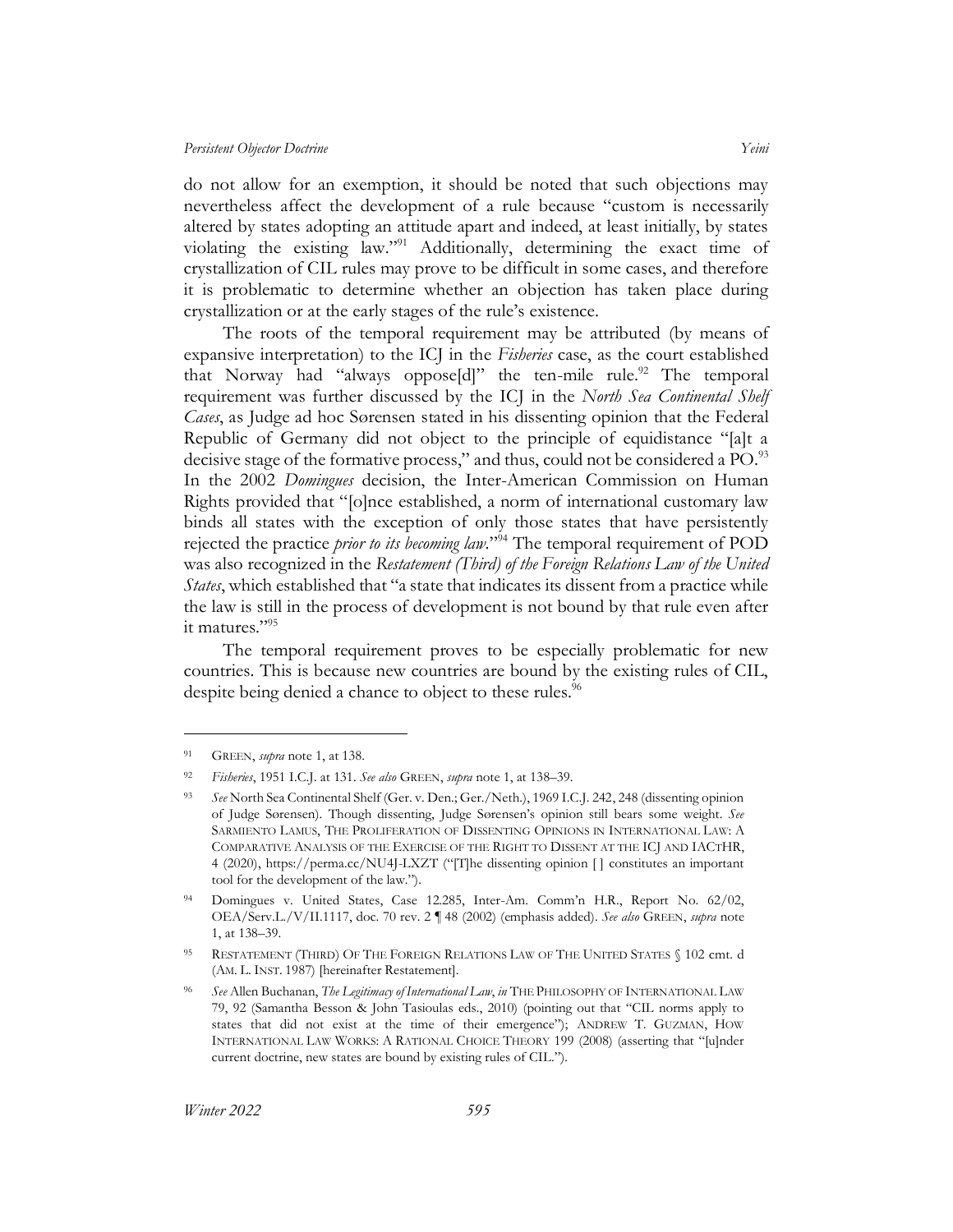Even for existing states, the temporal requirement might pose some difficulties, as it could be "difficult to fix the precise date at which any customary law norm is established. Thus, the ability of a state to object in a timely manner is limited."<sup>97</sup> Indeed, some debate might take place as to whether a rule has crystalized into CIL at the time of an objection. Akehurst's proposition, which includes the early stages of an existing CIL rule, seems to offer a solution to such a problem. <sup>98</sup> Controversy is more likely to take place in the earlier stages, rather than long after a rule has been recognized as CIL.

#### <span id="page-16-0"></span>B. The Persistency Requirement

<span id="page-16-1"></span>As can be expected given the name of POD, persistency is a key requirement for the establishment of a PO. "Obviously, the word 'persistence' indicates the need for a degree of repetition to a state's objection"—a key element of the *persistent* objector rule. <sup>99</sup>The vast majority of writers consider the requirement of persistency—that is, of repeating a state's objection—to be a central part of POD.<sup>100</sup> However, Jonathan Charney, a preeminent expert on international law, observed that there is "a difference of opinion as to whether the objection must be persistent."<sup>101</sup> Charney's implication that the requirement of repetition is under debate has been referred to as "something of an exaggeration,"<sup>102</sup> since "there is no longer any debate in doctrine (if, indeed, there ever was) as to whether objection must be persistent."<sup>103</sup> The strongest support for a single objection may be derived by negation from the text of the U.S. Restatement (Third), which does not mention the requirement for repetition.<sup>104</sup> However, "this element of the rule [repetition] has not been explicitly *rejected*: it simply has not been noted."<sup>105</sup>

Given the relative agreement on the existence of a persistence requirement, the real question is just how persistent a PO should be, or more precisely, how often an objection should be repeated. While it is widely accepted that an

<sup>97</sup> Charney, *supra* note [1,](#page-3-1) at 538.

<sup>98</sup> *See* Akehurst, *supra* note [90,](#page-14-3) at 24.

<sup>99</sup> GREEN, *supra* note [1,](#page-3-2) at 91.

<sup>100</sup> *See e.g.,* Eugene Kontorovich, *Inefficient Customs in International Law*, 48 WM. & MARY L. REV. 859, 875 (2006) ("The 'persistent objector' exception exempts from a CIL norm nations who, in the period before the custom 'matures' into law, repeatedly and vocally made their opposition known."); Charney, *supra* note [1,](#page-3-1) at 539 ("The objection must be persistent and must run to the present."); Andrew T. Guzman, *Saving Customary International Law*, 27 MICH. J. INT'L L. 115, 166 (2005) ("[T]he persistent objector doctrine puts such a significant burden on the objector not only to demonstrate its lack of consent, but to do so repeatedly and during the emergence of the rule.").

<sup>101</sup> Charney, *supra* note [82,](#page-14-2) at 3 n.8.

<sup>102</sup> GREEN, *supra* note [1,](#page-3-2) at 91.

<sup>103</sup> *Id.* at 92.

<sup>104</sup> *See* Restatement, *supra* note [95.](#page-15-0)

<sup>105</sup> GREEN, *supra* note [1,](#page-3-2) at 91.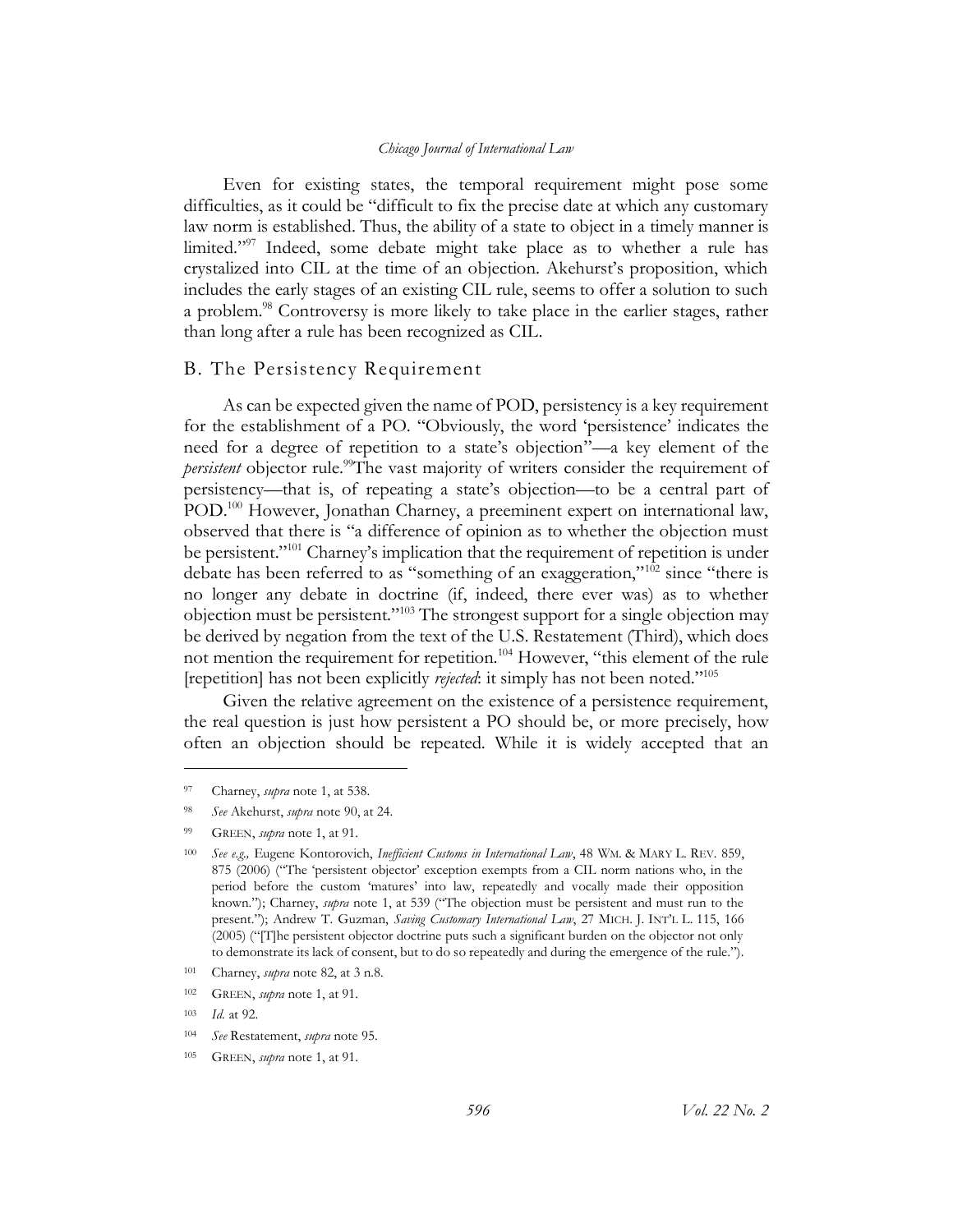objection should be persistent, the actual substance of "persistency" remains very unclear. 106

According to David Colson, then an assistant legal adviser for the U.S. State Department, the answer to this question varies in accordance with the situation at hand. He explains that "not every legal action needs an equal and opposite reaction to maintain one's place in the legal cosmos."<sup>107</sup> Colson further argues that "the more isolated a State becomes in its legal perspective, the more active it must be in restating and making clear its position."<sup>108</sup> Colson's theory provides that in traditional PO situations, wherein a state finds itself quite isolated in its position, "it seems apparent that the objector needs to be especially vigilant in protecting its legal position."<sup>109</sup> However, on special occasions, when there is an interest of the international community in solving a specific dispute peacefully, "[r]estraint in legal statement and actions, intended to encourage negotiation, should not be penalized by international law."<sup>110</sup> In cases in which the number of states supporting and objecting to a rule is more balanced, the objection may be less aggressive.<sup>111</sup> Finally, in a situation in which a state aims to discourage a change in a stable legal situation, the state "may find it desirable to state its position emphatically through deeds. In doing so, it not only protects its legal position in regard to the State making the new claim, but it serves notice to other States that it will strongly resist any change in customary legal relationships."<sup>112</sup>

Brian Lepard, a professor of law at Nebraska College of Law, similarly asserted that the level of persistence varies according to context, but without dividing those levels of persistence into categories:

[I]t is not possible to assert that objection . . . must manifest a certain level of intensity in every case. Depending on the beliefs of the generality of states an objection may not even need to be 'persistent,' so that the very term 'persistent objector exception' itself might be a misnomer. 113

Green criticized Lepard, maintaining that he "goes too far in claiming that the persistence requirement might, on occasion, be dispensed with entirely."<sup>114</sup>

- <sup>111</sup> *See id.* at 967–68.
- <sup>112</sup> *Id.* at 969.

<sup>106</sup> *See id.* at 98 ("Academic commentary and state practice both point towards the need for objection to be persistent . . . but . . . it is entirely unclear how many separate instances of objection are enough to qualify: exactly how persistent is 'persistent'?").

<sup>107</sup> Colson, *supra* not[e 8,](#page-4-2) at 969.

<sup>108</sup> *Id.*

<sup>109</sup> *Id.* at 967. *See also* GREEN, *supra* not[e 1,](#page-3-2) at 97.

<sup>110</sup> *Id.* at 968.

<sup>113</sup> Lepard, *supra* not[e 3,](#page-3-5) at 238.

<sup>114</sup> GREEN, *supra* note [1,](#page-3-2) at 104.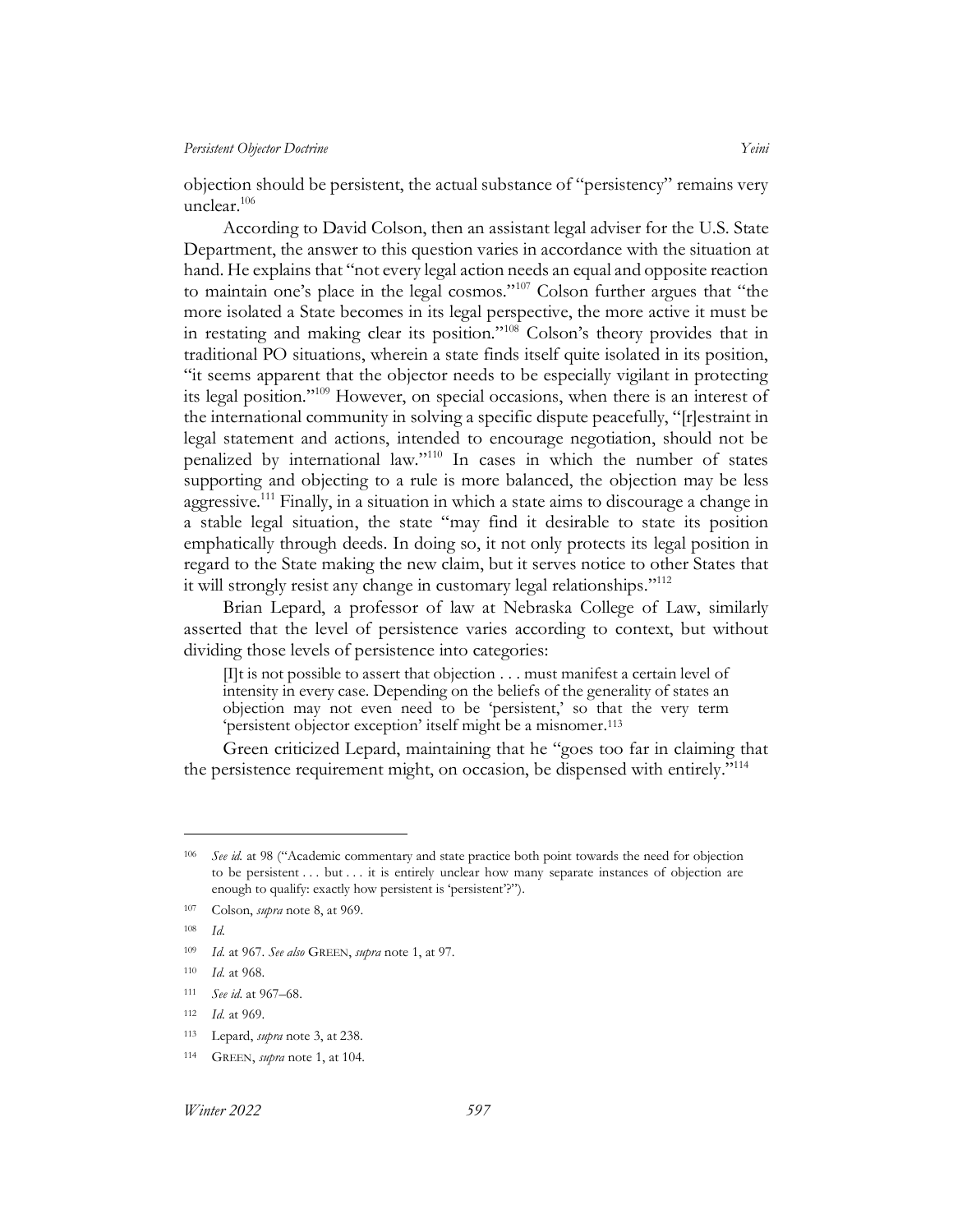Therefore, while it seems that the requirement for persistency of objection may change according to the context, it is not exactly clear just how much repetition will suffice. As the creation of CIL rules does not provide a clear threshold for participants, it is fitting that the amount of persistency in POD is also manifestly unclear:

It is well known that there is no set 'amount' or 'quality' of state practice necessary for a new norm to form . . . It should therefore come as no surprise that, for good or ill, this is also true of the persistence criterion in relation to the persistent objector exception to the binding force of customary international law. Indeed, it cannot be otherwise: an arbitrary threshold of any set number of objections would be just as objectionable (as it were) as is the context-specific approach. 115

## <span id="page-18-1"></span><span id="page-18-0"></span>C. The Consistency Requirement

## 1. Consistency vs. Persistency

While POD's name refers to the criterion of persistency, some writers have pointed out that consistency is actually the doctrine's leading requirement, and have even replaced the notion of persistency with that of consistency.<sup>116</sup> The requirement for consistency provides that "[a] state may not object some of the time, apply the rule at other times, and still be a persistent objector."<sup>117</sup> While the notion of persistency indicates repetition, the notion of consistency implies uniformity: a demand that a state would not contradict its own objection. Thus, a state could potentially be persistent in its objection, but not consistent, and would thus be disqualified as a  $PO^{118}$  A common example of such situation is the U.S.'s objection to the CIL rule prohibiting capital punishment for juvenile offenders.<sup>119</sup> The U.S. claimed PO status regarding this prohibition before the Inter-American Commission on Human Rights (IACHR)<sup>120</sup> in the *Domingues* case.<sup>121</sup> The U.S.

<sup>115</sup> *Id.* at 104–05.

<sup>116</sup> *See* Lau, *supra* not[e 1,](#page-3-2) at 498 ("According to the persistent objector doctrine, these objectors shall be exempt from the norm after it becomes law, so long as the state can rebut the assumption that it acquiesced to the norm and prove that, instead, it exercised clear and consistent objections throughout the norm's emergence"); Guzman, *supra* note [100,](#page-16-1) at 142–43 ("[T]he state must make its objections widely known, must do so before the practice solidifies into a rule of CIL, and must make the objection on a consistent basis.").

<sup>117</sup> Loschin, *supra* note [84,](#page-14-4) at 147, 151.

<sup>118</sup> *See* GREEN, *supra* note [1,](#page-3-2) at 109.

<sup>119</sup> *See id.* at 109–11; Dumberry, *supra* not[e 8,](#page-4-2) at 789.

<sup>120</sup> The IACHR is an organ of the Organization of American States (OAS), whose objective is to promote and protect human rights in the American hemisphere. *See What Is the IACHR*, OAS, https://perma.cc/Y33Z-HEXQ.

<sup>121</sup> *See Domingues*, Case 12.285 ¶ 14. *See also* Roach & Pinkerton v. United States, Case 9647, Inter-Am. Comm'n H.R., Report No. 3/87, OEA/Serv.L./V/II.71, doc. 7 rev. ¶ 38(h), (i) (1987) (The U.S. is arguing for PO status in the context of juvenile executions.).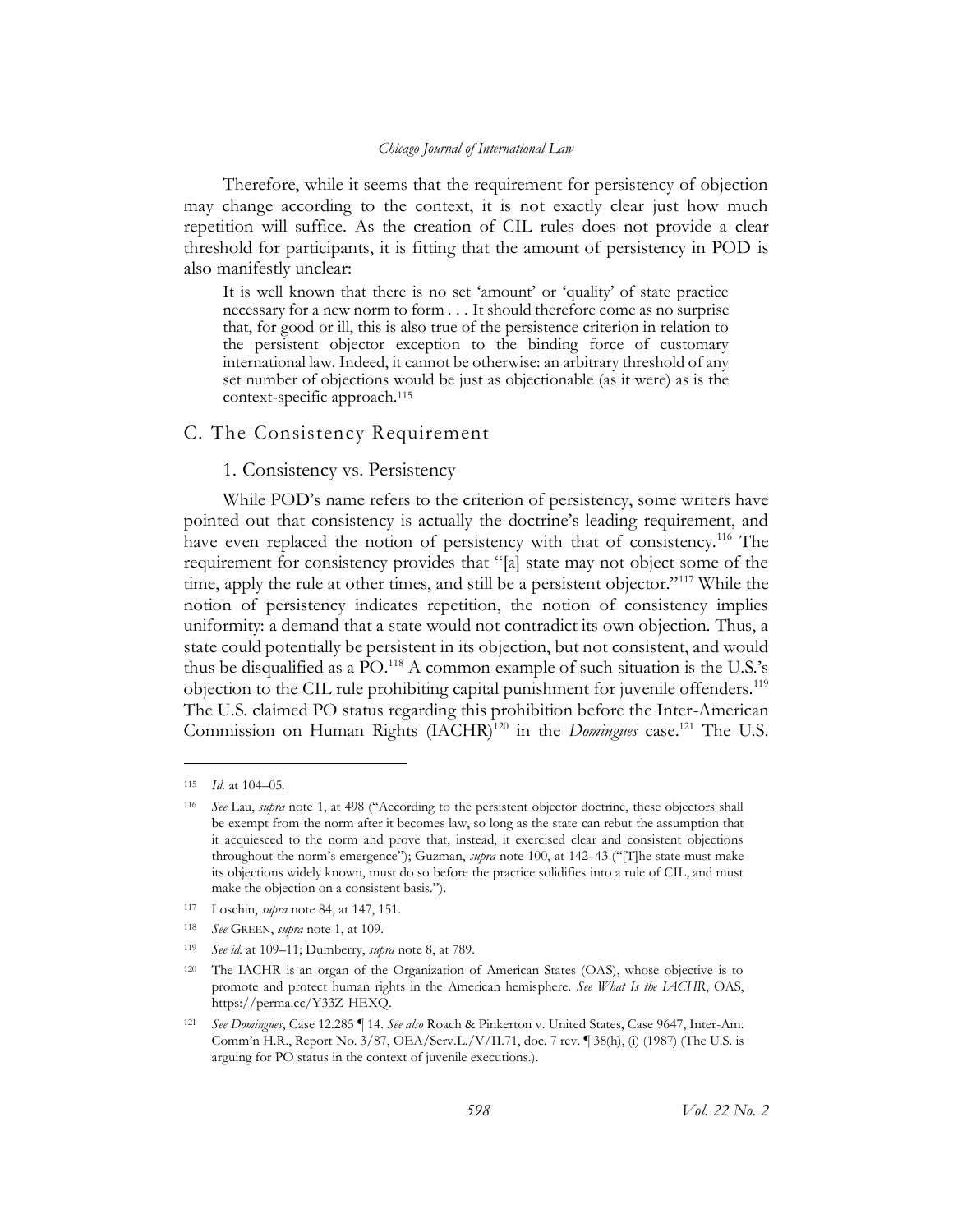claimed PO status regarding the prohibition on executions of juvenile offenders altogether, and more specifically, to setting the threshold for the prohibition at eighteen years of age rather than sixteen: "[e]ven if the execution of sixteen and seventeen-years old offenders were prohibited by customary international law . . . the United States has consistently and persistently objected to the application of such a principle to the United States."<sup>122</sup>

<span id="page-19-1"></span>The U.S. relied on its domestic law to support its position, as "the laws of many states within the United States provide for the prosecution of juveniles as adults for the most serious crimes,"<sup>123</sup> as well as its assertions in the international arena: "the United States has persistently asserted its right to execute juvenile offenders in multiple international fora."<sup>124</sup>

The IACHR, while using the term "persistently," substantially argued that U.S. objections had not been consistent enough:

[T]he United States . . . rather than persistently objecting to the standard, has in several significant respects recognized the propriety of this norm by, for example, prescribing the age of 18 as the federal standard for the application of capital punishment and by ratifying the Fourth Geneva Convention without reservation to this standard. 125

Eventually, the IACHR established that POD did not apply in this case, since the juvenile execution prohibition was a *jus cogens* norm.<sup>126</sup> However, it is evident that, despite the confusion of terminology, the IACHR "viewed the objections of the United States as insufficiently consistent, in spite of these objections being repeated a significant number of times."<sup>127</sup> Green's analysis indicates that *Domingues* is, therefore, a good example of two POD-related issues: the importance of consistency and the confusion between persistency and consistency in POD. 128

2. The Level of Consistency

<span id="page-19-0"></span>There are two different approaches that relate to the required level of consistency for POD. The first approach, which is called "absolute

<sup>122</sup> Response of the United States Government, dated 18 October 2001, 9–10, *in* DIGEST OF UNITED STATES PRACTICE IN INTERNATIONAL LAW 303, 310 (Sally J. Cummins & David P. Stewart eds., 2001). *See also Domingues*, Case 12.285 ¶ 101.

<sup>123</sup> CUMMINS & STEWART, *supra* note [122,](#page-19-1) at 311.

<sup>124</sup> *Id.* (such international submissions include U.S. submissions to the United Nations General Assembly, the United Nations Commission on Human Rights, responses to U.N. Special Rapporteurs, the Council of Europe, the Organization for Security and Cooperation in Europe, the Organization of American States, and the IACHR).

<sup>125</sup> *Domingues*, Case 12.285 ¶ 85.

<sup>126</sup> *Id.*

<sup>127</sup> GREEN, *supra* note [1,](#page-3-2) at 111.

<sup>128</sup> *See id.*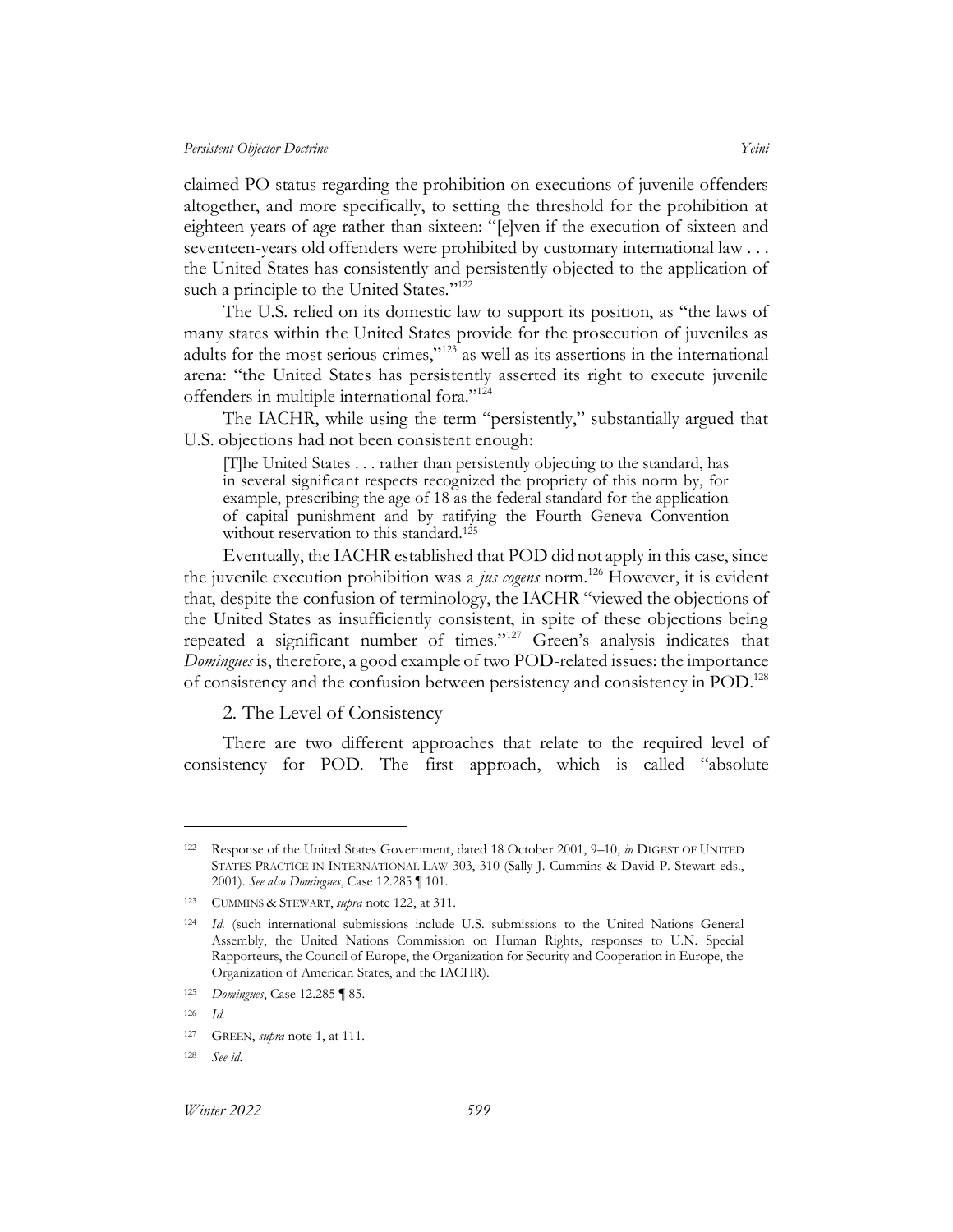consistency,"<sup>129</sup> is a "one strike out" sort of approach, requiring that "a state wishing to avail itself of the persistent objector rule must not, *at any point* during the new law's formation, affirm or accept that new norm."<sup>130</sup> The second approach, which is called "general consistency," provides that if a state has maintained its objection in most instances, "one isolated occasion (or perhaps a small number of occasions) of affirmation will not necessarily be enough to undermine its overall persistent objector status."<sup>131</sup>

While international tribunals have not discussed POD in such resolutions, legal scholarship has leaned strongly toward absolute consistency. 132

However, legal scholarship has thus far considered the issue of inconsistency in a rather general manner, without cataloging the types of contradictions that form inconsistency. As this Article will demonstrate, this leads to unreasonable results, whereby minor contradictions are equal to substantive ones, and to inconsistency in the analysis of consistency itself. Before offering guidelines to differentiate the types of contradictions that would constitute inconsistency, the different contradictions identified in the literature must be catalogued.

## <span id="page-20-0"></span>IV. TYPES OF CONTRADICTIONS CONSTITUTING INCONSISTENCY

This Section catalogues the contradictions to objections as identified in legal literature. Surely, in some of the cases, the very initial identification of a successful PO claim may be challenged. For example, some of the objections are arguably *jus cogens* norms. However, my intention here is not to analyze the initial determination that PO status has been achieved, but rather to identify the moment such PO status has been described as lost. Therefore, the assumption of PO status will be taken at face value for purposes of this analysis. Such examples will be later analyzed and incorporated in the main thesis of the article.

## <span id="page-20-1"></span>A. Voting in International Fora

A common genre of contradiction to objections is voting in international fora in favor of decisions that contradict the state's previous POD objection.

<span id="page-20-2"></span>For example, China's claim to PO status regarding the rule eliminating the war nexus requirement for crimes against humanity has been contested.<sup>133</sup> China has "clearly voiced its objection to the customary law status of crimes against

<sup>129</sup> *Id.* at 116–17.

<sup>130</sup> *Id.* at 117.

<sup>131</sup> *Id.*

<sup>132</sup> *See id.* at 107–34.

<sup>133</sup> *See* Dan Zhu, *China, Crimes Against Humanity and the International Criminal Court*, 16 J. INT'L CRIM. JUST. 1021, 1033–35 (2018).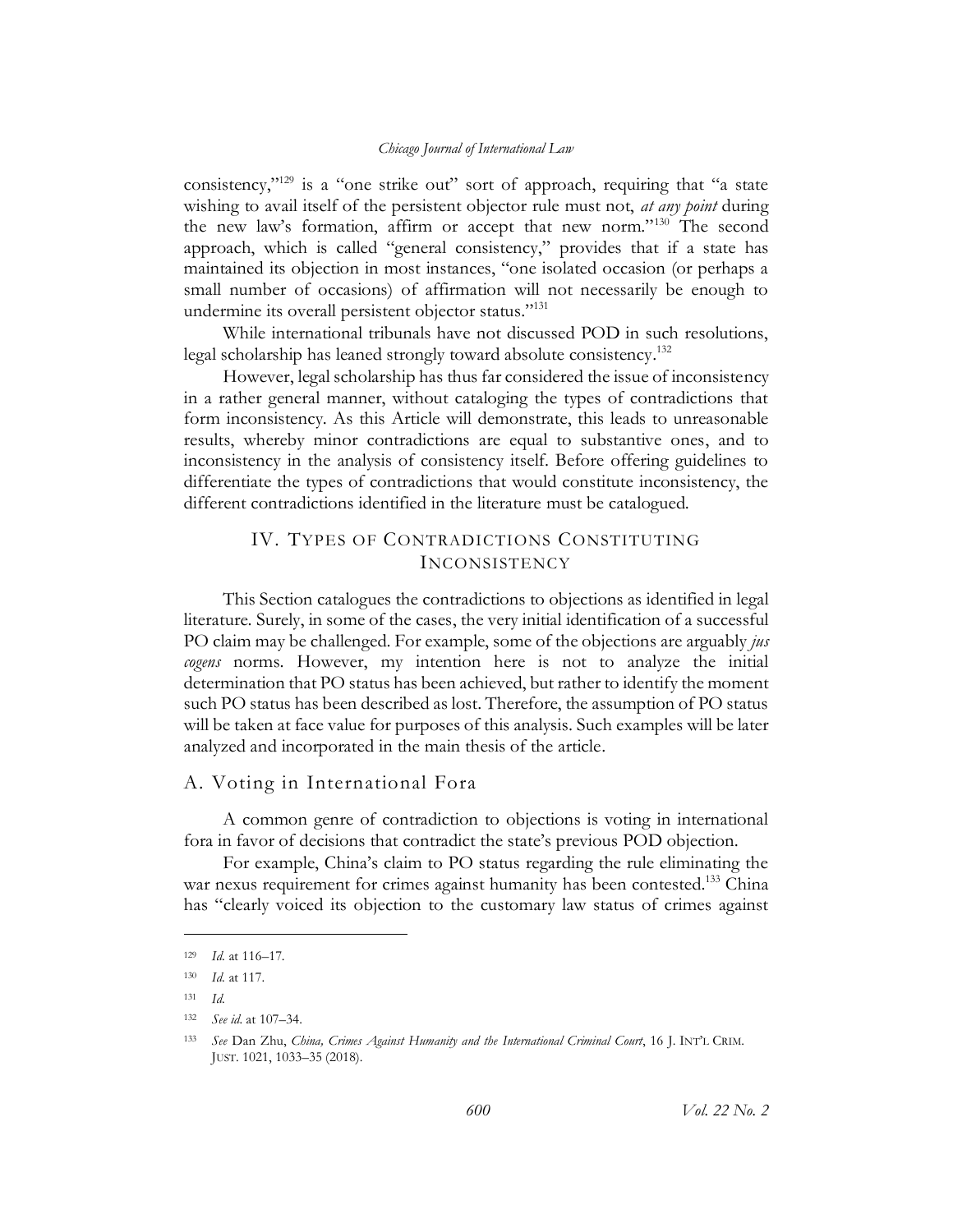humanity without a linkage to armed conflict."<sup>134</sup> However, its voting record in the U.N. General Assembly (UNGA), as well as in the U.N. Security Council (UNSC), is inconsistent with this prior objection: China voted in favor of G.A. Resolution  $A/33/PV.93$ <sup>135</sup> adopted in 1979, which states that "apartheid is a crime against the conscience and dignity of mankind," <sup>136</sup> and thus establishes the existence of such a crime against humanity outside of armed conflict. Further, China voted in favor of UNSC resolutions establishing the hybrid tribunals in East Timor,<sup>137</sup> Sierra Leone,<sup>138</sup> and Cambodia,<sup>139</sup> whose instruments "omit[] a connection between crimes against humanity and armed conflict."<sup>140</sup> Therefore, it has been argued that China should be disqualified from having PO status to the CIL rule that a crime against humanity can exist in the absence of a war.<sup>141</sup>

<span id="page-21-0"></span>Another example is the U.S.'s and Israel's objections to the application of international human rights law (IHRL) during an armed conflict. Both the U.S. and Israel claim to consider IHRL and international humanitarian law (IHL) as mutually exclusive bodies of law that do not overlap.<sup>142</sup> However, both states have voted in favor of resolutions to the conflicts in the Democratic Republic of Congo and Sudan, which assume the overlapping applicability of both bodies of law.<sup>143</sup>

- <sup>139</sup> S.C. Res. 745 (Feb. 28, 1992).
- <sup>140</sup> Zhu, *supra* note [133,](#page-20-2) at 1034.
- <sup>141</sup> *See id*.
- <sup>142</sup> *See* Second Periodic Rep. of the Gov't of Israel, at ¶ 8, U.N. Doc. CCPR/C/ISR/2001/2 (2001) (Israel argues that the "the Committee's mandate cannot relate to events in the West Bank and the Gaza Strip, inasmuch as they are part and parcel of the context of armed conflict as distinct from a relationship of human right"); Permanent United States to the U.N., Letter dated 2 April 2003 from the Permanent Mission of the United States of America to the United Nations Office at Geneva addressed to the Secretariat of the Commission on Human Rights, U.N. Doc. E/CN.4/2003/G/73 (Apr. 7 2003). For examples in literature, see Francoise J. Hampson, *The Relationship between International Humanitarian Law and Human Rights Law from the Perspective of a Human Rights Treaty Body*, 90 INT'L REV. RED CROSS 549, 550–51 (2008); Nigel S. Rodley, *Detention as a Response to Terrorism*, *in* COUNTER-TERRORISM: INTERNATIONAL LAW AND PRACTICE 457, 461 (Ana Salinas de Frías et al. eds., 2012); Ilia Maria Siatitsa & Maia Titberidze, *Human Rights in Armed Conflict: Ten Years of Affirmative State Practice within United Nations Resolutions*, 3 J. INT'L HUMAN. LEGAL STUD. 233, 242– 43 (2012).
- <sup>143</sup> *See* G.A. Res. 60/170, § 4(a) (Dec. 16, 2005) (condemning "the ongoing violations of human rights and international humanitarian law" in the Democratic Republic of the Congo); G.A. Res. A/RES/57/230 (18 December 2002) § 3(b) (urging the parties "to respect and protect human rights and fundamental freedoms, to respect fully international humanitarian law, in particular the need to ensure the protection of civilians and civilian premises, thereby facilitating the voluntary return, repatriation and reintegration of refugees and internally displaced persons to their homes, and to

<sup>134</sup> *Id.* at 133–34.

<sup>135</sup> *See Voting Summary on A/33/PV.93*, UN DIGIT. LIBR., https://perma.cc/56JG-3KQZ.

<sup>136</sup> G.A. Res. 33/183, at 27 (Jan. 24, 1979).

<sup>137</sup> S.C. Res. 1272 (Oct. 25, 1999).

<sup>138</sup> S.C. Res. 1315 (Aug. 14, 2000).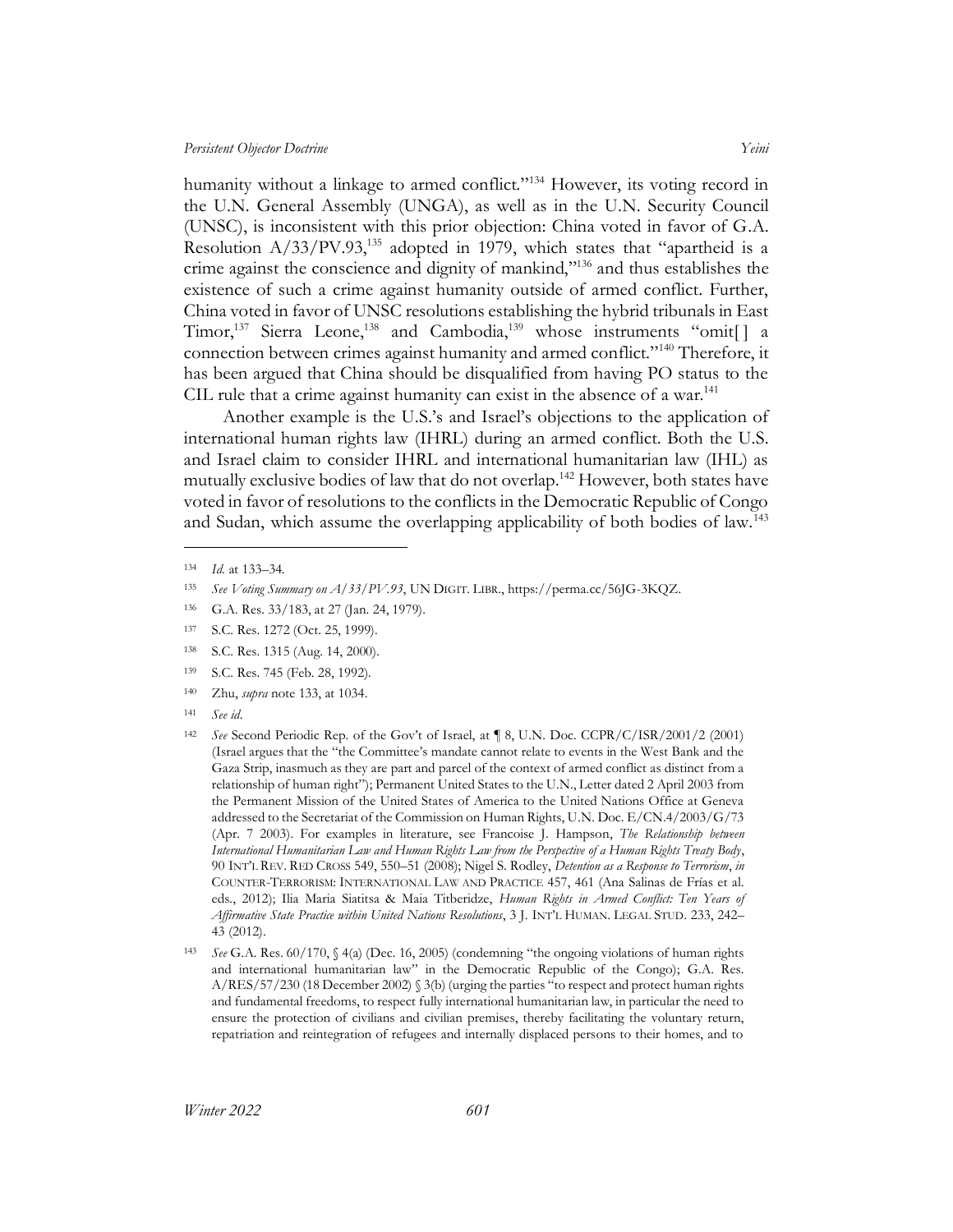The U.S. and Israel also voted in favor of resolutions condemning Iraq for the violation of IHL and IHRL norms, implying the applicability of IHRL during armed conflict.<sup>144</sup> Siatitsa & Titberidze have subsequently concluded that the voting records of the U.S. and Israel disqualify both states from PO status regarding this rule of CIL. 145

Inconsistency in objection as a consequence of voting in international fora was also attributed to the U.K. regarding its past objection to the right to selfdetermination in the U.N. Convention on the Law of the Sea (UNCLOS) dispute from 2010 between Mauritius and the U.K.<sup>146</sup> Mauritius initiated proceedings against the U.K. under the UNCLOS dispute settlement provisions, requesting that the establishment of a marine protected area up to the outer limit of the exclusive economic zone of the Chagos Archipelago be declared in violation of UNCLOS.<sup>147</sup> Mauritius further argued that the detachment of the Chagos Archipelago in 1965, while Mauritius was still a colony of the U.K., and the retention thereof in 1968, violated its customary right to self-determination.<sup>148</sup> The U.K. argued to the contrary, stating that at the time of declaration it retained PO status regarding the right of self-determination, and thus was not bound by it.<sup>149</sup>

Mauritius, which did not agree that the U.K. was exempt from its international obligations as a result of its PO status, pointed out that the U.K. had contradicted its own objections, thus engaging in inconsistency because of its vote in favor of 1961 G.A. Resolution 1723 (XVI) affirming the right of

[T]he US had voted in favour of resolutions explicitly affirming the application of HRL and condemning the violations thereof in times of armed conflicts on numerous occasions. Even if we were to accept the doctrine of a persistent objector, who is exempt from the development of a rule of international law, the two States (Israel and the US), that oppose the application of HRL would not be able to rely thereon, as their own practice does not reveal consistency as is required under the doctrine of the persistent objector.

- <sup>146</sup> Chagos Marine Protected Area Arbitration (Mauritius v. U.K.), 31 R.1.A.A. 359, ¶¶ 209, 211 (Perm. Ct. Arb. 2015), https://perma.cc/ED7F-CFHF.
- $147$  *Id.*  $\P\P$  5–6.

ensure that those responsible for violations of human rights and international humanitarian law are brought to justice").

<sup>144</sup> *See* G.A. Res. 57/232, § 5(a) (Dec. 18, 2002); G.A. Res. 56/174, § 4(a) (Dec. 19, 2001); G.A. Res. 55/115 § 4(a) (Dec. 4, 2000).

<sup>145</sup> *See also* Siatitsa & Titberidze, *supra* not[e 142,](#page-21-0) at 243–44, 261:

<sup>148</sup> *Id*. ¶¶ 61, 393. *See also* GREEN, *supra* not[e 1,](#page-3-2) at 112.

<sup>149</sup> *See* Arbitration Under Annex VII of the 1982 United Nations Convention on the Law of the Sea (Mauritius v. U.K.), Counter-Memorial of the U.K., ¶ 7.17 (Perm. Ct. Arb. July 15, 2013), https://perma.cc/G3GU-6JQK ("The United Kingdom had consistently, throughout the 1950s and 1960s, objected to references to a 'right' of self-determination in United Nations instruments, including in the drafts of the International Covenants of 1966. It did not, in 1965, accept that the principle of self-determination had hardened into a legal right.").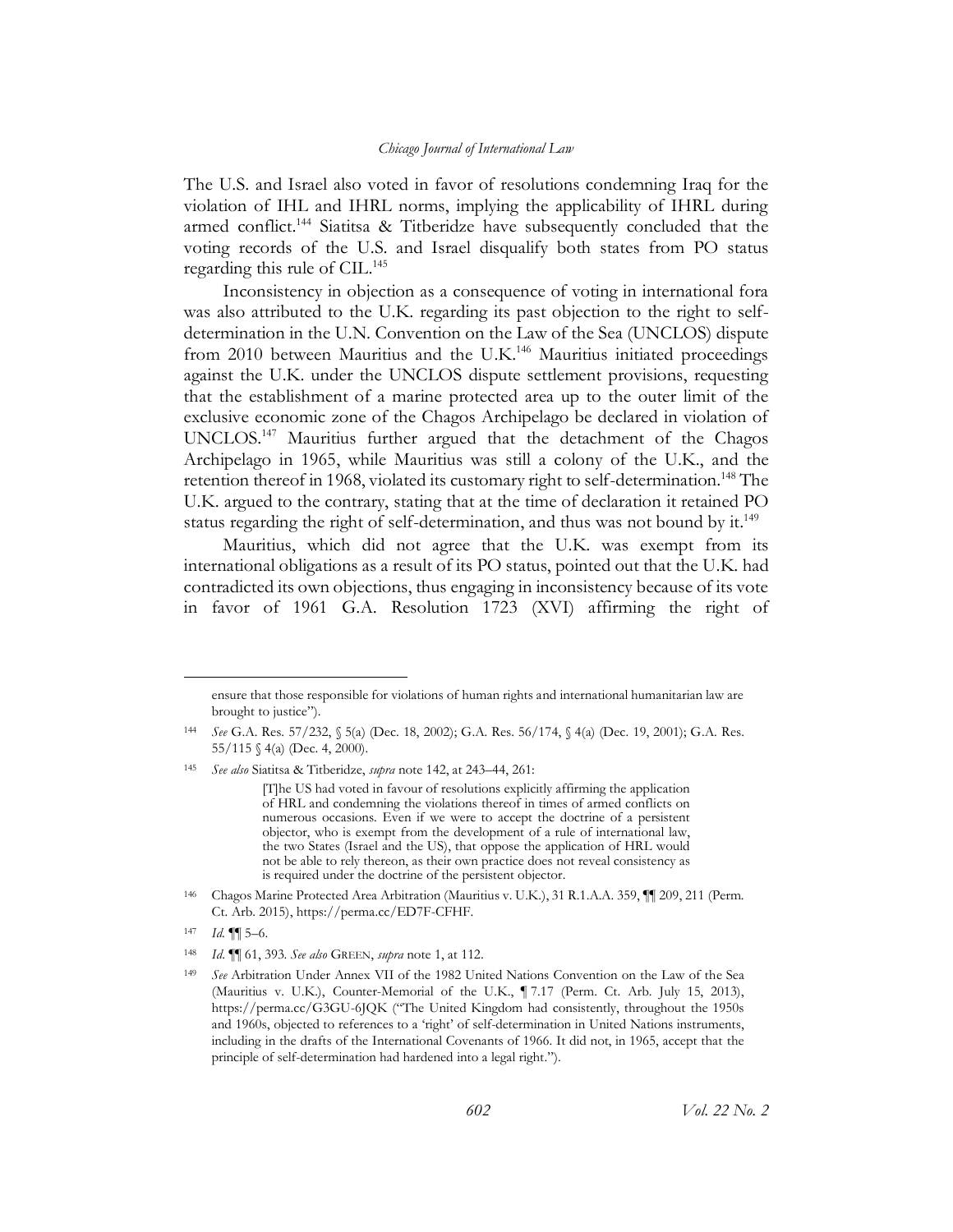self-determination.<sup>150</sup> While the tribunal did not decide on the matter of the U.K.'s PO status in terms of the right of self-determination, the discussion between the U.K. and Mauritius during the course of proceedings—with both arguing that voting records in international fora proved or rebutted consistency demonstrates the centrality of voting records in establishing this requirement of POs.

## <span id="page-23-0"></span>B. Entering into International Agreements

Sometimes, when the objector state signs a treaty in which it agrees to act in a manner that contradicts its former objection, this has been considered a contradiction to such an objection. This constitutes an inconsistency, and thus disqualifies the state from PO status.

Turkey has traditionally claimed PO status regarding the CIL rule prohibiting the use, production, and stockpiling of antipersonnel landmines  $(AL)$ <sup>151</sup> According to Green, Turkey's agreement with Bulgaria obliging the states "not to use under any circumstances antipersonnel mines and to destroy or remove all stocked or emplaced antipersonnel mines from the area of application as defined in the Agreement<sup>"152</sup> contradicts Turkey's prior objection.<sup>153</sup> While Green considered such an agreement proof of inconsistency, this is not necessarily the case. The fact that Turkey is opposed to the rule of CIL prohibiting the use of ALs does not mean Turkey should actively endorse ALs. However, it may be suggested that to avoid claims of inconsistency, Turkey merely had to add a reservation to the treaty providing that it was maintaining its objection. Indeed, treaty reservation is a valid manner of establishing and maintaining PO status. 154

## <span id="page-23-1"></span>C. Judicial Decisions

Domestic judicial decisions that are in line with a state's objection strengthen that state's PO claim.<sup>155</sup> Colson provided that the domestic adjudication arena is a good platform to present arguments supporting the state's position:

<sup>150</sup> *See* Arbitration Under Annex VII of the 1982 United Nations Convention on the Law of the Sea (Mauritius v. U.K.), Reply of the Republic of Mauritius, 143–48 (Perm. Ct. Arb. Nov. 18, 2013), https://perma.cc/N9S6-TTLZ.

<sup>151</sup> *See* GREEN, *supra* note [1,](#page-3-2) at 117–19.

<sup>152</sup> Joint Statement, H.E. Ismail Cem, Minister of Foreign Affairs of the Republic of Turkey, & H.E. Ms. Nadezhda Mihhailova, Minister of Foreign Affairs of the Republic of Bulgaria (Mar. 22, 1999), https://perma.cc/T95W-SQ4Z.

<sup>153</sup> GREEN, *supra* note [1,](#page-3-2) at 119.

<sup>154</sup> Dumberry, *supra* note [8,](#page-4-2) at 781 ("Objections can thus be made in various circumstances, including . . . reservations made when signing/ratifying treaties, etc.").

<sup>155</sup> Loschin, *supra* note 113, at 165 ("Is there domestic legislation or court decisions that are consistent with the objection? If so, the objector's position is strengthened.").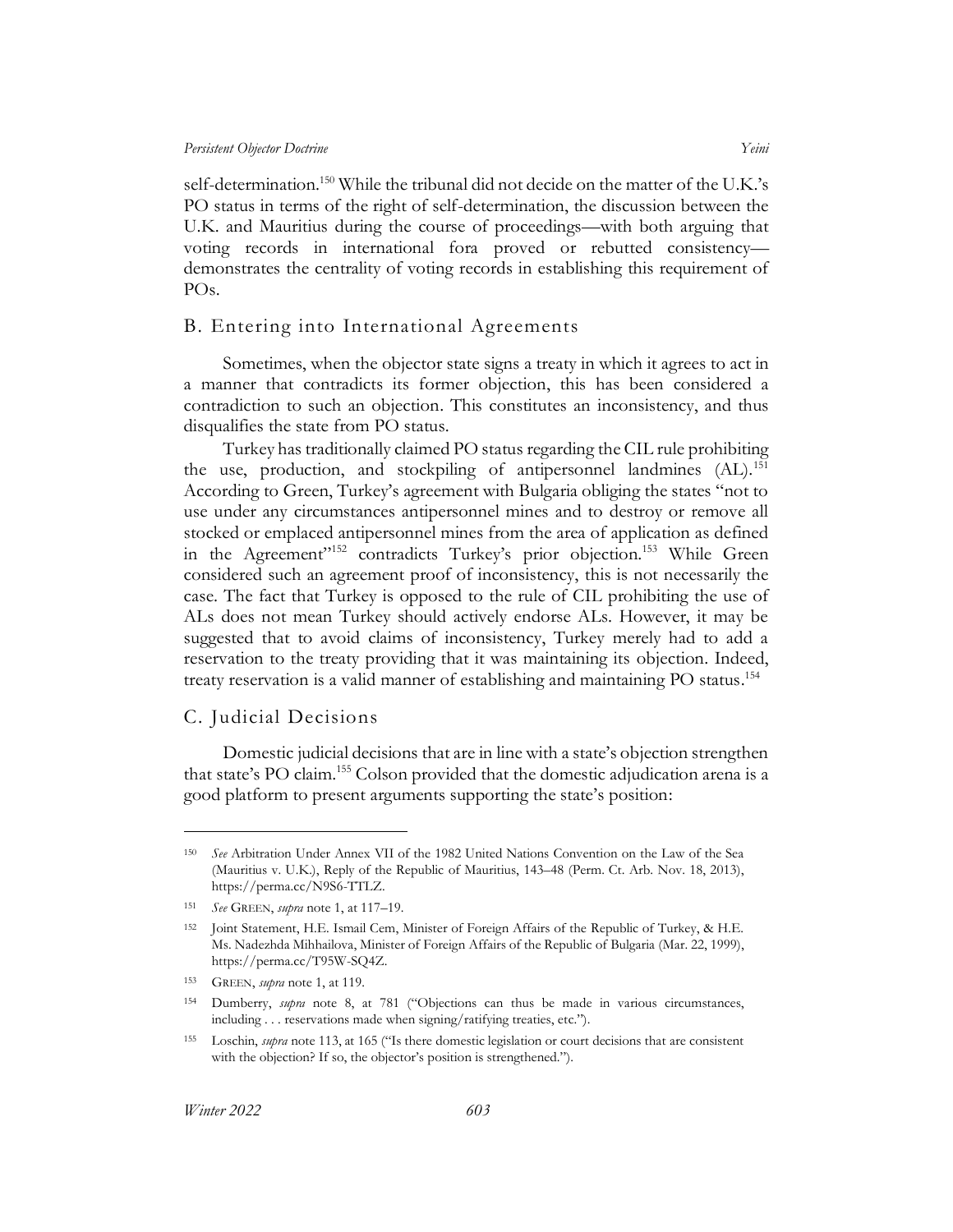Pronouncements upon international law by domestic courts, or by the government before such courts, are certainly candidates for citation in the international courtroom. In this setting, legal rationale, distinctions, and the fine points of the law are more likely to be honed to a sharpness not found in extra-judicial situations. Therefore, these are particularly useful situations for the practitioner to put the national legal position, on the record; and, thus, is another excellent opportunity for the persistent objector.<sup>156</sup>

This observation refers to the positive effect of domestic case law. However, the situation is not as clear where domestic case law contradicts a state's objection. As will be described below, judicial decisions that contradict a state's former objection to a rule of CIL have sometimes been described as constituting inconsistency in a state's objection. As can be inferred by the examples below, judicial decisions constitute inconsistency when they (1) are provided by the highest judicial body and (2) have a practical effect on a state's actions. This is not a binding rule, but more of a deduction.

<span id="page-24-2"></span>For example, Curtis Bradley, a professor of law at the University of Chicago, described U.S. practice regarding juvenile executions, demonstrating that throughout American history, juvenile executions were carried out regularly, constituting almost 2% of the total number of executions.<sup>157</sup> However, Bradley observed that "[n]o juvenile executions were carried out . . . between 1965 and 1984, in part because of the Supreme Court's 1972 decision in *Furman v. Georgia* . . . which effectively stopped any use of the death penalty in the United States for a number of years."<sup>158</sup>Green referred to Bradley's analysis, arguing that "[o]ne might, for example, point to the domestic case law of the United States as evidence of inconsistent practice in relation to the application of the juvenile death penalty."<sup>159</sup>

<span id="page-24-0"></span>In addition, researchers Lapidot, Shany, and Rosenzweig suggested that Israel considers itself a PO regarding the Additional Protocols (AP) of the Geneva Conventions. <sup>160</sup> However, because the Supreme Court of Israel has relied on these Protocols, Israel may have lost its PO status in this context.<sup>161</sup> Israel has mostly

<sup>156</sup> Colson, *supra* not[e 8,](#page-4-2) at 961.

<sup>157</sup> Curtis A. Bradley, *The Juvenile Death Penalty and International Law*, 52 DUKE L.J. 485, 493 (2002).

<sup>158</sup> *Id.* at 493 (footnote omitted).

<sup>159</sup> GREEN, *supra* note [1,](#page-3-2) at 110.

See RUTH LAPIDOT ET AL., ISRAEL AND THE TWO PROTOCOLS ADDITIONAL TO THE GENEVA CONVENTIONS v–vi (2011).

<sup>161</sup> *See, e.g.*, Pub. Comm. Against Torture in Israel v. Gov't of Israel, HCJ 769/02, 465–66 (2016) (Isr.):

<span id="page-24-1"></span>A prohibition of this kind derives also from the duties of the occupying power in an occupied territory vis-à-vis the occupied population, which constitutes a protected population under the Fourth Geneva Convention Relative to the Protection of Civilian Persons in Time of War, 1949, and also according to the two additional protocols to the convention that were signed in 1977. All these laws reflect norms of customary international law and they bind Israel.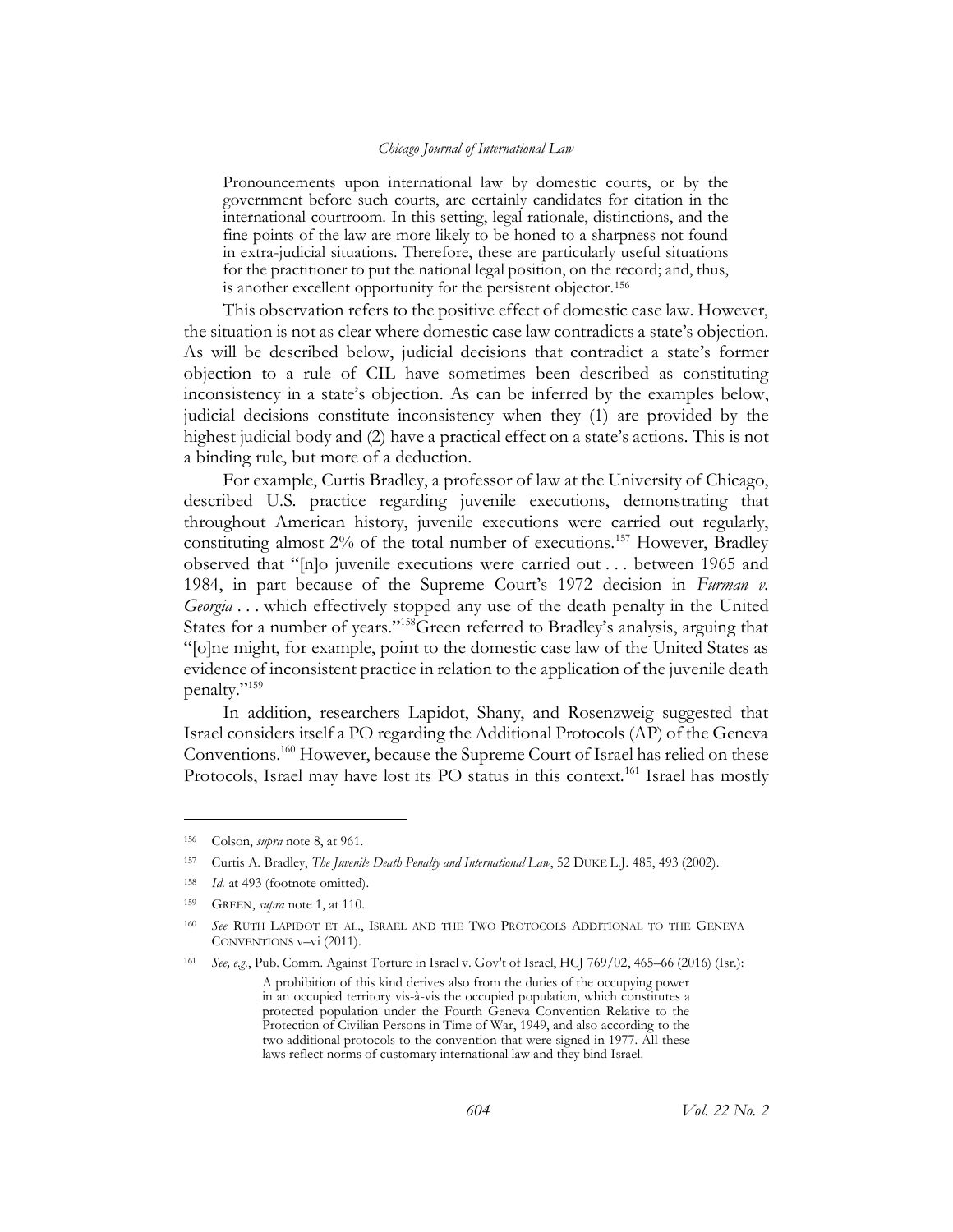objected to issues concerning national liberation conflicts.<sup>162</sup> Its objections resonate in the context of Article 1(4) of Additional Protocol 1 (AP1), which provides that AP1 applies to "armed conflicts in which peoples are fighting against colonial domination and alien occupation and against racist régimes in the exercise of their right of self-determination."<sup>163</sup> Israeli representative Hess, in the voting session on AP1, reiterated the following objections: (1) "reference to the motives and cause for which belligerents were fighting" was "in clear contradiction to the spirit and accepted norms of international humanitarian law and to the preamble to  $[{\rm AP1}]^{3,164}$  (2) the clause is impractical as "a party would have to admit that it was either racist, alien or colonial—definitions which no State would ever admit to";<sup>165</sup> (3) article 1, § 4 of AP1 requires the amendment of other AP1 provisions to suit non-states;<sup>166</sup> (4) the article represents an attempt "to introduce political resolutions that were properly the responsibility of political organizations such as the United Nations into rules of international humanitarian law."<sup>167</sup>

However, Lapidot, Shany, and Rosenzweig did not demonstrate that the Israeli Supreme Court's rulings contradicted this objection; rather, they argued that the targeted killing case made the objection *irrelevant* by classifying the Israeli-Palestinian conflict as an international armed conflict (IAC) rather than a non-international armed conflict. 168

Another PO issue that may be raised with reference to Israel is its claimed PO status concerning the overlapping application of IHL and IHRL.<sup>169</sup> While arguments regarding Israel's disqualification from PO status have arisen in relation to its voting record in international fora, one may also point out that the Israeli Supreme Court requires IHRL norms to be applied under IHL settings. Such inferences can be drawn from cases of targeted killing, as the court established in one such case that "[w]here this law has a lacuna, it can be filled by means of

<sup>162</sup> *See* LAPIDOT ET AL., *supra* note [160,](#page-24-0) at iv.

<sup>163</sup> Protocol Additional to the Geneva Conventions of 12 August 1949, and Relating to the Protection of Victims of International Armed Conflicts, art. 1(4) (June 8, 1977).

<sup>164</sup> *Official Records of the Diplomatic Conference on the Reaffirmation and Development of International Humanitarian Law Applicable in Armed Conflicts Geneva*, 36th plen. mtg., 41 ¶ 60, CDDH/SR.36 (May 23, 1977), https://perma.cc/LQ43-85TY.

<sup>165</sup> *Id.* at 41 ¶ 61.

<sup>166</sup> *Id.* at 41 ¶ 62–63.

<sup>167</sup> *Id.* at 41 ¶ 64.

<sup>168</sup> *See* LAPIDOT ET AL., *supra* not[e 160,](#page-24-0) at vi:

Moreover, the interpretation of the High Court of Justice . . . according to which the Israeli-Palestinian conflict is in some respects international in character renders it unnecessary to determine whether the present conflict falls under article 1(4) of the First Additional Protocol (the article with respect to applicability to a war for national liberation) and greatly restricted, if it did not completely obviate, the practical implications of the Israeli objection to this article.

<sup>169</sup> *See supra* [Section IV.A.](#page-20-1) *See also supra* not[e 142.](#page-21-0)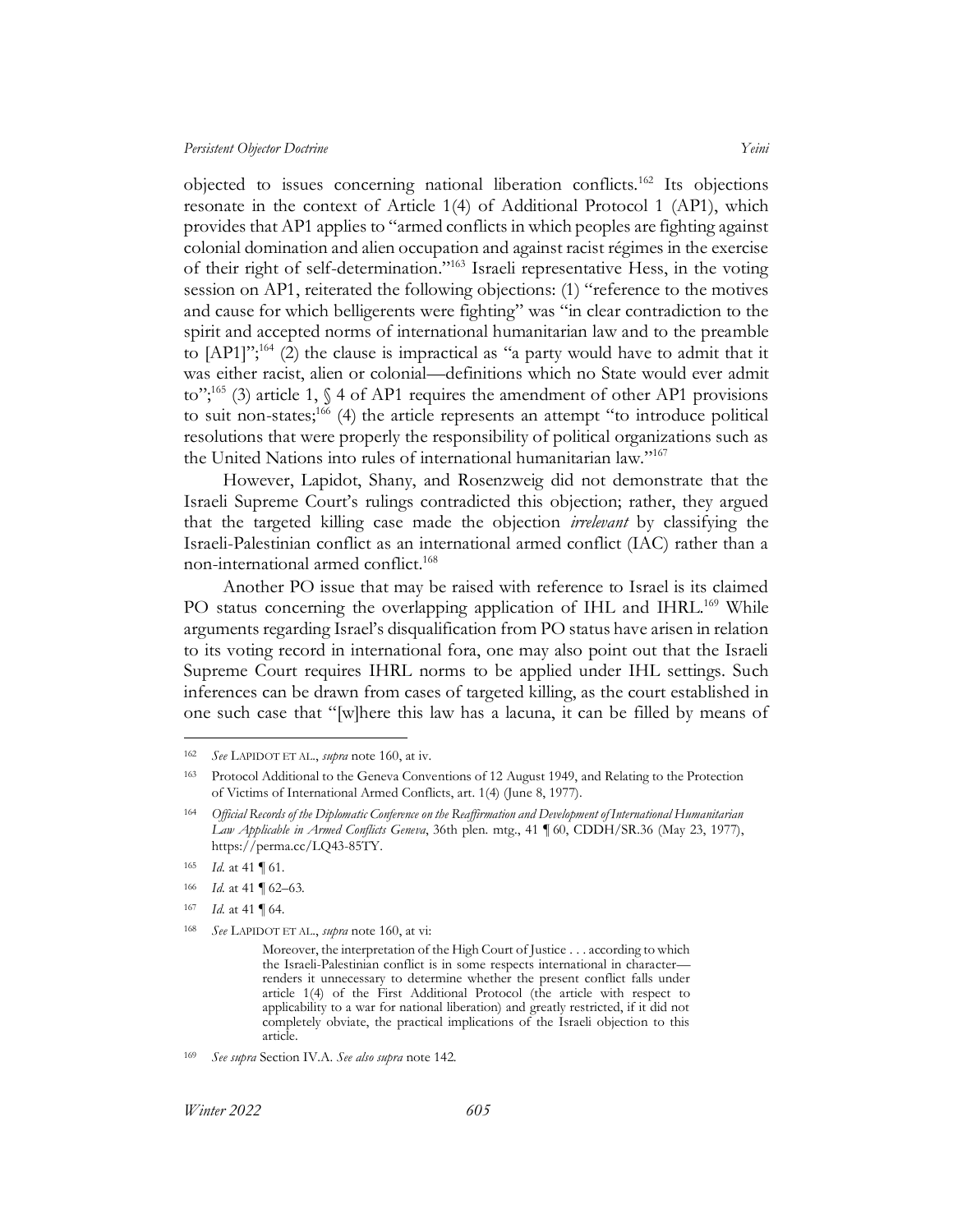international human rights law." <sup>170</sup> A similar inference can be drawn from *Yesh Din v. Chief Prosecutor*, a recent case dealing with the Gaza border demonstrations, in which the court accepted the existence of a law enforcement paradigm under the rules of armed conflict.<sup>171</sup> This, too, may be offered as evidence for Israel's inconsistency in arguing that IHRL and IHL are two mutually exclusive bodies of law that do not overlap.

## <span id="page-26-0"></span>D. Passive Contradictions

Other forms of contradictions to objections are passive contradictions. Passive contradictions can be divided into two major groups—omissions and silence. The term, "omission," in the POD contradiction context usually refers to a lack of practical behavior. For example, the fictional state of Acadia described above argues that crossbows are not forbidden yet refrains from using crossbows in combat. This is not actually a contradiction, but as will demonstrated, is often mistakenly portrayed as such. Silence indicates a failure to express dissent against the objected rule of CIL—for example, if a state objects to a rule forbidding the use of crossbows, yet does not submit its reservations while signing a treaty, that may affect the status of crossbows in international law. To clarify the difference, the avoidance of contradiction by omission would demand that a state act practically in accordance with its objection; to circumvent contradiction by silence, a state would be required to voice its objection when necessary (corresponding with the persistency requirement of POD).

## 1. Contradiction by Omission

<span id="page-26-1"></span>There are various examples of contradictions by omission in the legal literature, as will be described in this Subsection. In such examples, legal scholars have expected states to actually and practically act upon their objections; thus, they have argued that that states are required to not only object to the prohibition in the objected rule of CIL, but to also act upon the prohibited behavior in order to maintain PO status. Refraining from being bound by a particular rule prohibiting a particular behavior does not equate with being required to act upon that prohibited behavior.

A striking example presented by David Glazier, Zora Colakovic, Alexandra Gonzalez and Zacharias Tripodes, is that the U.S.'s PO claim with regard to the prohibition of the use of expanding bullets (dumdum bullets) has weakened because of its refusal to procure such bullets (even when its own expert study

<sup>170</sup> *See Pub. Comm. Against Torture in Israel*, *supra* note [161,](#page-24-1) ¶ 18.

<sup>171</sup> Yesh Din v. IDF Chief of Staff*,* HCJ 3003/18, 3250/18, ¶ 40 (2018) (Isr.). *See generally* Shelly Aviv Yeini, *The Law Enforcement Paradigm under the Laws of Armed Conflict: Conceptualizing Yesh Din v. IDF Chief of Staff*, 10 HARV. NAT'L SEC. J. 461 (2019).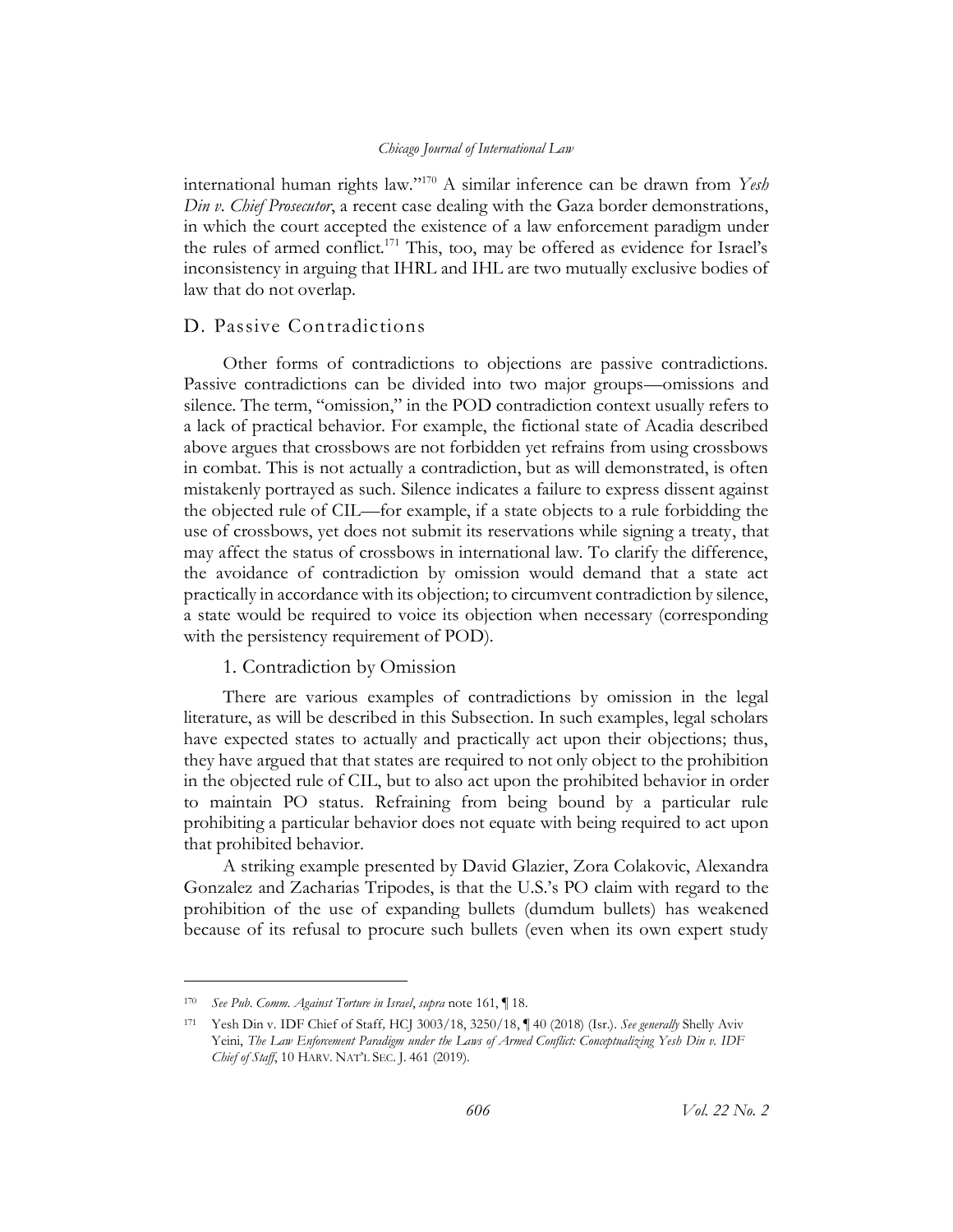<span id="page-27-0"></span>team advised their procurement).<sup>172</sup> In other words, the authors expected the U.S. to actively purchase (and supposedly use) expanding bullets to maintain its PO status.

<span id="page-27-1"></span>Another example refers to Hong Kong's PO claim regarding the CIL norm of non-refoulement that forbids states from sending back refugees to countries in which they would be in danger of persecution on various grounds.<sup>173</sup> In the case of *C v. Director of Immigration*, brought before the Hong Kong Court of First Instance, Justice Hartmann provided that "by consistent and long-standing objection, Hong Kong has refused to accede to the rule and the rule, being contrary to Hong Kong's laws, has not been incorporated into its domestic law."<sup>174</sup> Oliver Jones, an Australian barrister, criticized Justice Hartmann's conclusion, arguing that "[t]he obvious difficulty with Hartmann J's finding was the evidence that Hong Kong had consistently refrained from repatriating people to face persecution."<sup>175</sup> Green echoed Jones's argument, noting that Hong Kong's objection was inconsistent, as "Hong Kong has regularly refrained from repatriating people to face prosecution in circumstances that would entail the application of the rule."<sup>176</sup> Green provided that such a practice "can be seen as rather undermining the Director of Immigration's claim that Hong Kong was exempt."<sup>177</sup> Both Jones and Green expected Hong Kong to actively send refugees to their countries of origin to maintain PO status. However, one must recall that Hong Kong does not argue that it must send refugees back to their countries, but merely that it is *not obliged* to refrain from it. More simply put, Hong Kong considers that it has the discretion to determine under which circumstances it can return refugees; it does not desire to *always* return them. Once again, the approach that considers omission as a form of contradiction pushes countries to radicalize their behavior to maintain their objections.

A third example is that of China's objection to the rule eliminating the war nexus requirement for crimes against humanity.<sup>178</sup> Dan Zhu referred to China not using its veto power in the UNSC to block its referral to the International Criminal Court (ICC) in situations that are not clearly classified as armed conflict:

<sup>172</sup> David Glazier, et. al., *Failing Our Troops: A Critical Assessment of the Department of Defense Law of War Manual*, 42 YALE J. INT'L L. 216, 252–54 (2017).

<sup>173</sup> *See generally* Seline Trevisanut*, International Law and Practice: The Principle of Non-Refoulement and the De-Territorialization of Border Control at Sea*, 27 LEIDEN J. INT'L L. 661 (2014).

<sup>174</sup> C v. Director of Immigration, [2008] 2 HKC 165, ¶ 194(iii) (H.K.).

<sup>175</sup> Oliver Jones, *Customary Non-Refoulement of Refugees and Automatic Incorporation into the Common Law: A Hong Kong Perspective*, 58 INT'L & COMPAR. L.Q. 443, 451 (2009).

<sup>176</sup> GREEN, *supra* note [1,](#page-3-2) at 114.

<sup>177</sup> *Id.*

<sup>178</sup> For discussion regarding China's objection, see *supra* Sectio[n IV.A.](#page-20-1)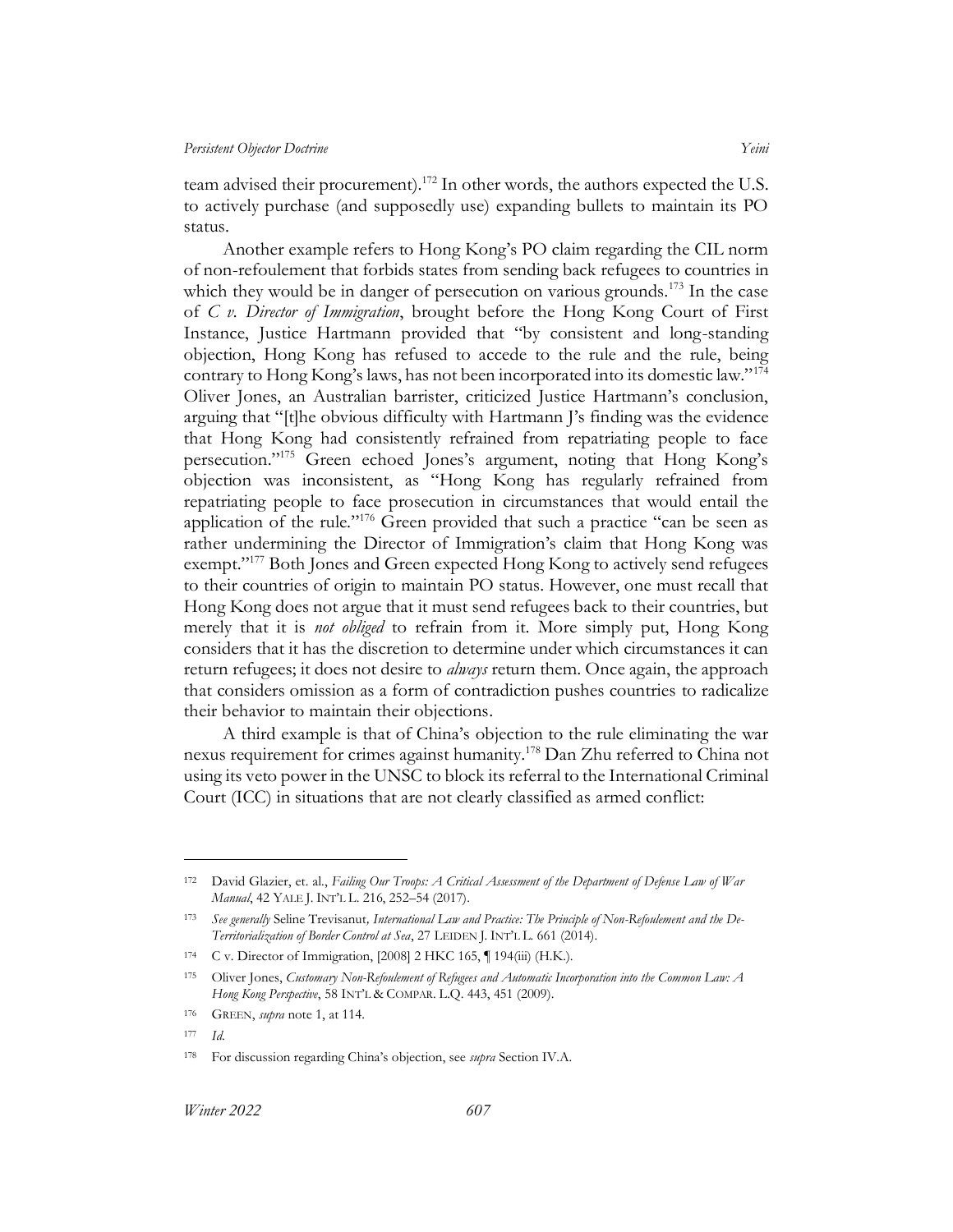When the Security Council acted quickly outside clear armed conflict, China did not use its veto power to block the Council's referral of situation in Libya to the ICC, which issued arrest warrants for crimes against humanity without mentioning "armed conflict." To sum up, even though China raised its objection towards eliminating the war nexus requirement for crimes against humanity at Rome, it cannot be considered to be a persistent objector.<sup>179</sup>

While China's use of veto power would have strengthened its objection, it is problematic to expect China to use its veto power solely to maintain its objection, as there are wider considerations for the use of the veto power, which should not be so easily deployed.<sup>180</sup> It is absurd to encourage permanent five (P5) states to use their veto power, as this is contrary to international interests, especially in cases concerning mass atrocities and violations of human rights. 181

2. Contradiction by Silence

<span id="page-28-0"></span>Contradiction by silence is a form of inconsistency, but perhaps more so a lack of persistency. It is evident when the objecting state has neglected to voice an objection when such an objection would have been warranted. While silence may constitute an objection or a contradiction thereof, "[g]enerally, 'louder' forms of objection that explain the objector's position are more likely to qualify as persistent objection than passive and ambiguous statements or objection in the form of silence."<sup>182</sup>

<span id="page-28-1"></span>For example, it has been rightfully argued that to maintain PO status with regard to the overlapping statuses of IHL and IHRL, the U.S. and Israel should have to make reservations or declarations to expressly exclude the application of IHRL in armed conflict:

One would expect to find not only reservations at ratification but also objections to general comments which directly or indirectly deal with the issue. That is particularly true of the United States, which criticized general

<sup>179</sup> Zhu, *supra* not[e 133](#page-20-2), at 1034. Note that this is one of few examples Zhu provided for China's failure to maintain its objection.

<sup>180</sup> It has been argued that sometimes P5 members have a responsibility not to use their veto power*. See* Ariela Blatter & Paul D. Williams, *The Responsibility Not to Veto*, 3 GLOB. RESP. PROTECT 301, 304–05 (2011).

<sup>181</sup> *See id*. It could be argued that in this example, unlike the other examples, the use of a UNSC veto takes place in the international arena, in which a country should be aware of the way its behavior shapes its CIL positions. Therefore, one could expect that if China had chosen not to use its veto power, it should at least have verbally clarified that it nevertheless objected to the relevant principle. However, a claim that China failed to explain that it maintained its objection, despite its lack of deployment of veto power, would be a claim of contradiction by silence and not of contradiction by omission.

<sup>182</sup> Molly C. Quinn, *Life without Parole for Juvenile Offenders: A Violation of Customary International Law,* 52 ST. LOUIS UNIV. L.J. 283, 309 (2007).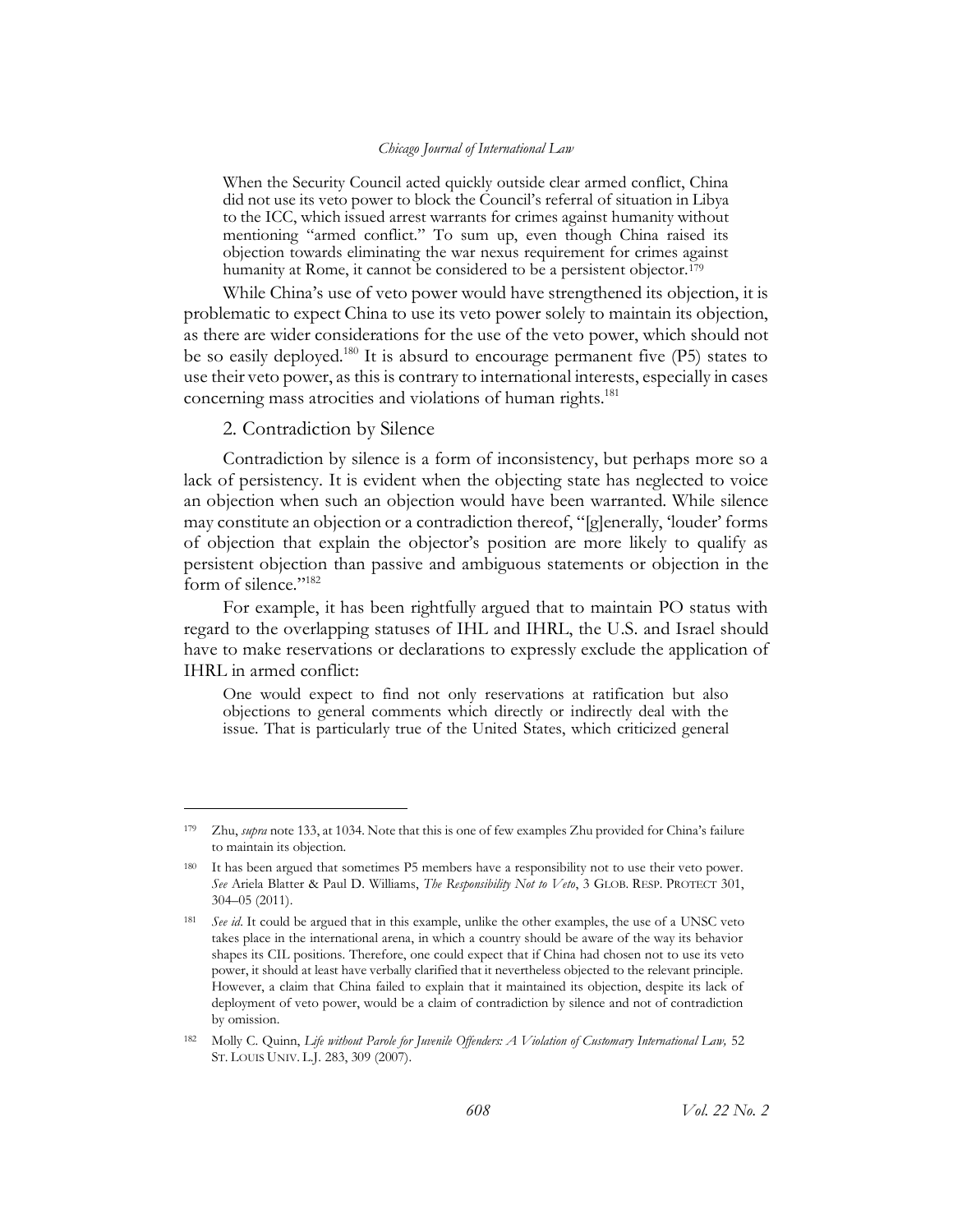<span id="page-29-1"></span>comment No. 24 but has submitted no observations on general comments Nos. 29 and 31.<sup>183</sup>

The absence of a declaration of objection would not usually manifest a contradiction disqualifying a state from its PO status<sup>184</sup>; rather, it might impair the state's persistency, which is a context-specific requirement rather than an absolute requirement.<sup>185</sup> Clearly, the two categories are not completely distinct, and a lack of persistency will lead to inconsistency. However, "[c]onsistency does not require that an objection, however lodged, be senselessly repeated" <sup>186</sup>; therefore, not all cases of silence would disqualify a state from its PO status. The answer here is that the result would depend on the context.<sup>187</sup>

## <span id="page-29-0"></span>E. Domestic Legislation

Statements of a national legal position that can either strengthen or contradict a state's objection fall within the domestic lawmaking setting, as "[n]ational legislation or proclamations from officials of the responsible branches of government often contain clear-cut statements of national position on international issues."<sup>188</sup>

An example of domestic law strengthening a state's claim for PO status may be found in Botswana's law book, in which several statutes allow corporal punishment in some circumstances, though it is prohibited under CIL. 189

However, it is more difficult to find examples of domestic legislation undermining a PO status. This may be because domestic lawmaking is a complicated process in which a state's position is carefully tailored; thus, mistakes or lapses are not likely. However, when a domestic act expressly contradicts a former objection, this is considered a form of contradiction sufficient to disqualify PO status.

The case of Mauritania and its objection to the rule forbidding female genital mutilation (FGM) is a good example of such a situation. Green argued that Mauritania has been considered a PO to the emerging norm forbidding FGM, a

<sup>183</sup> Francoise Hampson & Ibrahim Salama, *Working Paper on the Relationship between Human Rights Law and International Humanitarian Law, Commission on Human Rights, Sub-Commission on the Promotion and Protection of Human Rights*, U.N. Doc. E/CN.4/Sub.2/2005/14, ¶ 70 (June 21, 2005).

<sup>184</sup> LEPARD, *supra* not[e 3,](#page-3-5) at 237–239.

<sup>185</sup> Colson, *supra* note [8,](#page-4-2) at 967–69 ("The actions required of a persistent objector depend on the category of the situation.").

<sup>186</sup> J. Brock McClane, *How Late in the Emergence of a Norm of Customary International Law May a Persistent Objector Object*, 13 ILSA J. INT'L L. 1, 2 n.2 (1989).

<sup>187</sup> *See supra* Section [III.B](#page-16-0) for the context of persistency.

<sup>188</sup> Colson, *supra* not[e 8,](#page-4-2) at 959.

<sup>189</sup> Bugalo Maripe, *The Recognition and Enforcement of Children's Rights in Domestic Law: An Assessment of the Child Protection Laws in Botswana in Light of Prevailing International Trends*, 9 INT'L J. CHILD. RTS. 339, 350 (2001).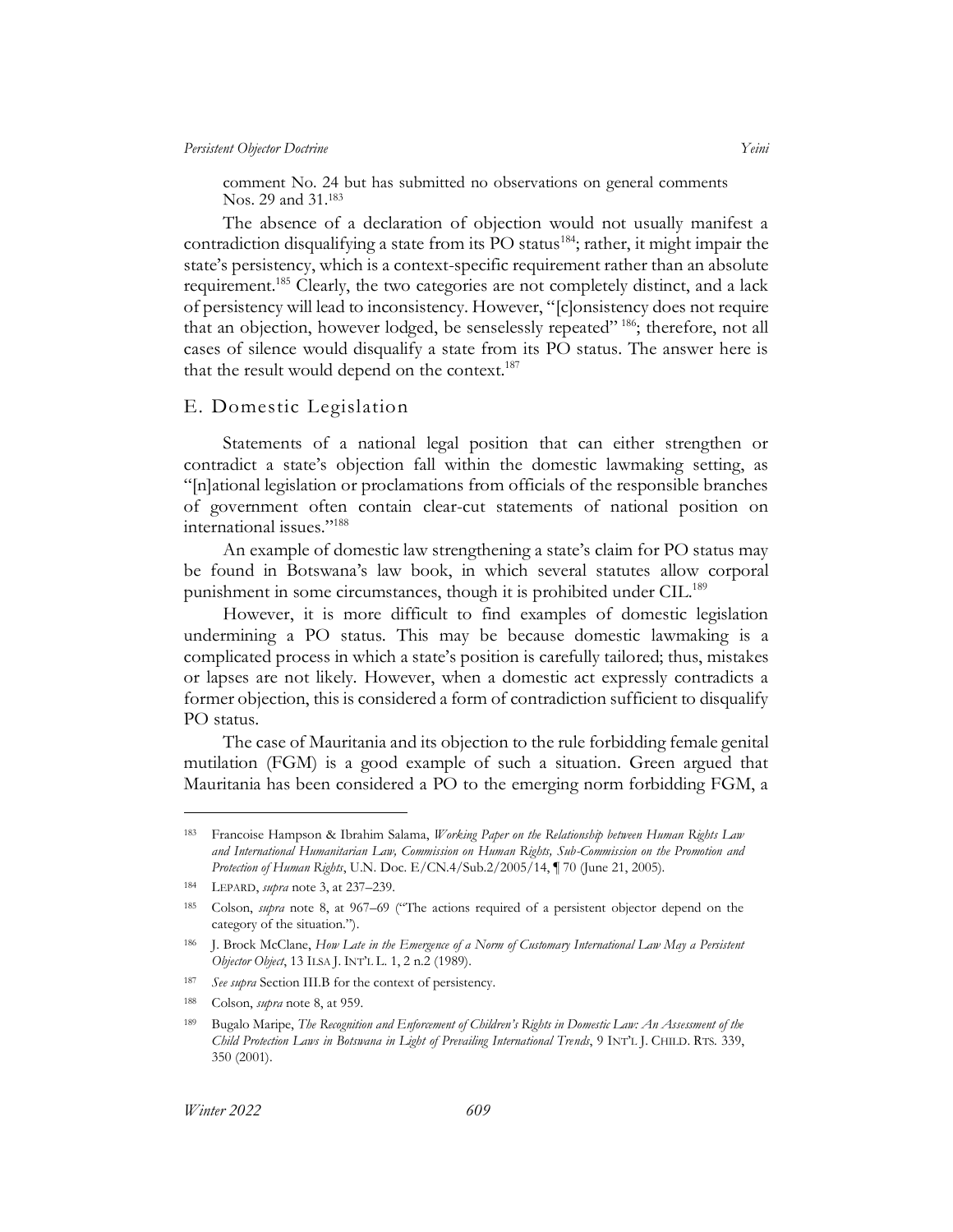claim largely supported by the fact that Mauritania had refused to pass a law criminalizing FGM.<sup>190</sup> However, in 2005, Mauritania reversed its position by adopting Ordonnance No.2005-015 criminalizing FGM.<sup>191</sup> Green stated that "[t]his act of domestic law-making has been considered enough to undermine any possible persistent objector status [by Mauritania]."<sup>192</sup>

It may be suggested that while some types of contradictions may reflect a lapse or an error (or even contradicting voices within state branches) in maintaining a state's PO status, domestic legislation could actually be considered a planned change in position—that is, a way by which the state deliberately accepts the rule to which it once objected.

## <span id="page-30-0"></span>F. Statements by Officials in Different Ranks

<span id="page-30-1"></span>Statements made by state officials may serve as tools to articulate a state's objection to a particular international norm. Such statements include, but are not limited to, "statements made in formal debates of international organizations or other similar fora."<sup>193</sup> Indeed, official statements deliberately aimed at solidifying a state's objection in international fora during debates regarding such norms are a classic form of strengthening a state's objection and are quite common. For example, New Zealand's PO position regarding Indigenous rights to land Indigenous peoples have traditionally owned, occupied, or used has extensively articulated by official statements in international fora.<sup>194</sup> In the same way, statements carried out in such fora contradicting a state's objection will create inconsistency, thus disqualifying that state from its PO status. Returning to the New Zealand example, official statements supporting Indigenous rights to land have disqualified New Zealand from its PO status.<sup>195</sup> The U.S. position regarding the mutually exclusive applicability of IHRL and IHL has also been undermined by official statements at international fora: Mary McLeod, then Acting Legal Adviser for the U.S. Department of State, stated in the U.N. Committee Against Torture that the IHRL right not to be tortured continues to apply during armed conflict. 196

<sup>190</sup> GREEN, *supra* note [1](#page-3-2) at 87–88.

<sup>191</sup> Ordonnance No. 2005-015 of Dec. 5, 2005 (Maur.).

<sup>192</sup> GREEN, *supra* note [1](#page-3-2) at 88.

<sup>193</sup> *Id.*

<sup>194</sup> *See, e.g.*, Kiri Toki, *Maori Rights and Customary International Law*, 18 AUCKLAND U. L. REV. 250, 258– 59 (2012).

<sup>195</sup> *Id.* at 260.

<sup>196</sup> Mary E. McLeod, Acting Legal Adviser, U.S. Dep't of State, Opening Statement at the U.N. Committee Against Torture (Nov. 12, 2014) ("[A] time of war does not suspend operation of the Convention Against Torture, which continues to apply even when a State is engaged in armed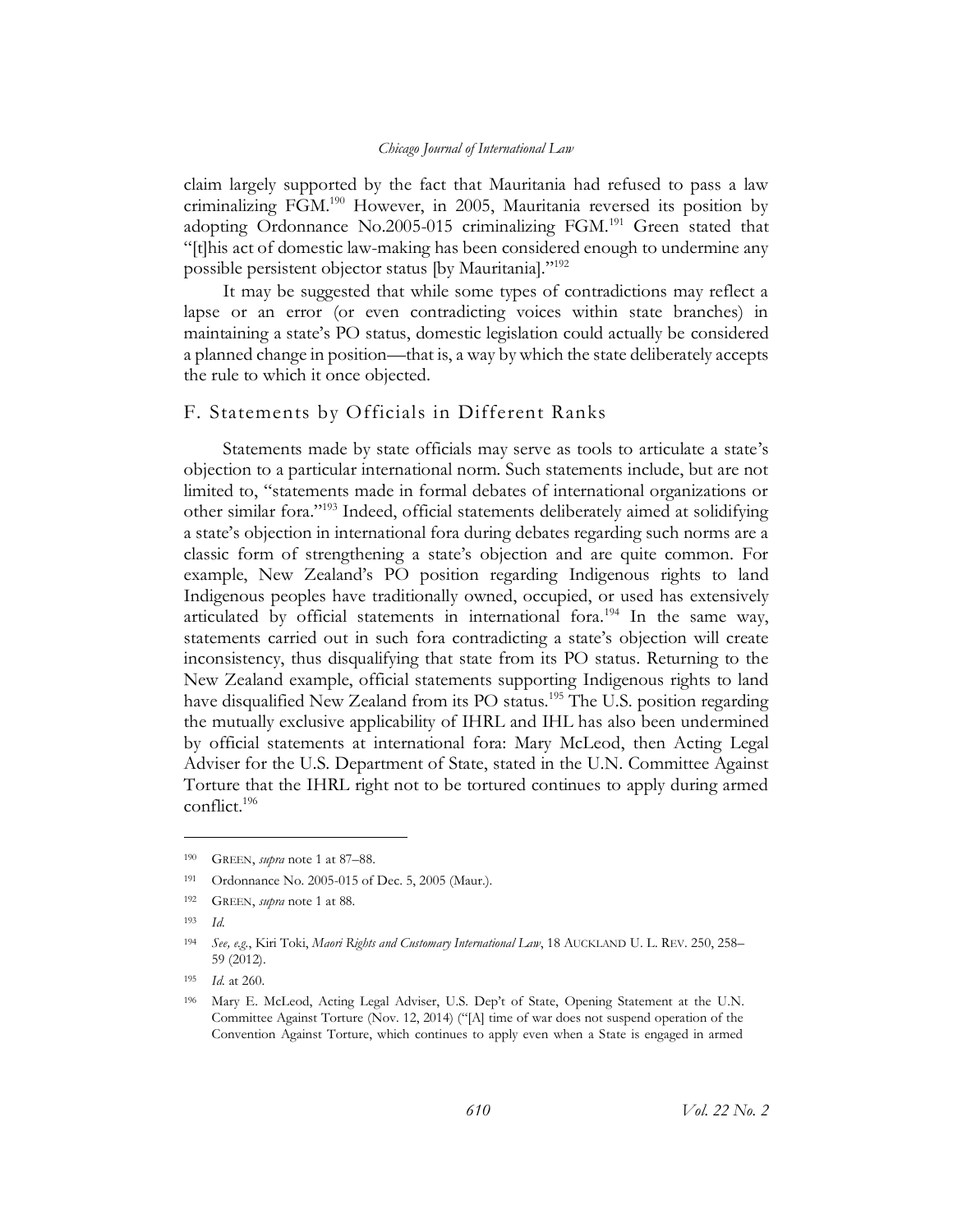The question as to whether greater weight should be given to a "situation falling within the domain of international relations, or to some actual incident or episode of claim-making (as opposed to assertions *in abstracto*)" has been raised in the field of CIL state practice and dismissed as too narrow.<sup>197</sup> However, as POD requires states to object by statement and aims for claim-making behavior, such statements are important in the POD context. This does not negate the fact that statements made in the domestic arena may carry significant weight as well. Nonetheless, it becomes more difficult to find instances in which state officials have provided contradictions in the domestic arena without a link to international (or legal) deliberations. It is difficult to tell whether such a paucity of examples in the literature can be attributed to the lack of importance of such statements to the POD or to the lack of accessibility of such statements. Naturally, domestic statements given to domestic media in a state's own language are not as accessible to legal scholars as those provided in English in international fora.

## <span id="page-31-0"></span>V. CONSIDERATIONS FOR THE IDENTIFICATION OF CONTRADICTIONS

While it is widely accepted that a state's objection should be consistent to constitute a valid PO claim, it is not clear which instances constitute contradictions forming inconsistency or indicate legitimate behavior that would not damage a PO claim. On the one hand, some behaviors definitely constitute a contradiction. For example, voting on an international platform in favor of a rule that had been previously objected to would be clearly contradictory. However, other behaviors that have been considered contradictions should not necessarily be deemed so. One such example is claiming that a certain piece of weaponry is not prohibited by CIL but not purchasing it.

This is not to undermine the idea that POD requires absolute consistency. However, it is necessary to separate an actual "lapse" from behavior that might not reflect rejection, but nevertheless does not contradict it.

This Section offers considerations to take into account when assessing whether the behavior of an objecting state constitutes a contradiction to its prior objection. Such considerations aid in separating contradictions forming inconsistency from behavior not impairing consistency.

conflict. The obligations to prevent torture and cruel, inhuman, and degrading treatment and punishment in the Convention remain applicable in times of armed conflict.").

<sup>197</sup> Michael Wood (Special Rapporteur), Int'l Law Comm'n., *Second Report on Identification of Customary International Law*, ¶ 37, U.N. Doc. A/CN.4/672 (May 22, 2014).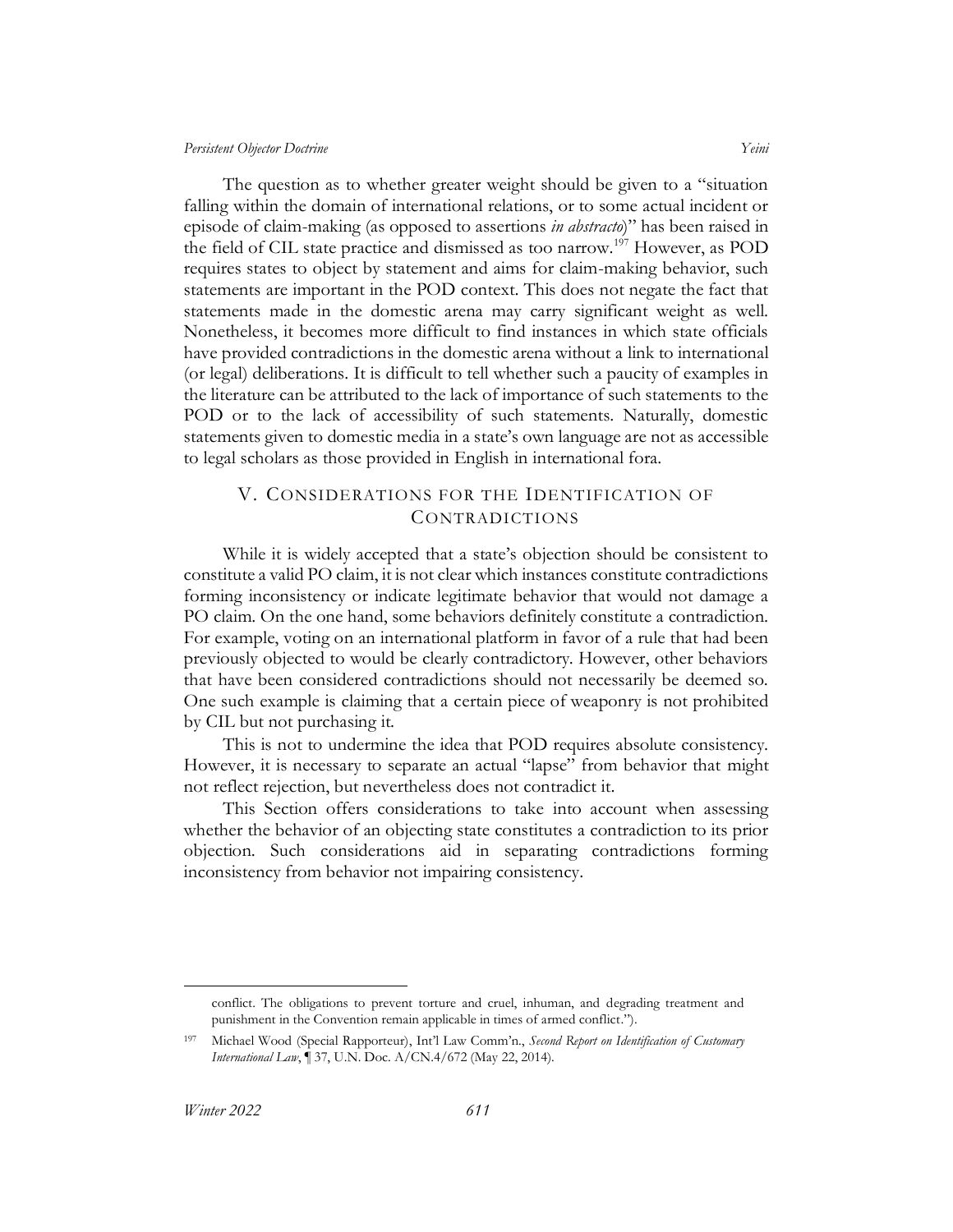## <span id="page-32-0"></span>A. The Logical Connection between Objection and Contradiction

To accurately assess whether a state has contradicted its objection, we must ask, *what is the state objecting to*? This may sound like a trivial inquiry; however, some of the cases in which it has been claimed that states have lost PO status seem to exhibit a flawed analysis of the object of the objection. The next step is to properly identify the substance of the argued contradiction and to assess whether the state's objection and the claimed contradiction are actually contradictory.

For example, in the case of the U.S. objection to the rule prohibiting dumdum bullets, Glazier et al. argue that, because the U.S. did not purchase such bullets (even when advised to do so), it contradicted its objection.<sup>198</sup> However, does the U.S.'s objection to the rule prohibiting the use of dumdum bullets actually suggest that it considers that it *must* use dumdum bullets? More reasonably, the U.S. assumes it has the *discretion* to determine whether to use such bullets—even if their use will seldom be necessary. Therefore, a refusal to acquire such bullets does not actually contradict the objection, since the objection assumes that the U.S. *may* use such ammunition and not that it *must* do so.

Both Jones and Green consider that Hong Kong may be disqualified from PO status since it had refrained from sending refugees back to places of persecution.<sup>199</sup> However, Hong Kong never argued that its refugees must return to places where they may be persecuted; rather, it held that it had the discretion to choose whether to return them.<sup>200</sup> In fact, the core of the objection by Hong Kong is that it intended to protect the "unfettered discretion to the Director" with regard to the non-refoulement of refugees.<sup>201</sup> Therefore, the fact that the discretion of the director has so far not entailed returning refugees to countries where they risk persecution does not actually contradict the objection made by Hong Kong.

In the case of Turkey, it has been claimed that Turkey's behavior falls short of PO status with regard to the prohibition of ALs because of its agreement with

<sup>198</sup> Glazier et al., *supra* not[e 172,](#page-27-0) at 252–53.

Jones, *supra* note [175,](#page-27-1) at 451("The obvious difficulty with Hartmann J's finding was the evidence that Hong Kong had consistently refrained from repatriating people to face persecution, including within the meaning of the Convention and Protocol"); GREEN, *supra* note [1,](#page-3-2) at 114: ("The objections…had notably been inconsistent, as had Hong Kong's own practice. For example, Hong Kong has regularly refrained from repatriating people to face prosecution in circumstances that would entail the application of the rule.").

<sup>200</sup> *Director of Immigration*, 2 HKC ¶ 38 ("Further, even if there were such an international law of nonrefoulement of refugees, it is contradicted by domestic legislation, as the Ordinance has given the Director the discretion whether to permit a person to land or remain in Hong Kong.").

<sup>201</sup> *Id.* at ¶ 96.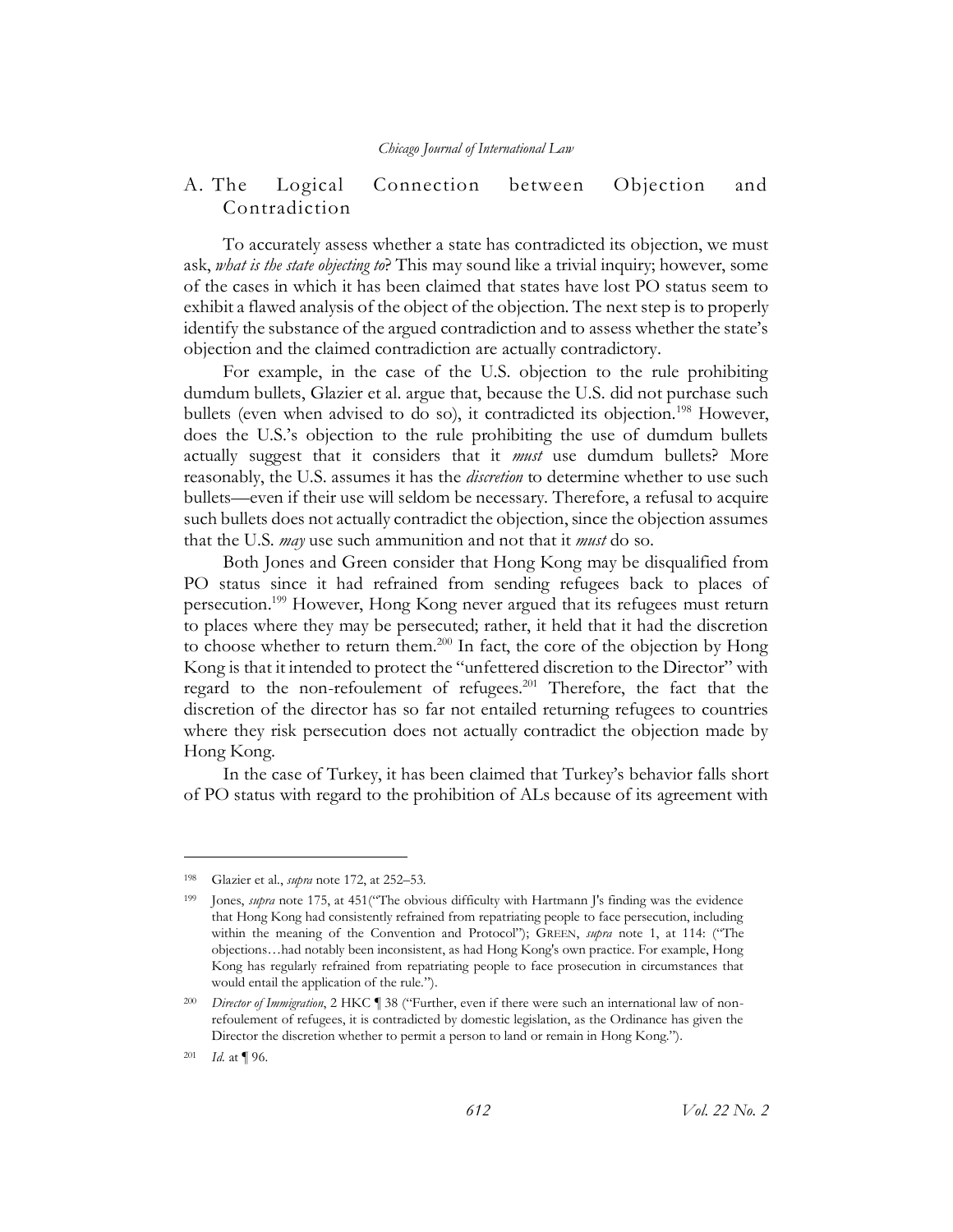Bulgaria to maintain their shared border in the absence of ALs.<sup>202</sup> Turkey's position has been that it objects to the CIL rule forbidding ALs since its security concerns might require their use.<sup>203</sup> Surely, this does not mean that Turkey *must* use ALs. Moreover, if Turkey feels that its relations with Bulgaria are stable, and that this stability allows it to remove all ALs from the shared border, it still may be that on other borders, with less stable relations, security reasons may nevertheless justify the use of ALs. Turkey should be able to maintain the position that it is not bound by international law to remove ALs, but rather has chosen to remove them, or refrain from using them, voluntarily.

The need to differentiate between the total rejection of a principle and discretion regarding its application has been addressed in the context of the U.S. PO position regarding the imprisonment of juveniles for life without parole. Quinn examined whether the recent decrease in such punishment is indicative of the U.S.'s objection:

In 2000, the last year for which data is available, 91 juvenile offenders were sentenced to life without parole, a number that is less than sixty percent of the number sentenced in 1996. Of course, the decreased usage of life without parole sentences does not necessarily indicate that the United States has changed its position in terms of its right to sentence youth offenders to such sentences. 204

Quinn rightfully identified the U.S.'s argument that it had discretion whether to sentence juveniles to life without parole, and therefore, observed that a decrease in such sentences would not logically contradict the objection.<sup>205</sup> Discretion may lead to greater or fewer sentences of life without parole, and thus should not be considered a contradiction.

Scholars often misidentify contradictions by assuming that states object to an issue—as in reject it all together—and do not exhibit discretion regarding its applicability. However, occasionally states object to an issue entirely, rather than assuming discretion. For example, the U.S. and Israel do not argue that IHRL and IHL sometimes overlap, but on the contrary, that they are always mutually exclusive.<sup>206</sup> The arguments that "X never applies" and that "there is discretion to decide whether X applies" are not the same. It is important to understand the

<sup>202</sup> GREEN, *supra* note [1,](#page-3-2) at 119 (citing Richard Price, *Emerging Customary Norms and Anti-Personnel*  Landmines, in THE POLITICS OF INTERNATIONAL LAW 106, 124 (Christian Reus-Smit ed. 2004)).

<sup>203</sup> INT'L CAMPAIGN TO BAN LANDMINES, LANDMINE MONITOR REPORT 1999: TOWARD A MINE-FREE WORLD 818 (explaining that Turkey cannot sign the Mine Ban Treaty due to border security concerns).

<sup>204</sup> Quinn, *supra* not[e 182](#page-28-1)[183,](#page-29-1) at 313 (internal citations omitted).

<sup>205</sup> *Id.*

<sup>206</sup> *See* sources cited *supra* note [142.](#page-21-0) This is not to say the U.S. and Israel are indeed POs with regards to the overlapping application of IHRL and IHL, but rather to demonstrate their argument of total rejection.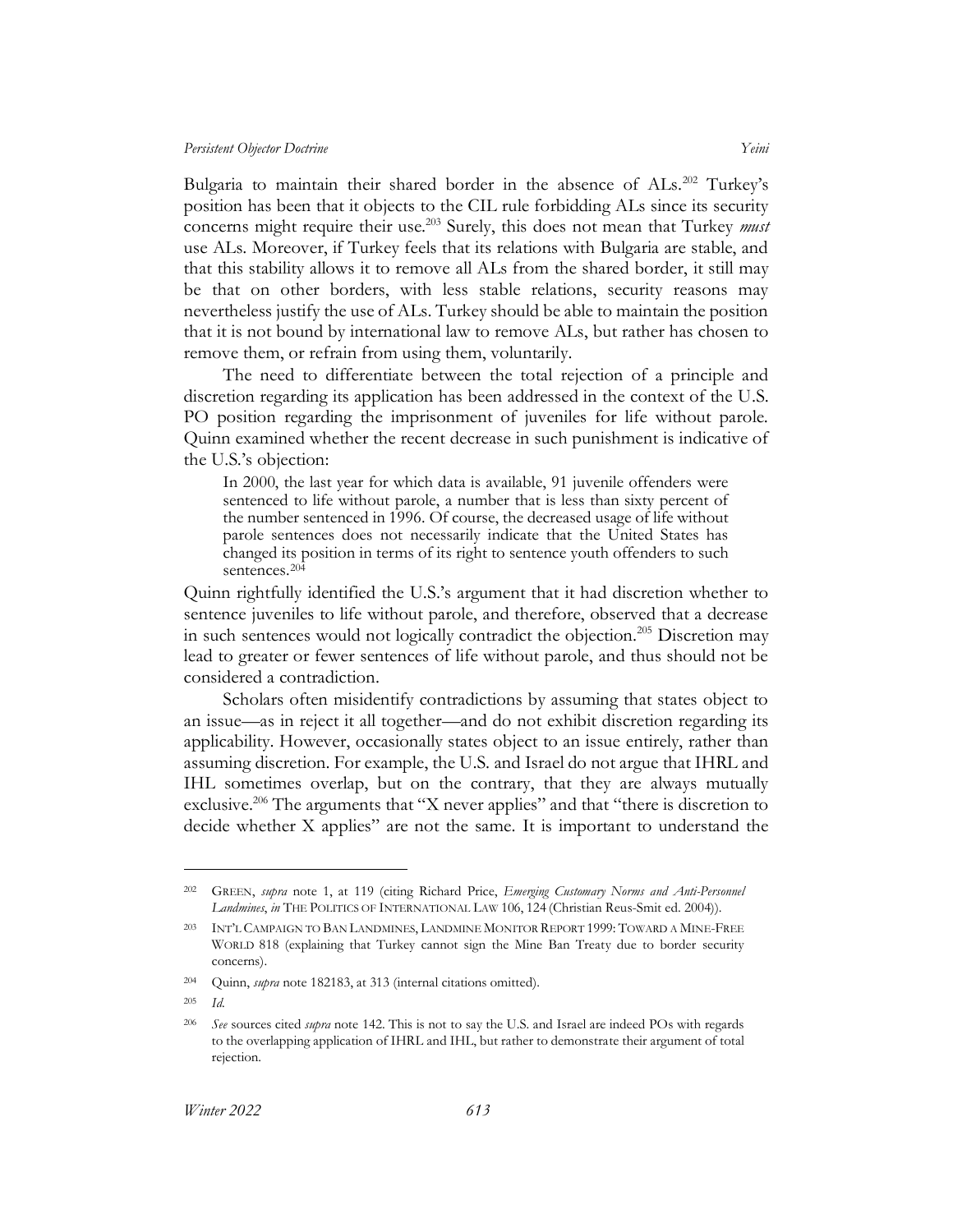substance of the objection, and only then to analyze whether the behavior in question logically contradicts it.

## <span id="page-34-0"></span>B. The Global Interest in Not Radicalizing States' Stands

POD is often analyzed using a context-specific approach; for example, persistency is "based on a range of factors  $\dots$  including extra-legal ones."<sup>207</sup> Thus, it is not unreasonable that consistency may be assessed via a contextual approach as well. The interest of the international community is a relevant factor in the shaping of POD. For example, in statements made during negotiations, states are not likely to be required to aggressively maintain their objections "due to the international interest in seeing such disputes resolved peaceably."<sup>208</sup> The same logic that applies to peace talks should also apply to other instances affecting the global community, such as the use of veto power in the UNSC, disarmament, and other similar instances. This does not mean that contradictions should be disregarded and overlooked on account of the global interest, but rather that an overly strict understanding of which behaviors constitute a contradiction harms the global interest, and thus, a more nuanced approach is preferred.

It is important to consider that POD contradictions should not be understood in a manner that would require states to radicalize their positions to maintain their objections. Instead, the expectation should be for states to object in an honest manner, reflecting their stance regarding an emerging rule of CIL, rather than to adopt a radically contradictive position. This is most clearly apparent in cases of contradiction by omission. The argument that the U.S. should be disqualified from PO status regarding the prohibition of dumdum bullets because of its refusal to obtain such bullets is an apt example.<sup>209</sup> Expecting the U.S. to actively purchase dumdum bullets to maintain its objection radicalizes the U.S.'s position, which assumes discretion regarding the acquisition of such ammunition, and it further contradicts the global community's interest as it ironically encourages the U.S. to purchase these bullets.

Similarly, expecting China to actively use its veto power for the sole purpose of maintaining its objection is clearly contradictory to the international interest.<sup>210</sup> As the veto power should be used carefully, the state's own objection to a rule of CIL is not a powerful enough reason to veto a UNSC decision of a much wider scope, especially in cases where lives are endangered and the deployment of a veto

<sup>207</sup> GREEN, *supra* note [1,](#page-3-2) at 91. *See also* Lepard, *supra* not[e 3,](#page-3-5) at 238; Colson, *supra* note [8,](#page-4-2) at 967-69.

<sup>208</sup> Colson, *supra* not[e 8,](#page-4-2) at 968.

<sup>209</sup> *See* Glazier et al., *supra* note [172,](#page-27-0) at 253 (arguing that U.S. not purchasing dumdum bullets when advised to do so disqualifies it from PO status regarding the CIL rule prohibiting the use of expanding bullets).

<sup>210</sup> *See* Zhu, *supra* not[e 133,](#page-20-2) at 1034 (illustrating an instance when China used its veto power for this purpose but not discussing the contradictory nature here discussed).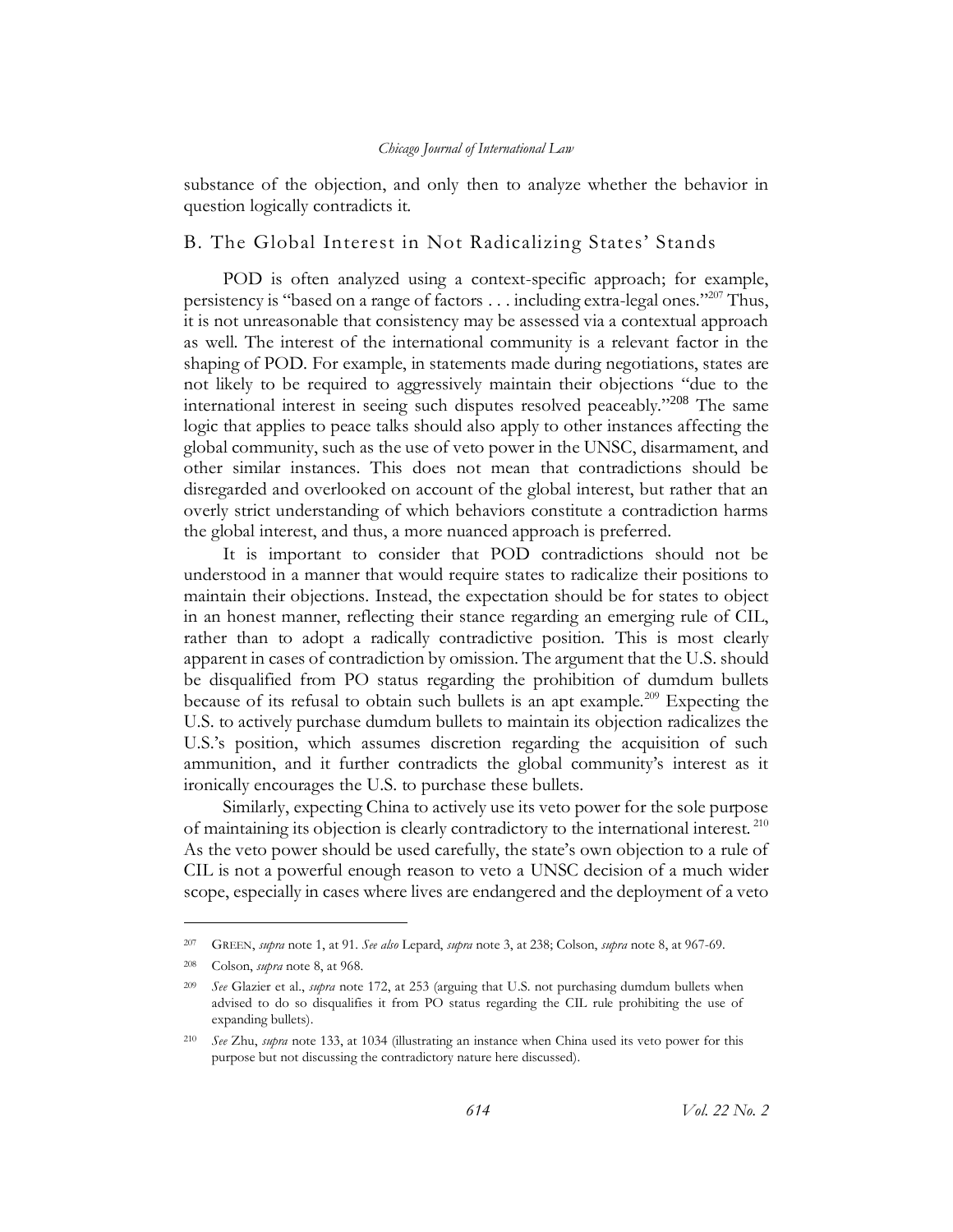would prevent relief. Adopting an unrealistic standard whereby P5 states must use their veto power to maintain an objection is by no means desirable.

States should not be encouraged to use various types of harmful weapons. The U.S.'s preference not to use dumdum bullets is a positive development. That China does not allow its narrow interests to interrupt an important UNSC decision is positive as well. A reading of POD as requiring states to actively purchase weapons and requiring P5 states to veto important decisions is strictly against the interests of the international community. However, this does not mean that contradictions should not be recognized as such just because they do not align with the global interest. However, the question of what qualifies as a contradiction should be answered in a manner that will not encourage states to radicalize their positions simply to maintain PO status.

## <span id="page-35-0"></span>C. Does the Objection Reflect the State's Position?

Another important aspect of identifying inconsistency is whether the arguable contradiction reflects the position of the state. Even behavior that indeed logically contradicts a state's conduct may not actually reflect the state's stance.

<span id="page-35-2"></span><span id="page-35-1"></span>Over the years, philosophers have developed different theories regarding the voice of the state, and whether the state should speak in one or various voices. When exploring the position whereby the state speaks in one voice, one may first refer to Hobbes, as "Hobbes was the first major philosopher to organise a theory of government around the person of the state."<sup>211</sup> According to Hobbes, the state can be defined as "One Person."<sup>212</sup> While naturally, a state comprises many people, it is "the Unity of the Representer, not the Unity of the Represented, that maketh the Person One."<sup>213</sup> Quentin Skinner explains that Hobbes's "One Person"—the sovereign—may be "a natural person, as in the case of monarchy, or an assembly of natural persons, as in the case of aristocracy or democracy."<sup>214</sup> However, the sovereign is always "the absolute Representative of all the subjects."215

In such a Hobbesian state, identifying who has contradicted an objection should be simple, as the state is one and speaks with one voice. However, this theory does not seem to capture the way liberal democracies actually work, and therefore, is only partially helpful in unraveling contradictions reflecting the positions of states. A modern, well-grounded, separation-of-powers jurisprudence

<sup>211</sup> Quentin Skinner, *Hobbes and the Purely Artificial Person of the State*, 7 J. POL. PHIL. 1, 2 (1999).

<sup>212</sup> THOMAS HOBBES, LEVIATHAN OR THE MATTER, FORME, AND POWER OF A COMMONWEALTH ECCLESIASTICAL AND CIVIL 121 (Richard Tuck ed. 1996).

<sup>213</sup> *Id.* at 114.

<sup>214</sup> Skinner, *supra* note [211,](#page-35-1) at 20.

<sup>215</sup> HOBBES, *supra* note [212,](#page-35-2) at 156.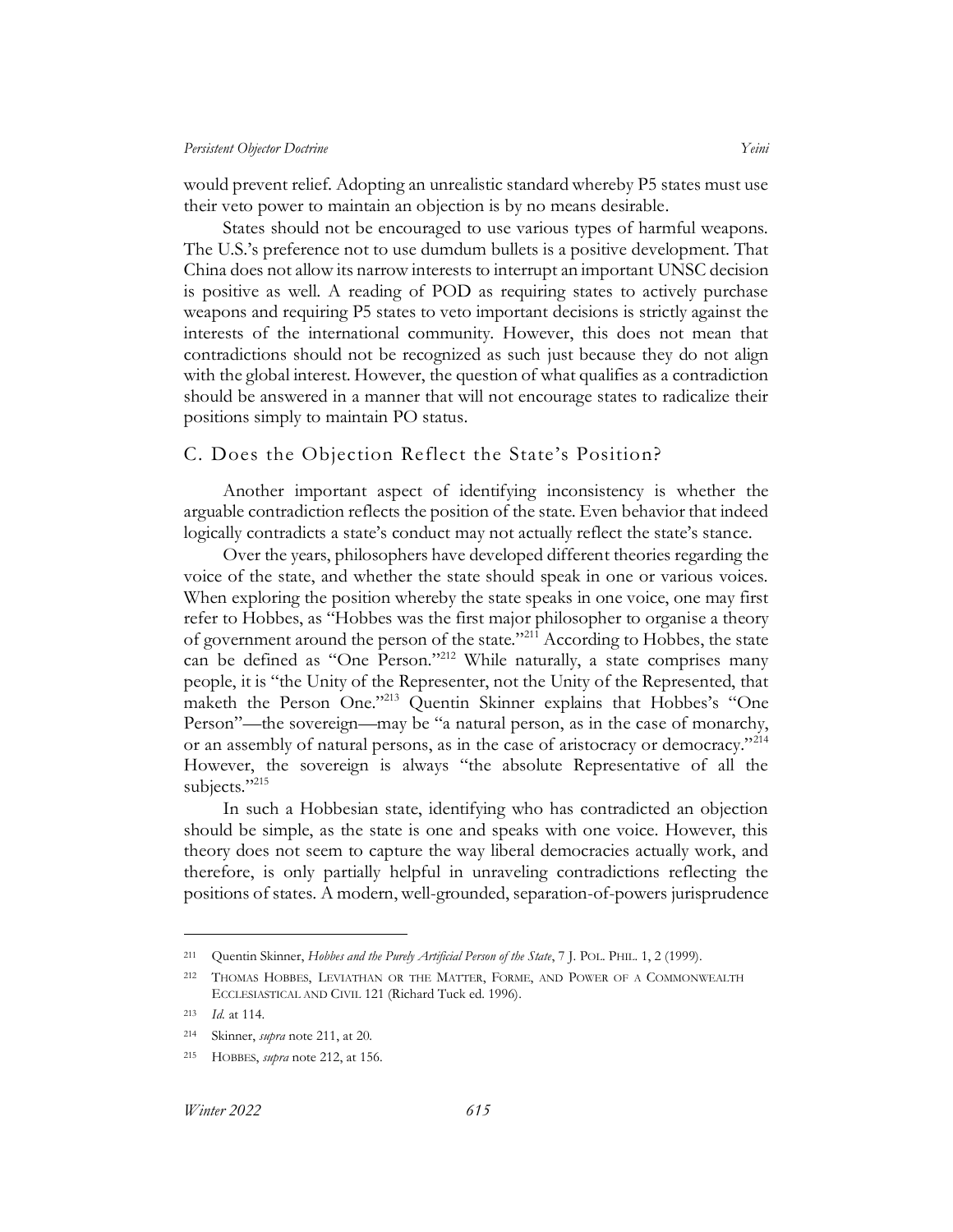is widely characterized by normative pluralism, and the thick political context consists of "institutional contestation inside and around the three branches."<sup>216</sup> In a democracy, "some measure of contestation over norms and policy is not only desirable, but probably necessary."<sup>217</sup> While states have often aimed to prevent a plurality of voices from creating internal contradictions,<sup>218</sup> in reality, a plurality of statements and actions, sometimes reflecting different normative values and beliefs, may often be found within a single system.<sup>219</sup> However, not all statements and actions are created equal, as some may carry greater weight and significance than others.

For example, it is clear that if a low-ranking government officer of the state of Arcadia states that he believes that Arcadia is obligated under the CIL rule prohibiting the use of crossbows, despite previous objections, such a statement does not reflect the position of the state and thus will not form a contradiction disqualifying Arcadia from PO status. However, should the prime minister of Arcadia convey the same statement in a U.N. speech, all would surely agree that the statement contradicted Arcadia's former objection and thus disqualified it from PO status. While the examples above presented extreme differences in rank, modern states have a wide spectrum of state officials—ambassadors, ministers, legal advisers, military personnel, and other state officials––who could make statements on different platforms contradicting the state's prior objection. However, in these intermediate cases, unlike statements by a prime minister, it is less clear whether these statements represent the true position of the state.

Clearly, the rank of the person delivering the statement, or the capacity of the institution carrying out the decision, has weight in the determination of whether the statement or decision reflects the state's position. This is not to say that a low-ranking official will never contradict a state's objection; rather, contradictory behaviors by high-ranking officials, who, by definition, have the capacity to represent state policy, will always constitute a contradiction. For low-ranking officials or institutions, such contradictory behaviors may nevertheless reflect a state's position, especially if the statements or decisions have

<sup>216</sup> Aziz Z. Huq & Jon D. Michaels, *The Cycles of Separation-of-Powers Jurisprudence*, 126 YALE L.J. 346, 352 (2016).

<sup>217</sup> *Id.* at 426 n.371.

<sup>218</sup> *See, e.g.*, *Baker v. Carr*, 369 U.S. 186, 217 (1962) (discussing states' concerns regarding "[t]he potentiality of embarrassment from multifarious pronouncements by various departments on one question").

<sup>219</sup> *See* Adam Shinar, *With How Many Voices Does the State Speak - On Granting Status to Dissenting Agencies in Legal Proceedings*, 38 TEL AVIV U. L. REV. 361, 363 (2016) (describing how the parliament, government offices, and courts often send contradicting messages regarding a single rule in question).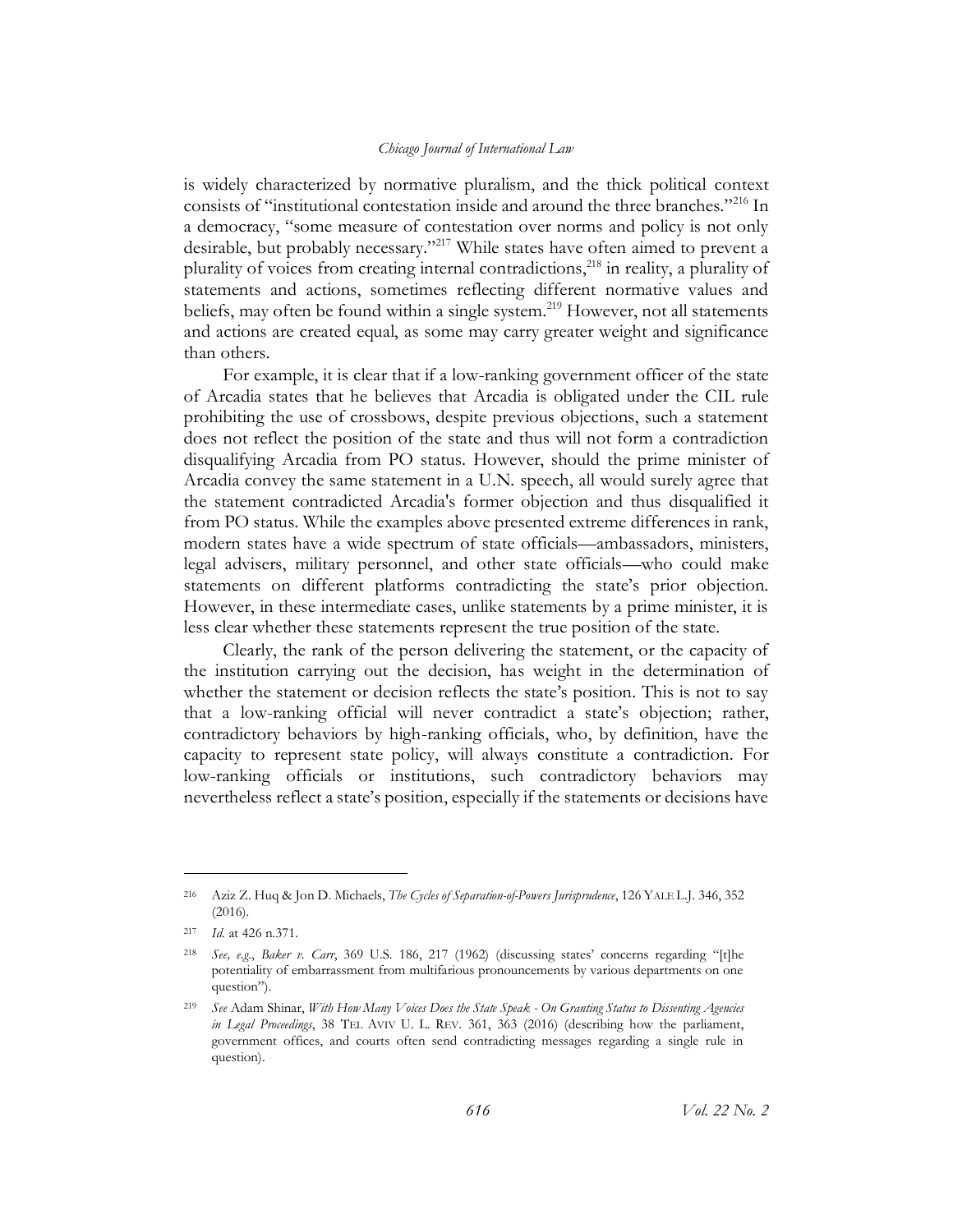been delivered in an arena designated to reflect the state's position, $220$  if such a decision practically affects the issue at hand,<sup>221</sup> or if the field of the contradicted objection falls within the professional capacity of the official delivering the statement.<sup>222</sup> For example, a lower court judgment will not likely reflect a state's position by itself; but if such judgment has had actual influence on the state's behavior concerning the issue at hand, it will matter for the POD assessment. In addition, statements delivered at arenas of international relations, such as the U.N. or an international tribunal, will be understood to reflect a state's position. 223

## <span id="page-37-0"></span>D. POD Should be a Realistic Possibility

If POD has a role to play in international law, which is the stance of most authorities, it should be realistic to successfully argue for PO status. POD is characterized by rigorous theoretical engagement alongside very little utility in practice.<sup>224</sup> In fact, while states have attempted to argue for PO status, it is difficult to do so successfully "because the criteria for the rule's operation are so onerous."<sup>225</sup> It has been argued that states manage to benefit from POD, even if it is not successfully invoked, as a "face-saving device . . . [to] present [themselves] as sovereign and autonomous."<sup>226</sup> However, reducing POD to such usage misses its true purpose as an opt-out mechanism allowing exemption from an objected-to CIL norm.

Ted Stein, a law professor at the University of Washington, predicted that POD will find more expression in modern international law;<sup>227</sup> however, nearly four decades after Stein's predictions, no such advancement has occurred.<sup>228</sup> It

<sup>220</sup> *See* GREEN, *supra* note [1,](#page-3-1) at 88. (listing "official statements (including, but not limited to, statements made in formal debates of international organizations or other similar fora)" as one of the "instances of 'objection' for the purposes of the persistent objector rule").

<sup>221</sup> *See* Bradley, *supra* note [157,](#page-24-2) at 493 (attributing importance to the practical effects of judicial decisions in the assessment of POD).

<sup>222</sup> For example, a statement made by an official in the Department of Agriculture is not very likely to reflect the state's position regarding issues concerning IHL, even if relating thereto. However, in the Department of Defense, statements relating to an IHL objection delivered by an official in the National Security Council are more likely to reflect state's position. This does not mean that contradicting statements would always be carried out by the relevant office but rather that a statement that is outside the capacity of the official delivering the statement is less likely to reflect state's position.

<sup>223</sup> *See, e.g.*, Toki, *supra* note [193,](#page-30-1) at 258–59 (discussing New Zealand's PO position regarding Indigenous rights to land previously owned which has been extensively articulated by official statements in international fora).

<sup>224</sup> *See supra* not[e 5.](#page-3-6)

<sup>225</sup> GREEN, *supra* note [1](#page-3-1) at 15.

<sup>226</sup> *Id.* at 271–72.

<sup>227</sup> *See* Stein, *supra* not[e 7,](#page-4-1) at 463.

<sup>228</sup> *See supra* not[e 5.](#page-3-6)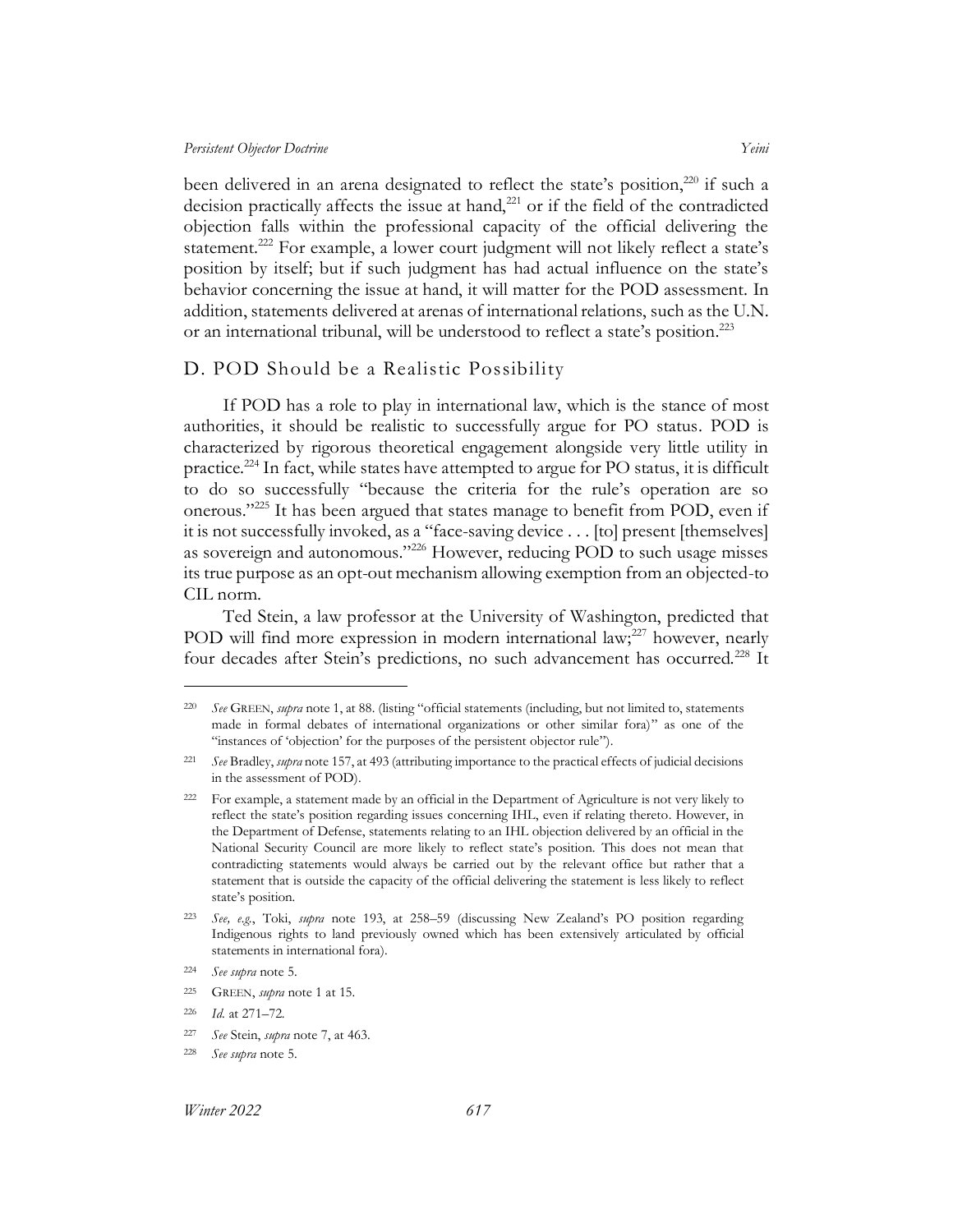seems that the approach to POD, specifically from the perspective of legal writers, is very much directed at finding lapses. Writers who wish to oblige states in CIL norms claim POD contradiction too easily, setting an impossible standard for objection. This phenomenon can be attributed to the fact that the legal community has not properly identified what POD contradictions mean and, more importantly, what behaviors are permitted within the POD framework that would not disqualify a state from PO status.

Therefore, the final step in the interpretation of the term "contradiction" in the context of POD inconsistency is keeping in mind that an overly narrow interpretation that renders POD practically unavailable to states is undesirable. Indeed, POD should not be easily argued; it is not an easy outlet from the application of CIL.

However, while it should not be simple to achieve PO status, it should not be impossible. The factors suggested above––(1) maintaining a logical connection between objection and contradiction, (2) not expecting states to radicalize their stands just for the sake of maintaining a PO status, and (3) ensuring that the contradiction in question was delivered by an authority that actually reflects the position of the state—are all important for reinforcing POD as a realistic option for states. To make POD relevant, scholars should approach POD with integrity and should not use it as tool for achieving a desired conclusion. The temptation to declare a rule of CIL as obliging all states is admittedly great; however, the difference between *lex lata* and *lex ferenda* should not be artificially erased by a manipulation of POD. POD is unique in the sense that it has been widely developed by legal scholars;<sup>229</sup> therefore, legal scholars have a great responsibility to assess its application fairly.

#### VI. CONCLUSION

<span id="page-38-0"></span>POD is recognized by the vast majority of legal authorities as an inseparable part of modern international law,<sup>230</sup> embedded in the "orthodox doctrine of the sources of international law."<sup>231</sup> Despite the centrality of POD in international theory, it is rarely invoked, and even more rarely successfully invoked, because of the nearly impossible criteria it requires.<sup>232</sup> As legal sources have not yet determined what behavior constitutes a contradiction to an objection, thus preventing a state from receiving PO status, it is common to find false identifications of PO contradictions, as there is no accepted standard for the identification of PO contradictions.

<sup>229</sup> Critics of POD went so far as to argue that it is an academic fiction. *See* GREEN, *supra* note [1,](#page-3-2) at 21.

<sup>230</sup> *See* GREEN, *supra* note [1,](#page-3-2) at 4.

<sup>231</sup> Stein, *supra* not[e 7,](#page-4-1) at 463.

<sup>232</sup> *See* GREEN, *supra* note [1,](#page-3-2) at 15.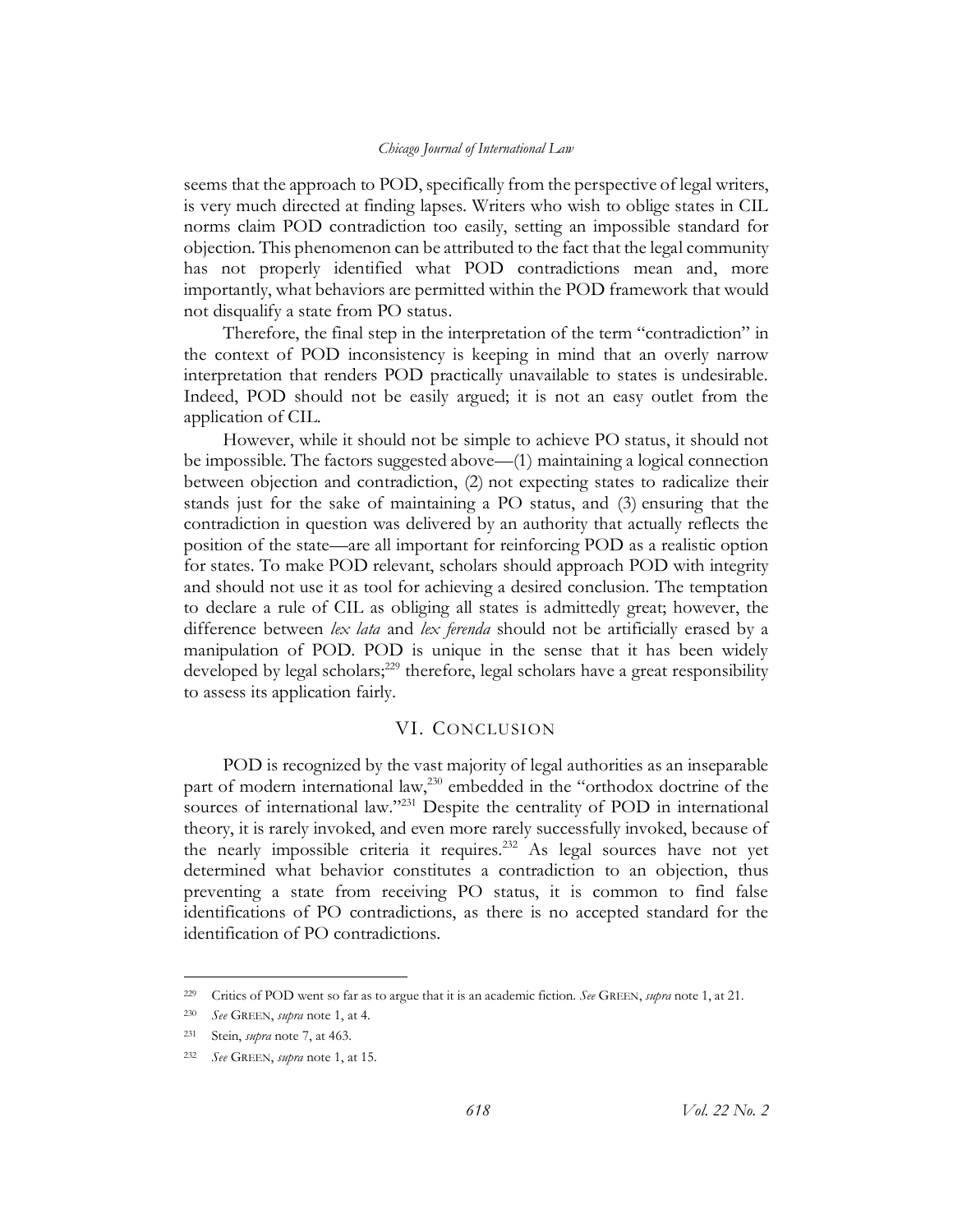For POD to come into expression and to be more than a dead letter in the international law canon, the term "contradiction" must be rethought. While legal scholarship has engaged with the positive requirements for POD, such as persistency and consistency, the Achilles heel of POD is actually the point at which a state lapses out of PO status—the moment that it contradicts its objection. In the absence of any clear definition of what behavior constitutes a contradiction (which consequently disqualifies the state from PO status), it seems that contradictions are defined too broadly, making it almost unrealistic to successfully invoke POD.

Therefore, the following considerations should be taken into account when assessing whether a state has contradicted its objection to an emerging rule of CIL:

*First*, the behavior in question must logically contradict the objection to constitute a contradiction. The substance of the objection must be understood–– specifically, it must be determined whether the state argues that the rule in question *never* applies or that it has discretion to decide *whether* it applies. Then, it must be assessed whether the objection is indeed in contradiction with the behavior in question.

*Second*, it is necessary to consider that an understanding of POD that radicalizes a state's position is against international interests. POD should be understood to require states to honestly reflect their objections. An overly easy identification of contradictions might push states to radicalize their stances to maintain a PO status. A reading of POD as requiring states to purchase weapons or to veto important decisions is against the interest of the international community. Therefore, and especially in the case of contradictions by omission, such omissions should not be identified as contradictions.

*Third*, one needs to consider whether the behavior in question reflects the position of the state. In modern democracies, wherein the state is represented through a plurality of voices, it is necessary to separate statements that represent the state's stance from those that do not.

*Fourth*, the identification of contradictions should be performed carefully and with integrity. Contradictions should not be identified carelessly, simply to achieve the desired conclusion of obliging the relevant state in a rule of CIL. While the temptation to declare a rule of CIL as obliging all states is significant, POD should not be manipulated for such purposes.

PO status should not be easily maintained – but rather, PO status should be *realistically possible to maintain*. POD has a role to play in international law. It reduces risks of CIL violation, supports CIL development and enhances CIL's legitimacy. For POD to be able to fulfil its purpose it needs to be revived, and the term "contradiction" needs to be rethought and reconstructed. If such transformation